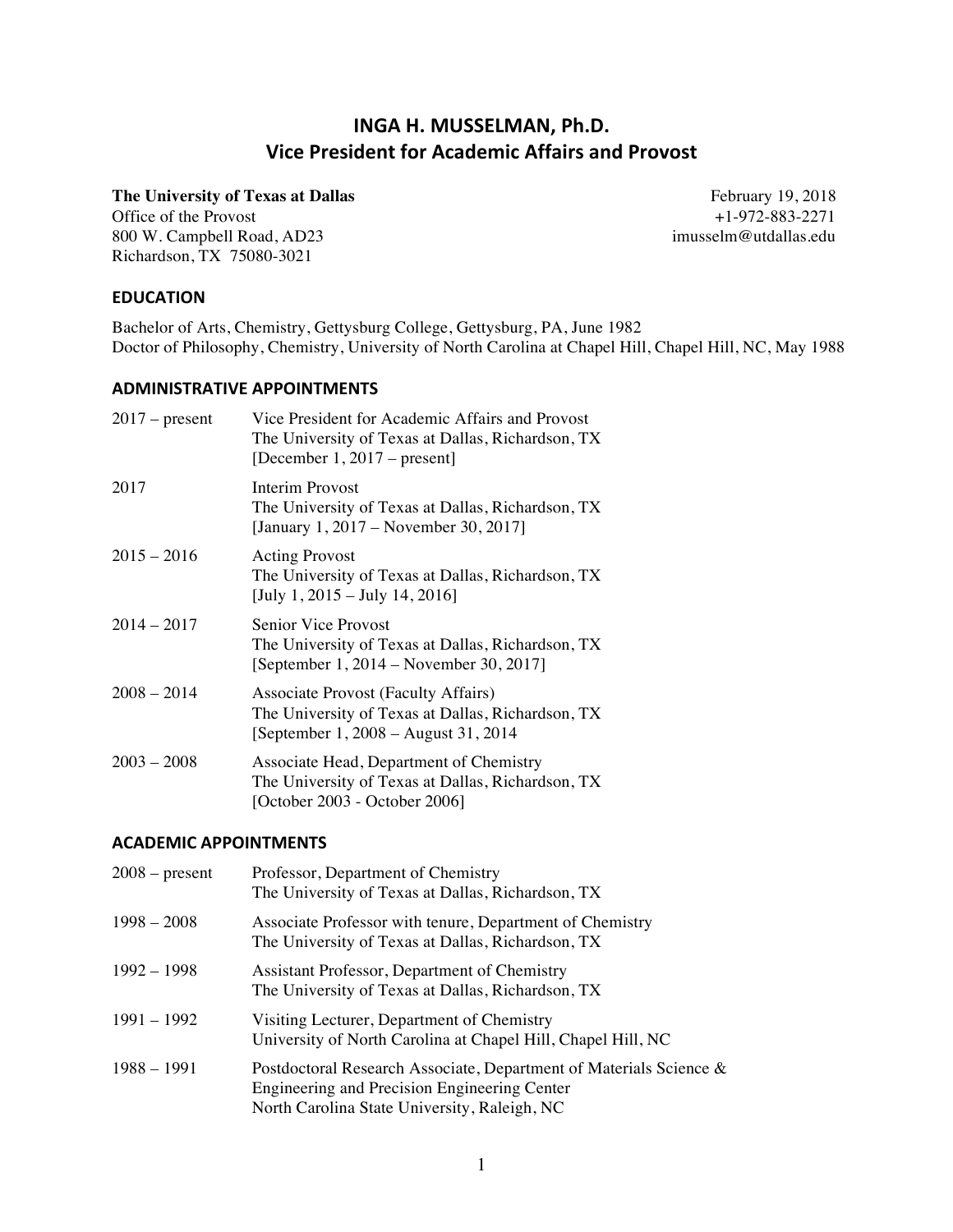#### **OTHER EMPLOYMENT**

| $1983 - 1988$ | Research Chemist, Center for Analytical Chemistry<br>National Institute of Standards and Technology, Gaithersburg, MD |
|---------------|-----------------------------------------------------------------------------------------------------------------------|
| 1984 – 1988   | Graduate Research Assistant, Department of Chemistry<br>University of North Carolina at Chapel Hill, Chapel Hill, NC  |
| 1982 – 1984   | Graduate Teaching Assistant, Department of Chemistry<br>University of North Carolina at Chapel Hill, Chapel Hill, NC  |

#### **EXTERNAL LEADERSHIP**

2017 American Council on Education (ACE), Regional Women's Leadership Forum, Dallas, TX Presenter: "Changing Your Orientation: From Mid-Level to Senior-Level Thinking," April 13

1992 – present Microanalysis Society (MAS) Executive Council: President, 2004 – 2005; President-Elect, 2003 – 2004; Past-President, 2005 – 2006 Secretary, 2001 – 2003, 1995 – 1997 Director, 1997 – 2000 Conference Program Co-Chair, Microscopy & Microanalysis (Long Beach, CA), 2001 Conference Symposium Co-Chair, Microscopy & Microanalysis, 2014, 2002, 2001, 1999, 1996, 1994 Education Committee, Chair, 2009 – present Organized "MAS Meal with a Mentor" for students and MAS member mentors at Microscopy & Microanalysis conferences, 2011 – present Over six years, 396 students and 76 mentors have participated. National Tour Speaker, 1996 – 1997 Long-Range Planning Committee, 1993 – 1995 MicroNews Editor, 1992 – 1995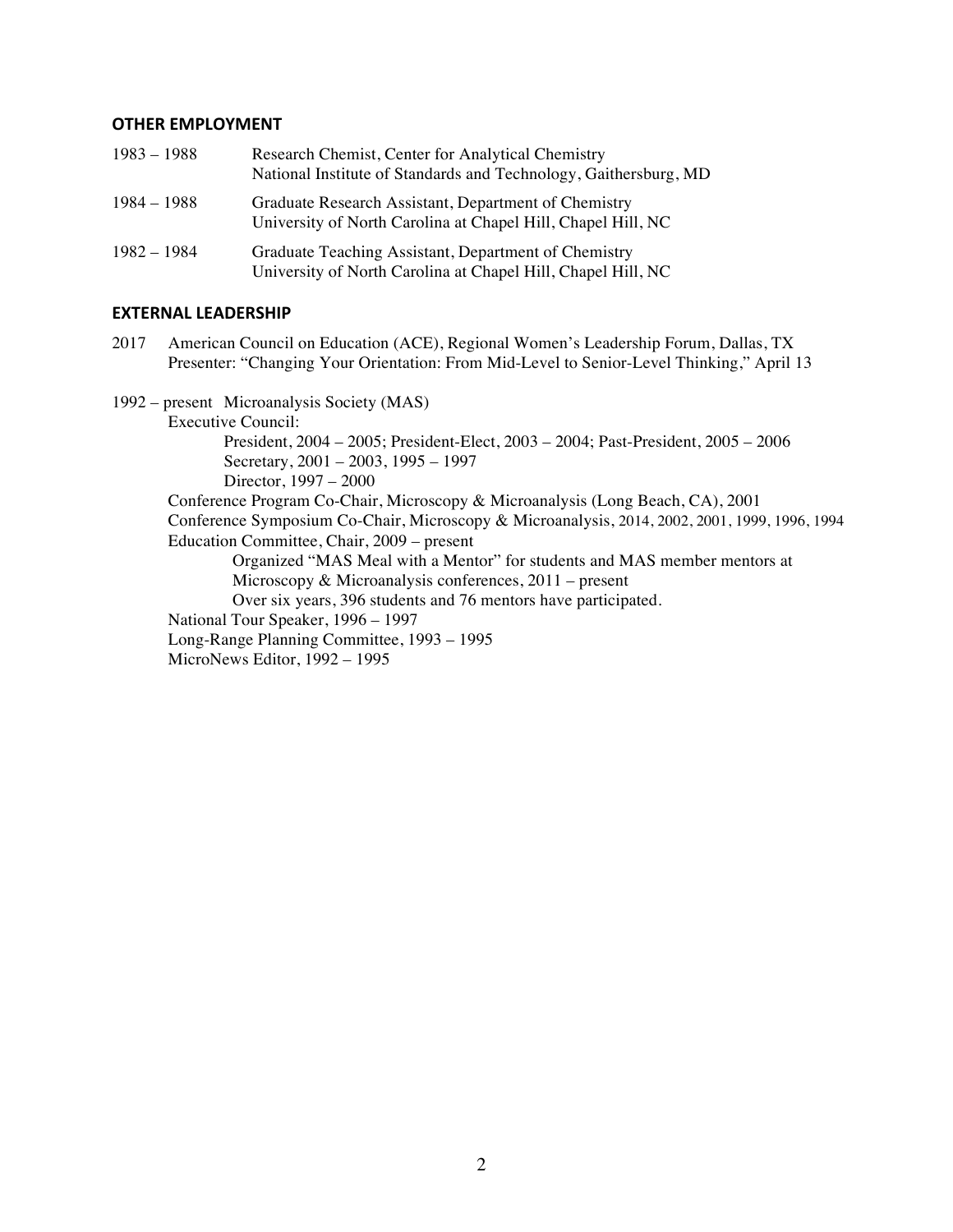## **UNIVERSITY SERVICE (The University of Texas at Dallas, 1992 – 2017)**

### *University*

*Reaffirmation of Accreditation (Southern Association of Colleges and Schools Commission on Colleges)* 2018 SACSCOC Reaffirmation: Leadership Team

2007 SACSCOC Reaffirmation: Steering Committee, Undergraduate Education Committee (Co-chair)

#### *Search Committees*

| $2016 - 2017$<br>Chair, Search Committee, Vice President for Information Technology<br>2015<br>Chair, Search Committee, Dean of Graduate Studies<br>2014<br>Search Committee, Vice President for Information Resources<br>2012<br>Search Committee, Assistant Director of Athletics/Senior Woman Administrator<br>2011<br>2004) | 2017 | Chair, Search Committee, Director of Edith O'Donnell Institute of Art History        |
|---------------------------------------------------------------------------------------------------------------------------------------------------------------------------------------------------------------------------------------------------------------------------------------------------------------------------------|------|--------------------------------------------------------------------------------------|
|                                                                                                                                                                                                                                                                                                                                 |      |                                                                                      |
|                                                                                                                                                                                                                                                                                                                                 |      |                                                                                      |
|                                                                                                                                                                                                                                                                                                                                 |      |                                                                                      |
|                                                                                                                                                                                                                                                                                                                                 |      |                                                                                      |
|                                                                                                                                                                                                                                                                                                                                 |      | Search Committee, Dean of Natural Sciences and Mathematics (also 2005 – 2006, 2003 – |

#### *Academic Senate and Senate Committees*

2006 – 2008 Committee on Faculty Mentoring (also 2004 – 2005)

- 2003 2004 Committee on Effective Teaching
- 1999 2001 Chair, Committee for the Support of Women and Minorities
- 1998 2000 Academic Senate
- 1998 1999 Committee on Educational Policy
- 1993 1996 Safety Committee
- 1993 1995 Parking and Security Committee

### *Building Construction and Renovation*

- 2015 present Project Advocate, Engineering Building 302-905
- 2007 2010 Science Learning Center, Chemistry's Representative to Programming Committee
- 2006 2007 Berkner Hall Renovation, Liaison to UT Dallas Facilities Management

### *Faculty Review*

- 2002 *ad hoc* committee for mid-probationary review, Geosciences
- 2001 Chair, *ad hoc* committee for tenure review, Chemistry
- 2001 *ad hoc* committee for mid-probationary review, Chemistry
- 2000 *ad hoc* committee for tenure review, Molecular and Cell Biology
- 1999 *ad hoc* committee for mid-probationary review, Chemistry

#### *Other*

Graduate Dean's representative for Ph.D. defenses in Engineering and Computer Science (2014, 2013), Behavioral and Brain Sciences (2012), Economic, Political, and Policy Sciences (2010), and Human Development (2002)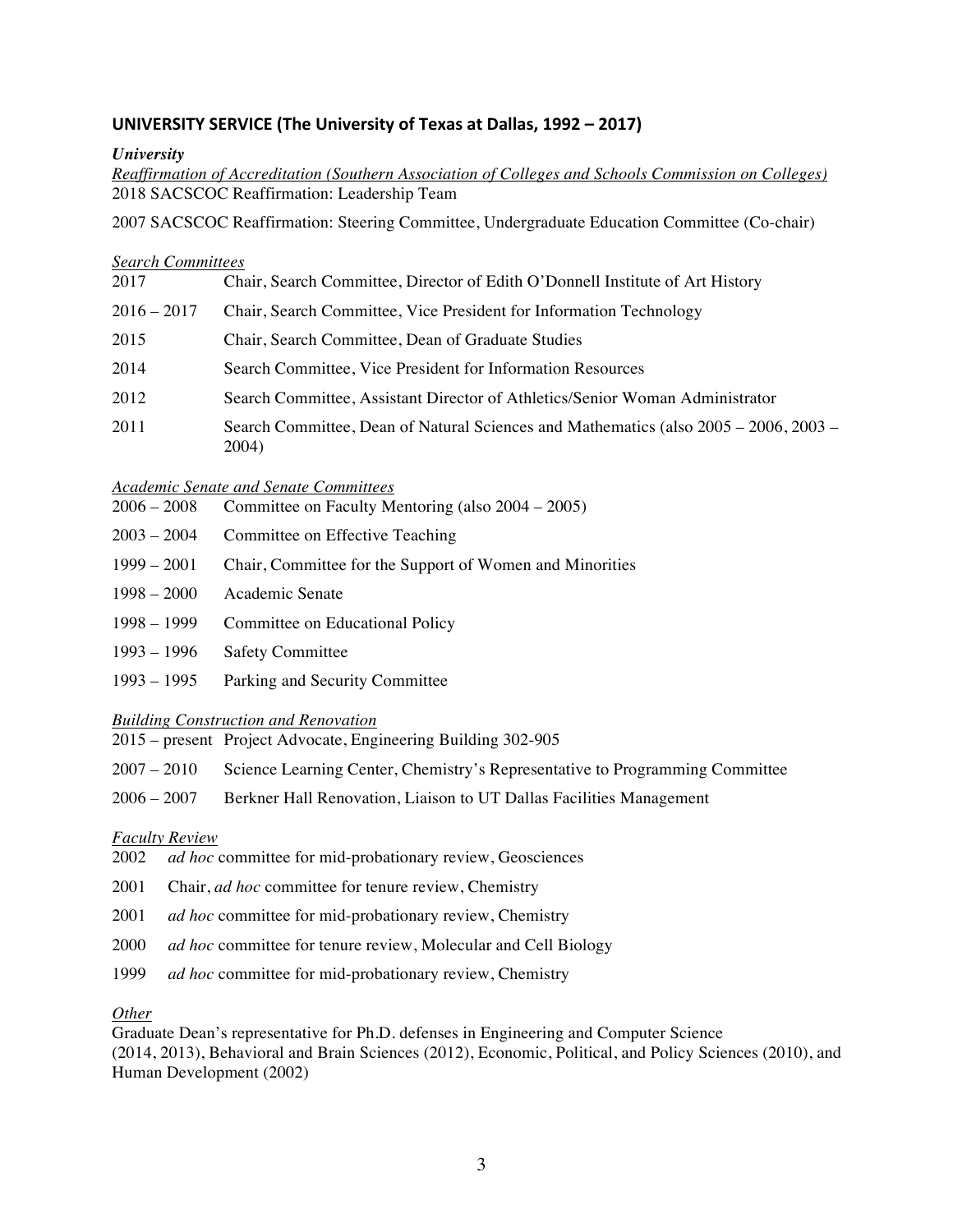| 2010 – 2015 UT Dallas Athletic Advisory Board |  |  |  |  |
|-----------------------------------------------|--|--|--|--|
|-----------------------------------------------|--|--|--|--|

2010 Institute for Innovation and Entrepreneurship Showcase on Nanomedicine, Program Organizer

#### *School of Natural Sciences and Mathematics*

- 2012 Conflict of Interest Oversight Committee for Chemistry Graduate Student 2003 – 2006 School Council, Natural Sciences and Mathematics
- 2000, 1997, 1993 Health Professions Advisory Committee

#### *Department of Chemistry*

- 2013 present Graduate Curriculum Committee
- 2013 2015 Search Committee, Department Head of Chemistry
- 2006 2008 Graduate Student Recruiting Committee
- 1999, 1995 Search Committee, Assistant Professor of Chemistry
- 1996 1997 Chair, Task Force to Purchase Instrumentation for Chemistry Teaching Labs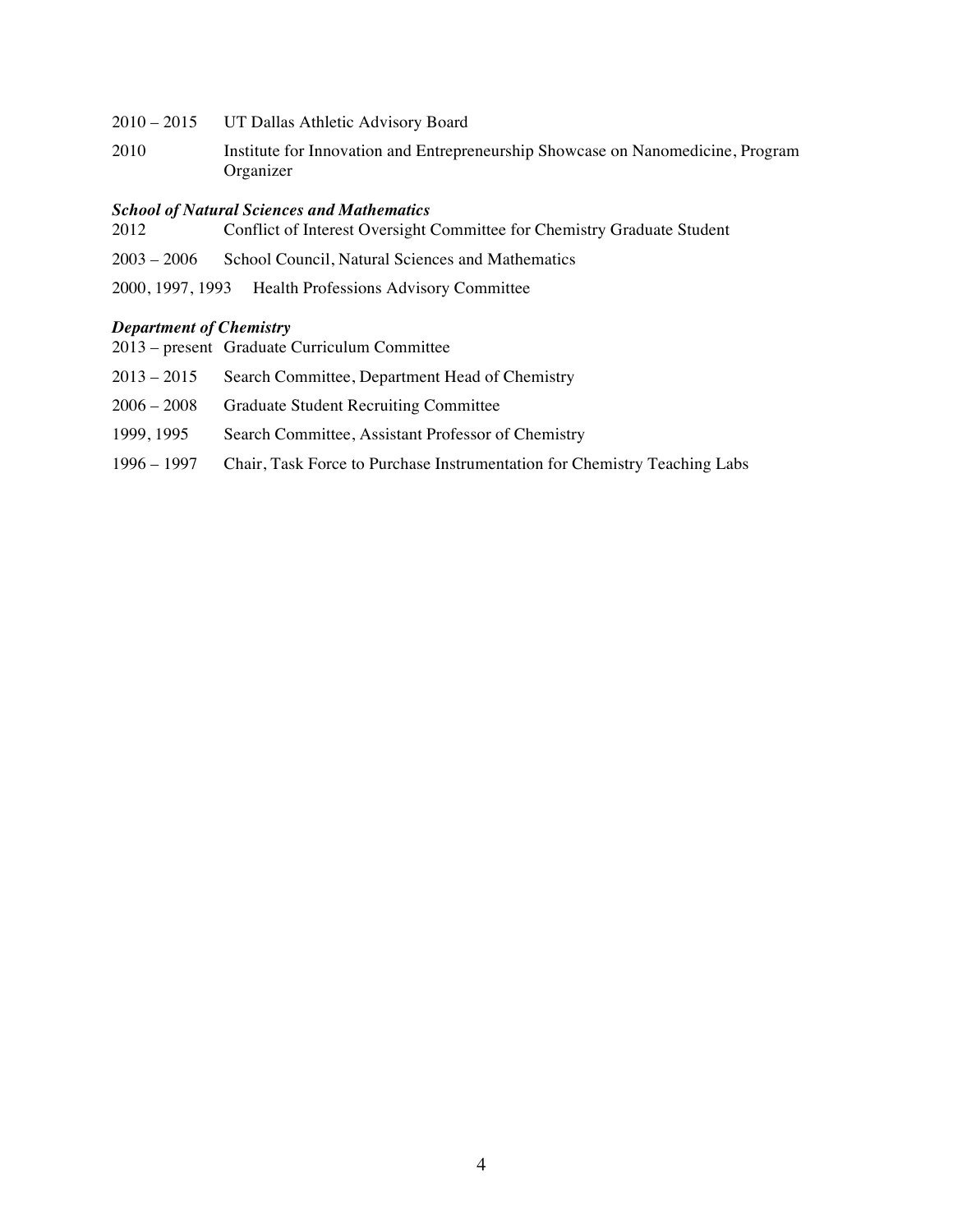### **RESEARCH**

*Summary of Patent Activity* (details provided starting on Page 14) U.S. Patents 5 U.S. Patent Applications: 1

*Summary of Research Publications* (details provided starting on Page 14)

| Chapters in Edited Volumes:                       |     |
|---------------------------------------------------|-----|
| Edited Conference Proceedings:                    |     |
| Peer Reviewed Journal Articles:                   | 57. |
| Refereed Conference Proceedings and Preprints: 30 |     |

#### *Summary of Research Presentations* (details provided starting on Page 23)

Conference Presentations: 240 presentations (1 plenary presentation; 40 invited presentations; 199 contributed presentations)

### *Extramural Research Grants*

*Characterization of Polypeptide Films by Scanned Probe Microscopies* Inga Holl Musselman (PI) American Chemical Society Petroleum Research Fund -Type G 1993-1995, \$20,000

*Tunable Composite Membranes for Gas Separation* John Ferraris (PI), Ken Balkus (co-PI), Inga Holl Musselman (co-PI) Department of Energy, Pittsburgh Energy Technology Center September 1994 - August 1997, \$198,765

*Chemical Microscopy: The Future of STM* Inga Holl Musselman (PI) Robert A. Welch Foundation June 1996 - May 1999, \$108,000

*Composite Membranes for Gas Separations* Inga Holl Musselman (PI) Mobil Technology Company, Mobil Strategic Research Center August 1997 - August 2000, \$47,966

*Composite Membranes for Gas Separations* Inga Holl Musselman (PI) Texas Higher Education Coordinating Board - Advanced Technology Program January 1998 - August 2000, \$142,321

*Contrast in STM Images of Molecular Adsorbates* Inga Holl Musselman (PI) Robert A. Welch Foundation June 1999 - May 2002, \$135,000

*Chemical Contrast in STM Images of Materials for Molecular Scale Sensors and Device Structures* Inga Holl Musselman (PI) Robert A. Welch Foundation June 2002 – May 2005, \$150,000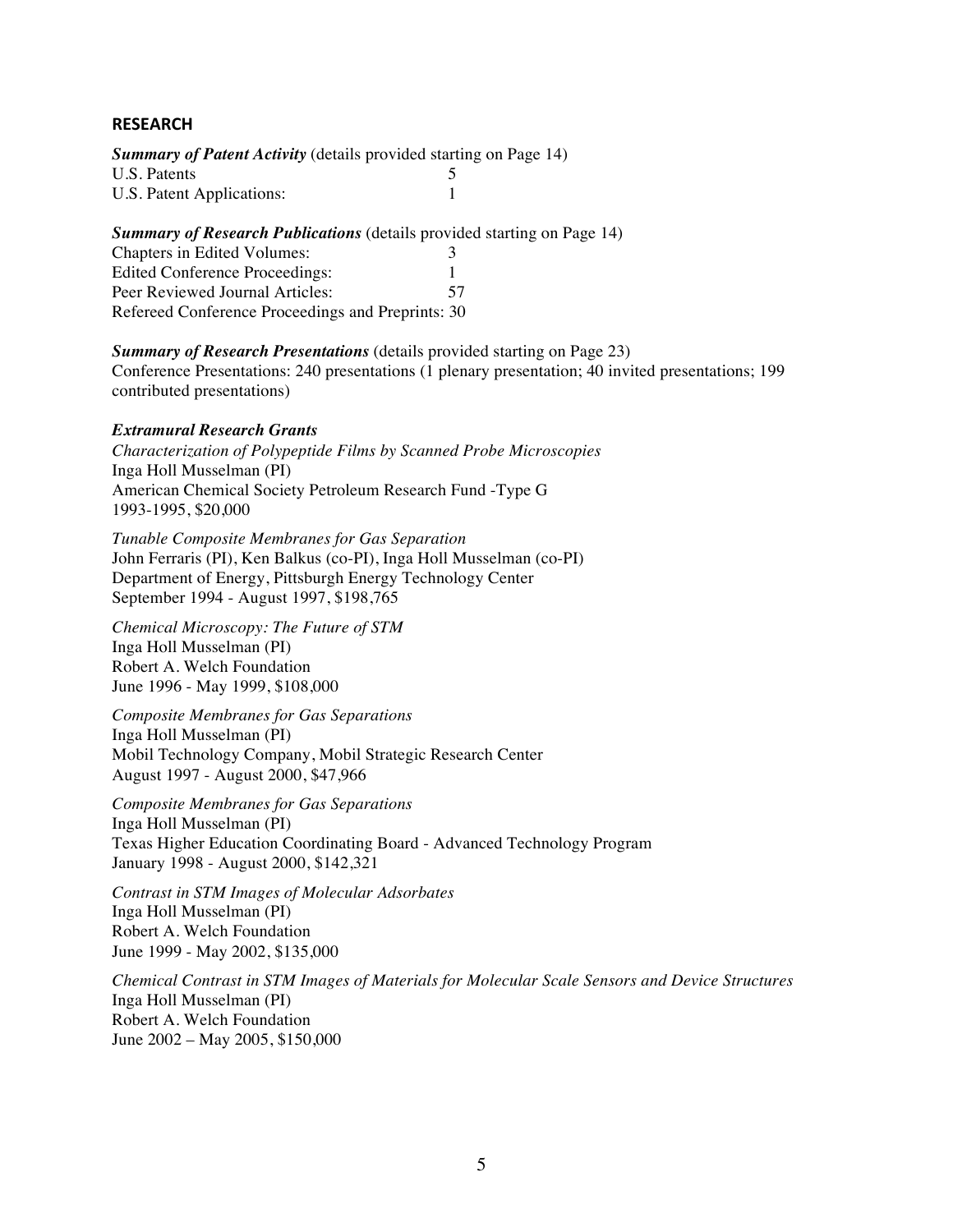*Mixed Matrix Membranes for Gas Separation Using Nanoporous Metal Oxides and Metal Organic Frameworks*

Inga Holl Musselman (PI)

Texas Higher Education Coordinating Board - Advanced Technology Program January 2004 - December 2005, \$150,000

*Mixed-Matrix Membranes for CO<sub>2</sub> and H<sub>2</sub> Gas Separations Using Metal-Organic Frameworks and Mesoporous Hybrid Silicas* Inga Holl Musselman (PI), Kenneth J. Balkus, Jr. (co-PI), John P. Ferraris (co-PI) Department of Energy September 2004 – August 2007, \$200,000 with \$25,000 matching

*Peptide-Coated Carbon Nanotubes: Toxicity and Targeted Cell Ablation* Gregg R. Dieckmann (PI) UTD (with contributing investigators, R. K. Draper, I. Musselman and P. Pantano), J. Coleman (PI) Trinity College, A. B. Dalton (PI) University of Surrey Human Frontiers for Science Program June 2005 – May 2008, \$1,050,000

*Novel Proton-Conducting Membrane with Well-Controlled Nano-Morphology for PEM Fuel Cells* D. J. Yang (PI), I. H. Musselman (co-PI), Stanley Rodrigues (co-PI, Wright Patterson), Jong-Ho Lee (co-PI, KITECH) UTD-SPRING Research & Technology Transfer Program

October 2006 – September 2008, \$250,000

Carbon Nanotubes in Cancer [one project of a program project entitled *Interdisciplinary Studies on the Combat Readiness and Health Issues Faced by Military Personnel*, S. R. Goodman, (PI)] R. K. Draper, G. R. Dieckmann, I. H. Musselman, P. Pantano Department of Defense, U.S. Army Medical Research Acquisition Activity July 2007 – June 2008, \$210,000

*Targeted Delivery of Carbon Nanotubes to Cancer Cells* R. K. Draper (PI), G. R. Dieckmann (co-PI), I. H. Musselman (co-PI), P. Pantano (co-PI), Ellen S. Vitetta (PI, UTSW) U.S. Army TATRC December 2007 – August 2009, \$413,243

*Novel Zeolitic Imidazolate Framework/Polymer Membranes for Hydrogen Separations in Coal Processing* Inga H. Musselman (PI), Kenneth J. Balkus, Jr., (co-PI), John P. Ferraris (co-PI) Department of Energy-National Energy Technology Laboratory February 2009 – January 2013, \$300,000 with \$65,000 matching funds

*Predicting, Testing, and Neutralizing Nanoparticle Toxicity* Steven O. Nielsen (PI), Gregg R. Dieckmann (co-PI), Rockford K. Draper (co-PI), Inga H. Musselman (co-PI), Paul Pantano (co-PI) Semiconductor Research Corporation/SEMATECH Research Center April 2009 – December 2010, \$557,100

*Novel Metal-Organic Framework/Polymer Membranes for Facilitated Gas Transport* John P. Ferraris (PI), Kenneth J. Balkus, Jr. (co-PI), Inga H. Musselman (co-PI) National Science Foundation, Directorate for Engineering: Chemical, Bioengineering, Environmental, and Transport Systems (CBET) September 2009 – August 2013, \$299,999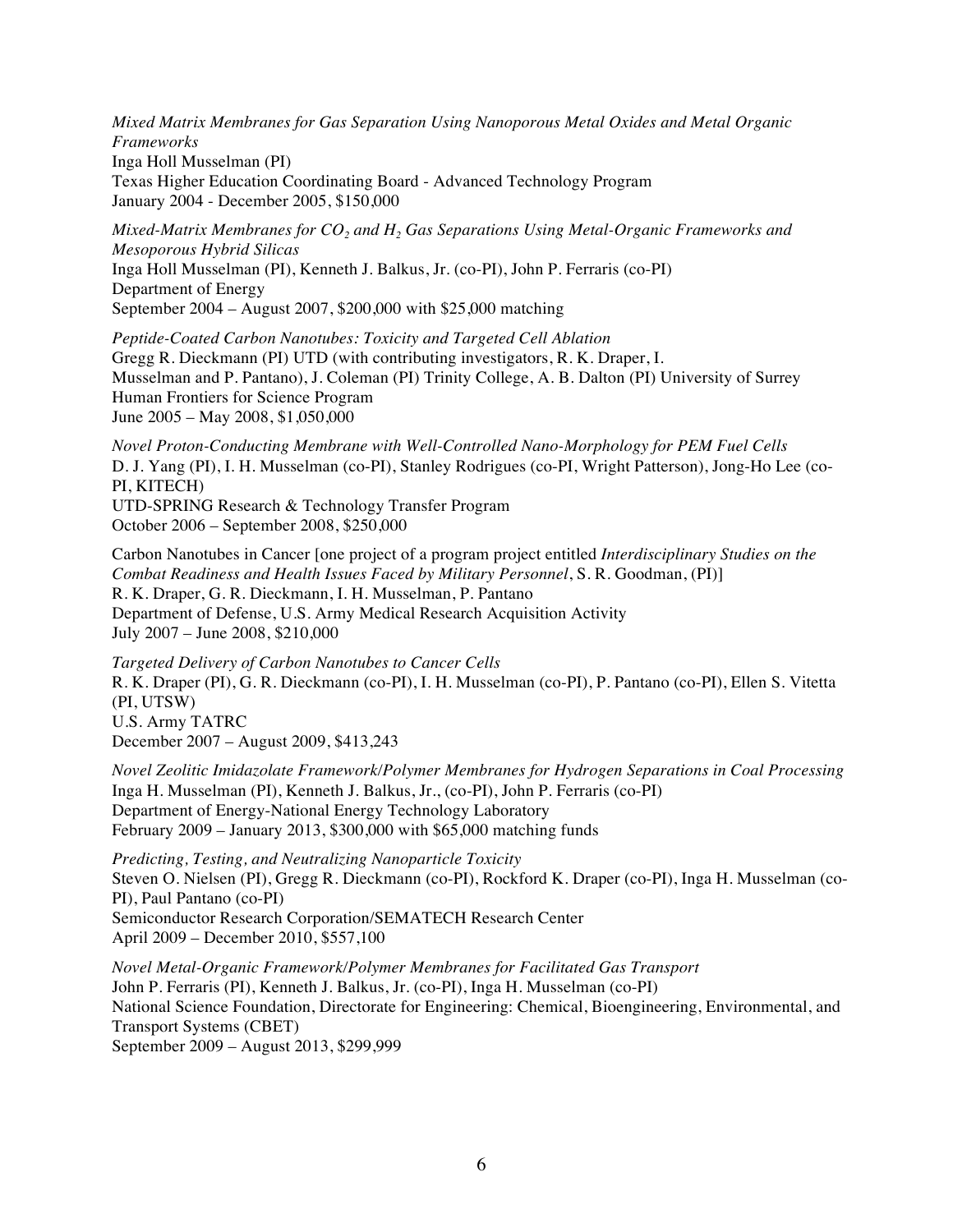*Integrated Water Gas Shift Reactors Utilizing Novel, Non-precious Metal Mixed-Matrix Membranes* John P. Ferraris (PI), Kenneth J. Balkus, Jr., (co-PI), Inga H. Musselman (co-PI) Department of Energy, Office of Fossil Energy, National Energy Technology Laboratory, October 2009 – September 2013, \$999,992 with \$250,000 matching funds

*REU Supplement - Novel Metal-Organic Framework/Polymer Membranes for Facilitated Gas Transport* John P. Ferraris (PI), Kenneth J. Balkus, Jr. (co-PI), Inga H. Musselman (co-PI) National Science Foundation, Directorate for Engineering: Chemical, Bioengineering, Environmental, and Transport Systems (CBET) June 2010 – August 2013, \$5,800

*Dispersion, Bioaccumulation, and Mechanisms of Nanoparticle Toxicity* Steven Nielsen (PI), Gregg R. Dieckmann (co-PI), Rockford K. Draper (co-PI), Inga H. Musselman (co-PI), Paul Pantano (co-PI) Semiconductor Research Corporation January 2012 – December 2014, \$351,000

*Novel Nanostructured Membranes for Gas Separations* John P. Ferraris (PI), Inga H. Musselman (co-PI), Kenneth J. Balkus, Jr. (co-PI) National Science Foundation, Directorate for Engineering: Chemical, Bioengineering, Environmental, and Transport Systems (CBET) June 2014 – May 2017, \$398,492

### *Professional Affiliations*

| $1984 - present$ | Microanalysis Society, Member                                                                                                                   |
|------------------|-------------------------------------------------------------------------------------------------------------------------------------------------|
| $1986$ – present | American Chemical Society, Member                                                                                                               |
| $1996$ – present | North American Membrane Society, Member                                                                                                         |
| $1998 - present$ | Project Kaleidoscope F21 Member<br>Roundtable on Future of Undergraduate STEM Learning Environments, 2008<br>PKAL F21 Assemblies, $1998 - 2000$ |

### *Journals: Editorial Board and Manuscript Reviews*

Editorial Board, *Experimental Biology and Medicine*, 2006 – 2015

| <i>ad hoc</i> reviewer for:                                                             |                                                             |
|-----------------------------------------------------------------------------------------|-------------------------------------------------------------|
| ACS Nano                                                                                | Journal of Vacuum Science and Technology B                  |
| <b>Electrochemical and Solid State Letters</b>                                          | Microbeam Analysis                                          |
| <b>Experimental Biology and Medicine</b>                                                | Microporous and Mesoporous Materials                        |
| Journal of the American Chemical Society                                                | Microscopy and Microanalysis                                |
| Journal of Membrane Science                                                             |                                                             |
| <b>Federal Grant Agencies: Proposal Reviews</b>                                         |                                                             |
| <b>National Science Foundation</b>                                                      | <i>ad hoc</i> reviewer and panel member for grant proposals |
| Department of Energy – Basic Energy Sciences <i>ad hoc</i> reviewer for grant proposals |                                                             |

Environmental Protection Agency *ad hoc* reviewer and panel member for grant proposals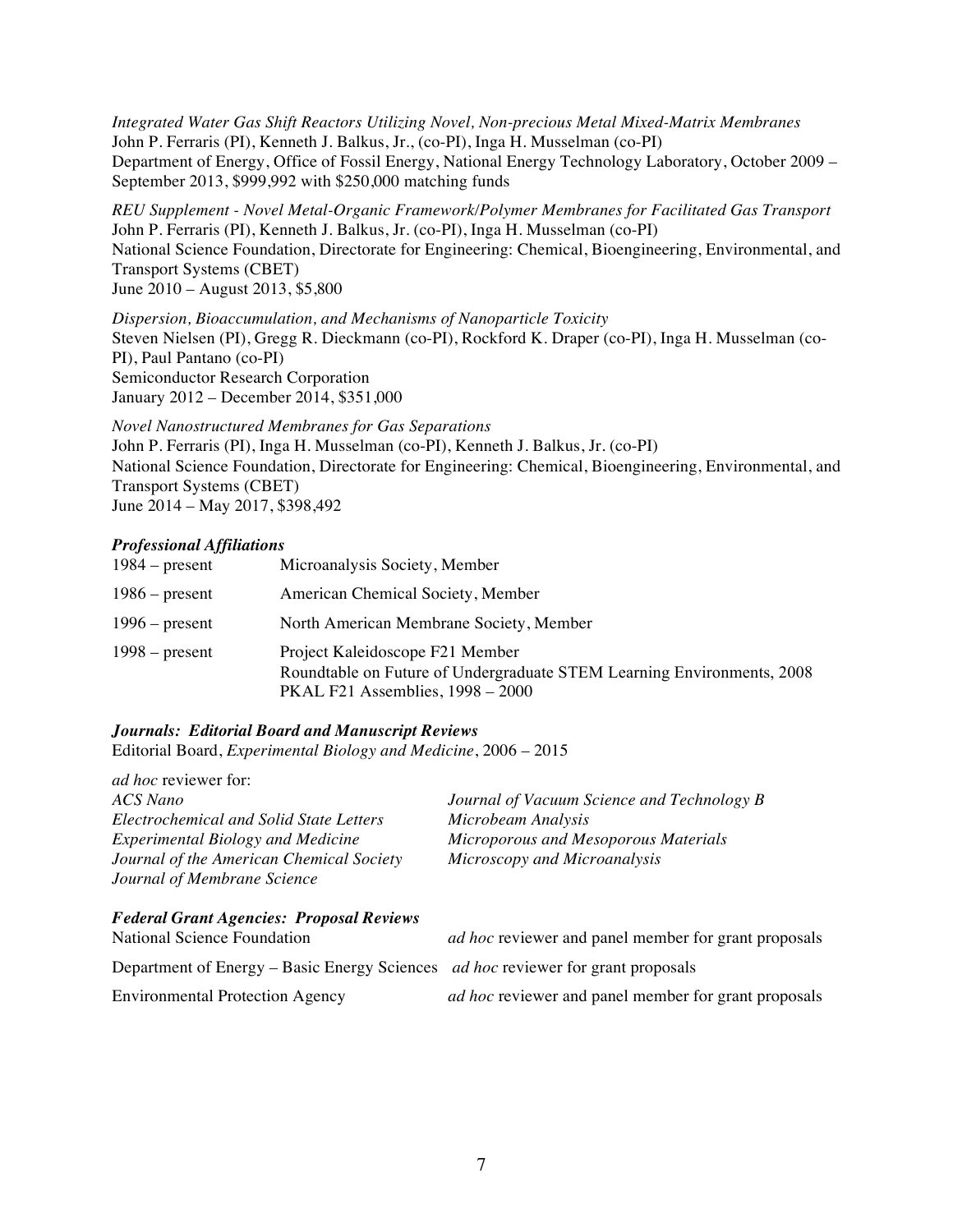## **TEACHING AND MENTORING** (The University of Texas at Dallas, 1992 – 2017)

*Graduate courses taught (22 classes, total of 354 students)* CHEM 5355, Analytical Techniques I CHEM 5455/MSEN 5455, Analytical Techniques I CHEM 6459, Analytical Techniques I CHEM 5355, Analytical Techniques II

*Undergraduate courses taught (22 classes, total of 1,080 students)* CHEM 1311, General Chemistry I CHEM 1111, General Chemistry I Lab CHEM 1312, General Chemistry II CHEM 3372, Instrumental Analysis CHEM 3472, Instrumental Analysis

*Graduate student research supervision* (details provided starting on Page 48) Completed supervision of 7 Ph.D. and 24 M.S. students

*Undergraduate student research supervision* Completed supervision of 17 B.S. students.

#### *High school summer research supervision*

Supervised 31 high school students: 7 Clark Summer Research Scholars (40 hours/week), 8 Welch Summer Scholars (40 hours/week), 6 Plano Independent School District Scholars (20 hours/week), 7 Alan G. MacDiarmid NanoTech Institute NanoExplorers (20-40 hours/week), and 3 students from Parish Episcopal School conducting their Senior Projects (each 20 hours total).

#### **COMMUNITY ENGAGEMENT**

January 24, 2017

"It's a Beautiful Life," Grace Series Talk, The University of Texas at Dallas, Richardson, TX Using the theme of beauty as one of life's motivators, Dr. Musselman provided an overview of her work as a scientist and administrator as well as her life outside of work as a parent and art and nature enthusiast. [Grace Series Talks are empowerment talks for graduate and undergraduate students in computer science and software engineering.]

April 23-24, 2012

Chemistry demonstrations for 73  $5<sup>th</sup>$  grade science students at Parish Episcopal School, Dallas, TX (with Professor John Sibert and the UT Dallas Chemistry Student Association) Demonstrations involved cryogens and chemical reactions Students participated in two interactive activities: 1) extraction of natural products and their use in acid/base chemistry, 2) polymer chemistry (preparation of slime)

1998 – 2006 Girl Scout Leader at Parish Episcopal School, Tejas Council, Service Unit 161, Troop 805

December 11, 1998

"Women in Chemistry: Scanning Tunneling Microscopy and Career Preparation," Lecture presentation to chemistry students at J. J. Pearce High School, Richardson, TX,

April 24, 1998 Science Fair Judge, Southwest Association of Episcopal Schools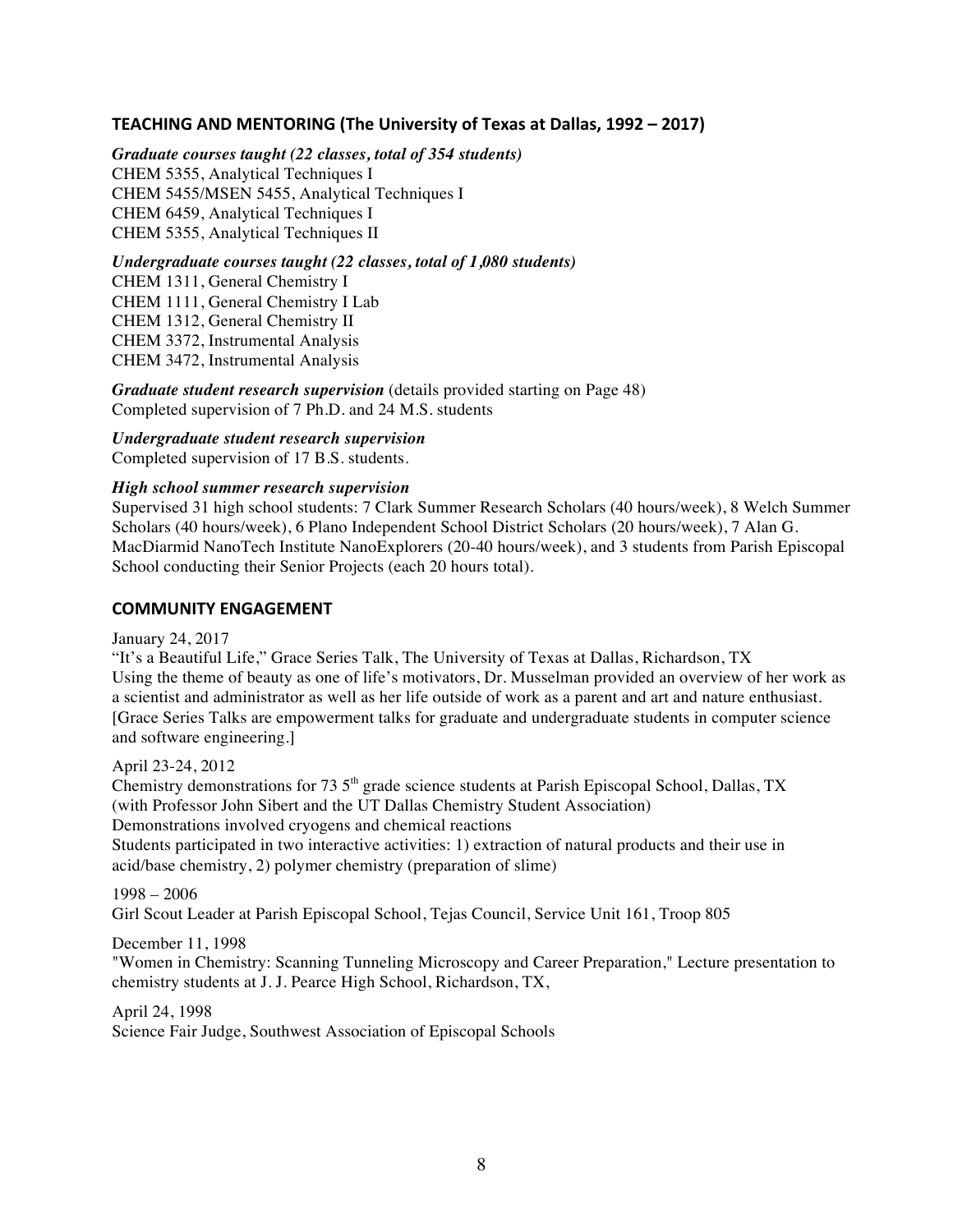"Scanning Tunneling Microscopy and Atomic Force Microscopy," lecture and lab demonstration: 20 students from the Fairhill School, Dallas, TX, April 3, 1998 80 students from Richardson High School, Richardson, TX, February 3, 1994 Local area secondary school science teachers, September 18, 1993

July 21, 1993

ACES 93 (Access to Careers in Engineering and Science), Texas Woman's University, Presentation to 50 young women from across the state of Texas, ages 16-18, about a career as an analytical chemist,

## **PROFESSIONAL DEVELOPMENT**

- 2015 State University of New York (SUNY) Executive Leadership Academy, New York, NY
- 2015 University of Texas System Women Leaders Sponsorship Workshop, Austin, TX
- 2013 Department Head Leadership Workshop, University of Texas System, Austin, TX

#### **AWARDS AND HONORS**

- 2017 Distinguished Alumni Award, Gettysburg College, Gettysburg, PA
- 2015 Phi Kappa Phi, The University of Texas at Dallas, Richardson, TX
- 2003 Presidential Service Award, Microbeam Analysis Society
- 2001 Golden Key National Honor Society, Honorary Member, The University of Texas at Dallas, Richardson, TX
- 1990 Travel Exhibit Award for Best Poster, Electron Microscopy Society of America Title of poster: "Correlative STM, FESEM, and TEM Studies of Fibrillar Structures in Liquid Crystalline Polymers"
- 1987 Student Travel Award, Microbeam Analysis Society
- 1985 Castaing Award for Best Student Paper, Microbeam Analysis Society Title of paper: "The Use of Laser Microprobe Mass Analysis for Nickel Speciation in Individual Particles of Micrometer Size"
- 1985 Student Travel Award, Microbeam Analysis Society
- 1982 Departmental Honors in Chemistry, Gettysburg College

### **PANELS**

- 2017 UTD "Inaugural" Corporate Open House, The University of Texas at Dallas, May 31 *Moderator*: Inga Musselman, The University of Texas at Dallas *Panelists*: Peter Balyta, Texas Instruments; Steve Zimmel, Ericsson; David Arreaga, Ares Materials; Camille Garcia, State Farm
- 2017 Women in Engineering Panel, Celebrating 30 Years, Erik Jonsson School of Engineering and Computer Science, The University of Texas at Dallas, April 27 *Moderator*: Inga Musselman, The University of Texas at Dallas *Panelists*: Danielle Griffith, Texas Instruments; Amy Wheelus, AT&T; Betsy Wilson, Ericsson; Sharon Wood, University of Texas at Austin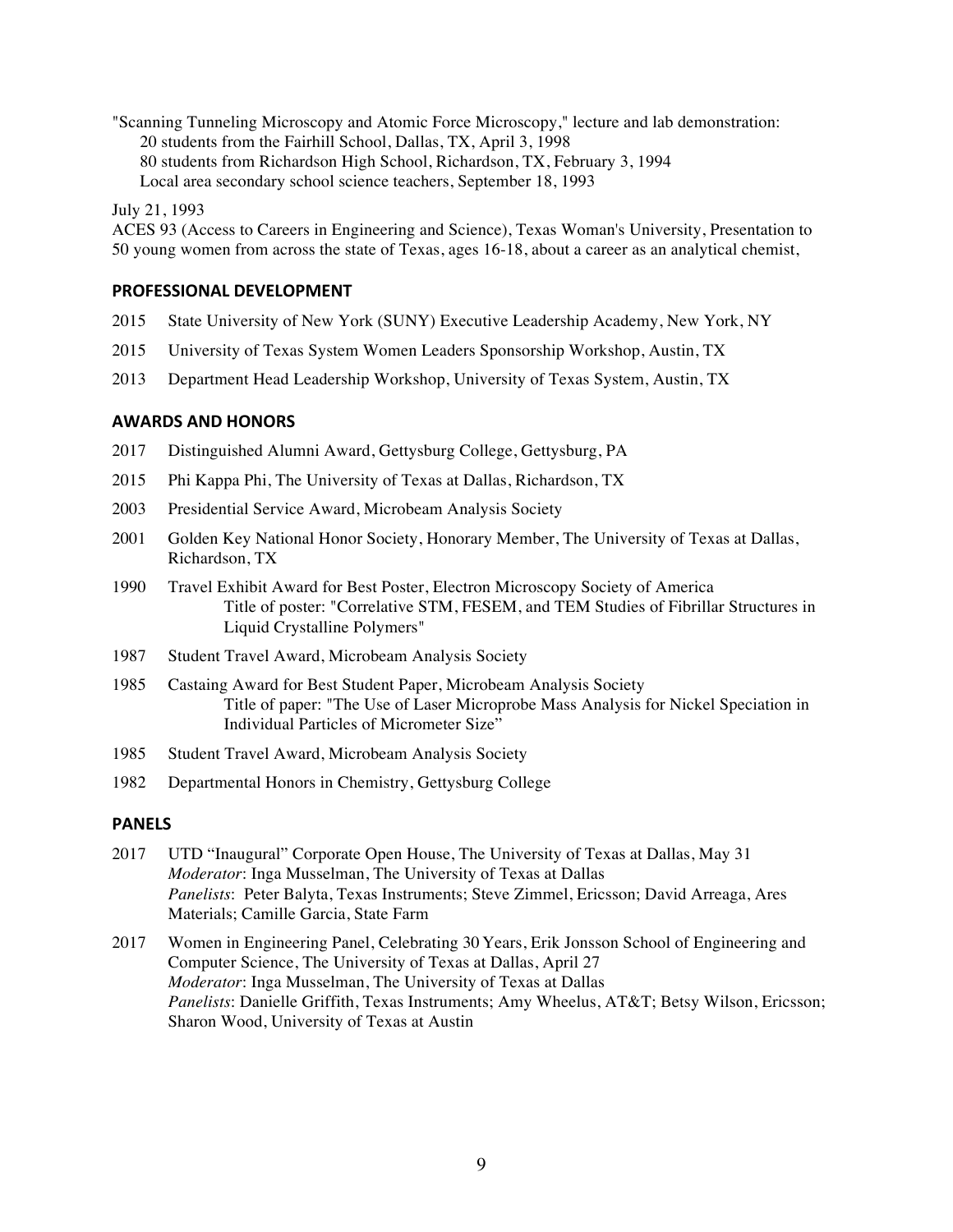## 2015 U.S. Patent and Trademark Office

Gender Gap Panel, The University of Texas at Dallas, November 10 *Moderator*: Michelle Lee, Undersecretary of Commerce and Director of U.S. Patent and Trademark Office *Panelists*: Catherine Ashcraft, National Center for Women & Information Technology; Meg Boulware, Boulware & Valoir Law Firm; Evelyn Chen, Ericsson; Lisa Cook, Michigan State University; Jennifer Maynard, University of Texas at Austin; Inga Musselman, The University of Texas at Dallas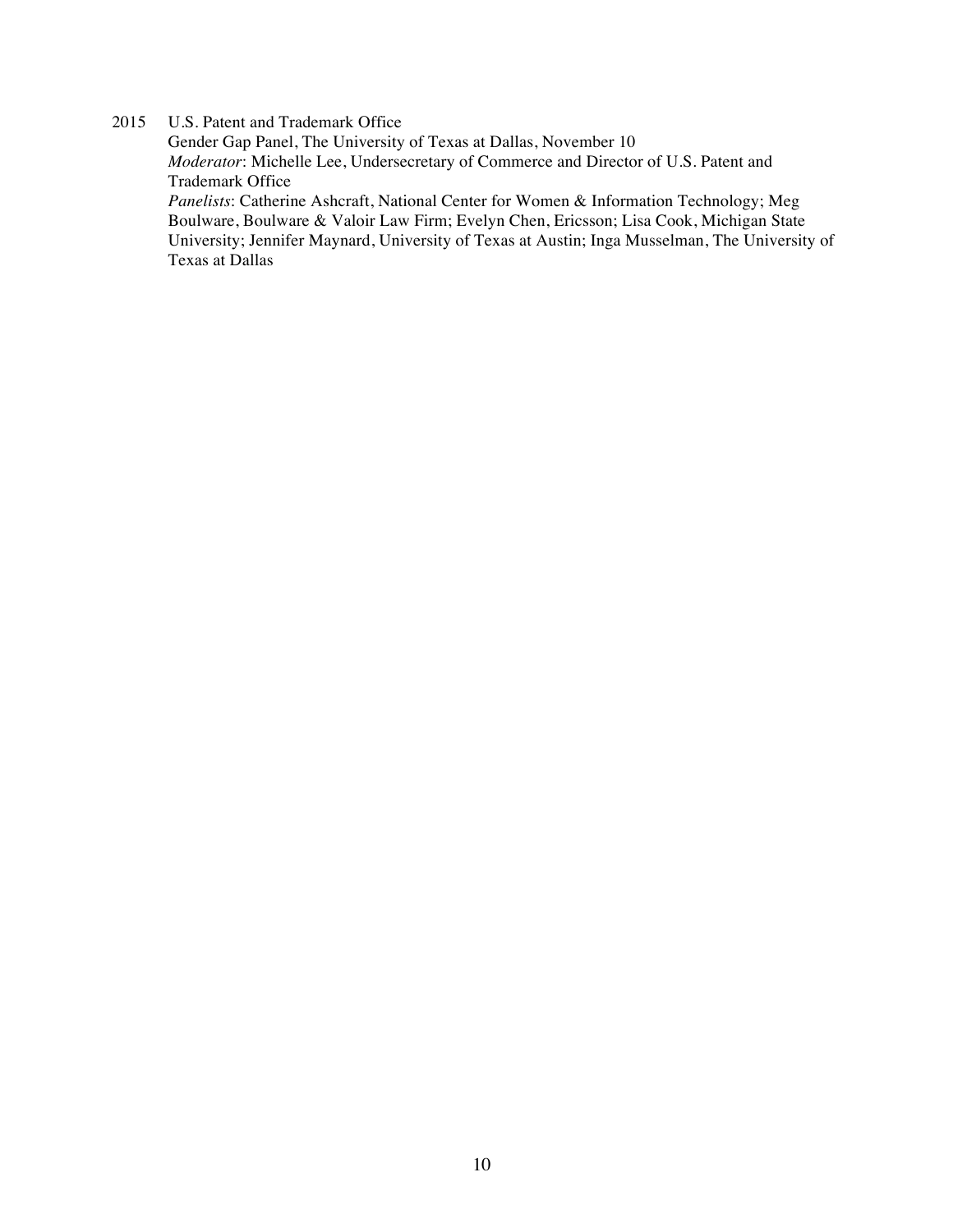## **PATENTS/PATENT APPLICATIONS**

- 1. Inga H. Musselman, Phillip E. Russell Method of Fabricating Scanning Tunneling Microscope Tips U. S. Patent No. *5,085,746* (February 4, 1992) Licensed by Materials Analytical Services, Norcross, GA, July 19, 1990
- 2. Inga H. Musselman, Phillip E. Russell Scanning Tunneling Microscope Tips U. S. Patent No. *5,164,595* (November 17, 1992) Licensed by Materials Analytical Services, Norcross, GA, July 19, 1990
- 3. Ray Baughman, Alan B. Dalton, Gregg Dieckmann, Rockford K. Draper, Inga Holl Musselman Chemically Synthesized Biologic Material for Controlling Nanofibers U.S. Provisional Patent Application filed August 2003. Not converted to full patent application.
- 4. Gregg R. Dieckmann, Alfonso Ortiz-Acevedo, Ray H. Baughman, Alan B. Dalton, Rockford K. Draper, Inga H. Musselman, Diameter-Selective Reversible Closable Peptides U.S. Patent No. *8,198,403 B2* (June 12, 2012)
- 5. Dennis W. Smith, Jr., Daniel K. Dei, John P. Ferraris, Kenneth J. Balkus, Jr., Inga H. Musselman, Duck J. Yang, Grace Jones D. Kalaw, Babloo Sharma Sulfonated Perfluorocyclopentenyl Polymers and Uses Thereof U.S. Patent No. *20140162173 A1* (June 12, 2014) Patent No.: US 9,331,352 B2 (May 3, 2016)
- 6. John P. Ferraris, Nimanka Panapitiya, Sumudu Wijenayake, Inga H. Musselman, Chamaal Karunaweera, Kenneth J. Balkus, Jr., Compatibilized Immiscible Polymer Blends and Molecular Sieve Membranes U.S. Patent No. *20160263534 A1* (September 15, 2016)

## **CHAPTERS IN BOOKS AND EDITED PROCEEDINGS**

- 1. R. W. Linton, I. H. Musselman, S. R. Bryan Laser and Ion Microprobe Mass Spectrometry - Applications to Human Tissues, CHAPTER *Microprobe Analysis in Medicine*, Peter Ingram, John D. Shelburne, Victor L. Roggli, Eds., Hemisphere Publishing Corporation, New York (1989) 303-333
- 2. G. W. Bailey, R. L. Price, E. Voelkl, I. H. Musselman, Eds. Proceedings, Microscopy and Microanalysis 2001 Springer-Verlag New York, Inc., 175 Fifth Avenue, Ney York, NY 10010, 1,296 pages, 2001
- 3. J. P. Ferraris, I. H. Musselman, K. J. Balkus, Jr. Mixed-Matrix Membranes Based on Metal-Organic Frameworks, CHAPTER *Advanced Materials for Membrane Preparation*, M.G. Buonomenna and G. Golemme, Eds., Bentham Science Publishers, ISBN: 978-1-60805-308-7, 2011
- 4. Charles J. Holt, Juan P. Vizuet, Inga H. Musselman, Kenneth J. Balkus, Jr., John P. Ferraris Polymer Blend Membranes for Gas Separations, CHAPTER *Membranes for Gas Separations*, Moises A. Carreon, Ed. World Scientific, 300 pages, May 2017 ISBN: 978-981-3207-70-7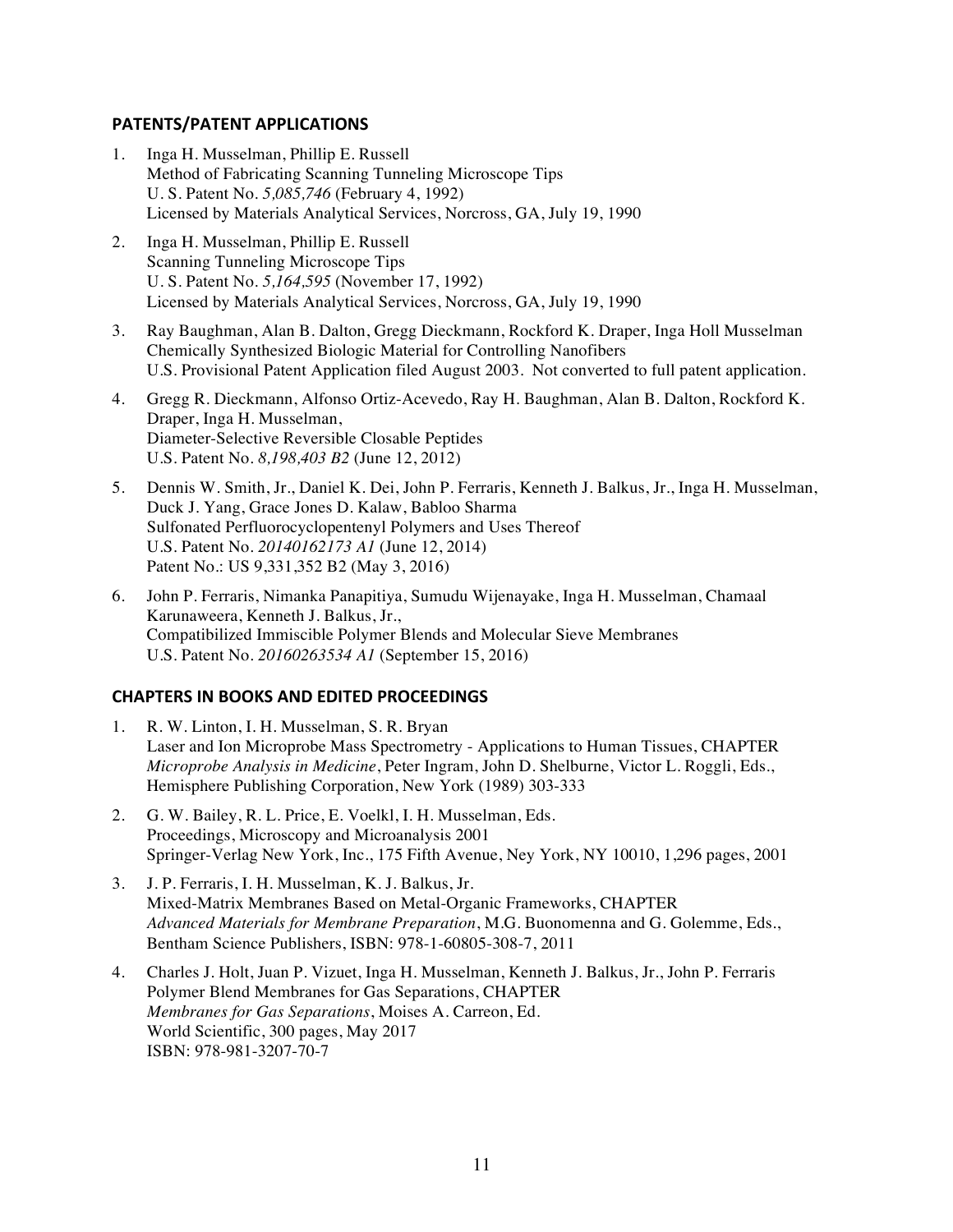### **REFEREED PUBLICATIONS**

#### *Archival Journals*

- 1. P. J. Sheridan, I. H. Musselman "Characterization of Aircraft-Collected Particles Present in the Arctic Aerosol; Alaskan Arctic Spring 1983" *Atmos. Environ.* **19** (1985) 2159-2166
- 2. I. H. Musselman, D. S. Simons, J. A. Small, R. W. Linton "The Use of Single Particle Standards for LAMMA Calibration" *J. Trace and Microprobe Techniques* **4** (1986) 197-213
- 3. Inga H. Musselman, Richard W. Linton, David S. Simons "Cluster Ion Formation Under Laser Bombardment. Studies of Recombination Using Isotope Labeling" *Anal. Chem.* **60** (1988) 110-114
- 4. J. E. Fulghum, G. E. McGuire, I. H. Musselman, R. J. Nemanich, J. M. White, D. R. Chopra, A. R. Chourasia "Surface Characterization" *Anal. Chem.* **61** (1989) 243R-269R
- 5. I. H. Musselman, P. A. Peterson, P. E. Russell "Fabrication of Tips with Controlled Geometry for Scanning Tunnelling Microscopy" *Precision Engineering* **12** (1990) 3-6
- 6. Inga Holl Musselman, Phillip E. Russell "Platinum / Iridium Tips with Controlled Geometry for Scanning Tunneling Microscopy" *J. Vac. Sci. Technol. A* **8(4)** (1990) 3558-3562
- 7. Susan G. MacKay, Mohammed Bakir, Inga H. Musselman, Thomas J. Meyer, Richard W. Linton "X-ray Photoelectron Spectroscopy Sputter Depth Profile Analysis of Spatially Controlled Microstructures in Conductive Polymer Films" *Anal. Chem*. **63** (1991) 60-65
- 8. M. A. Ray, G. E. McGuire, I. H. Musselman, R. J. Nemanich, D. R. Chopra "Surface Characterization" *Anal. Chem*. **63** (1991) 99R-118R
- 9. Chul-Un Ro, Inga H. Musselman, Richard W. Linton "Molecular Speciation of Microparticles: Application of Pattern Recognition Techniques to Laser Microprobe Mass Spectrometric Data" *Anal. Chim. Acta* **243** (1991) 139-147
- 10. I. H. Musselman, D. S. Simons, R. W. Linton "Effects of Sample Geometry on Interelement Quantitation in Laser Microprobe Mass Spectrometry" *Int. J. Mass Spectrom. Ion Proc*. **112** (1992) 19-43
- 11. L. C. Sawyer, R. T. Chen, M. G. Jamieson, I. H. Musselman, P. E. Russell "Microfibrillar Structures in Liquid-Crystalline Polymers" *J. Mat. Sci. Let*. **11** (1992) 69-72
- 12. K. H. Gray, S. Gould, R. M. Leasure, I. H. Musselman, J. J. Lee, T. J. Meyer, R. W. Linton "Three-Dimensional Characterization of Conducting Polymer Arrays Using SIMS" *J. Vac. Sci. Technol. A* **10(4)** (1992) 2679-2684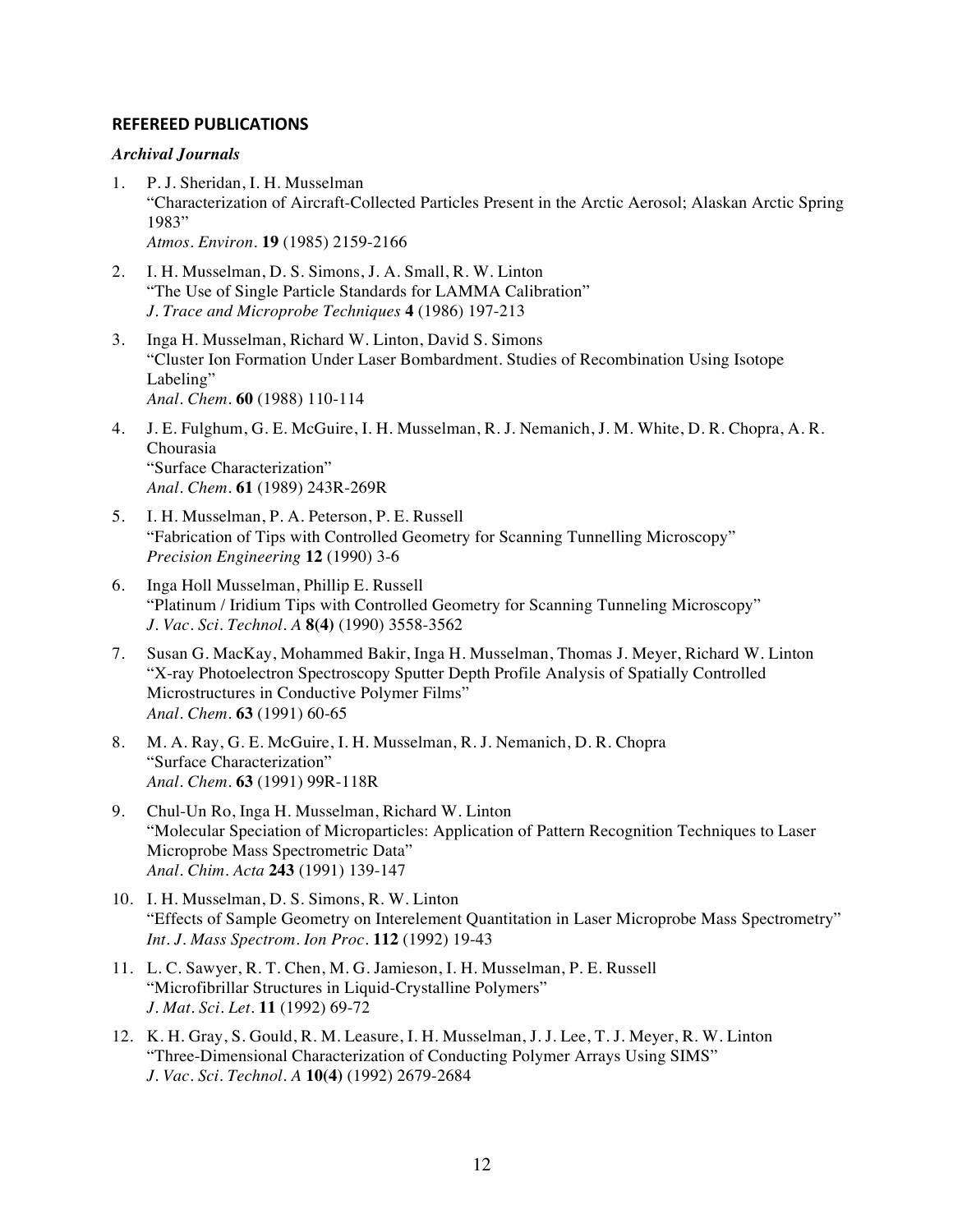- 13. I. H. Musselman, K. H. Gray, R. M. Leasure, T. J. Meyer, R. W. Linton "Scanning Probe Microscopy and Sputter Depth Profiling of Conductive Polymer Thin Films" *Microbeam Analysis* **2** (1993) 297-310
- 14. L. C. Sawyer, R. T. Chen, M. G. Jamieson, I. H. Musselman, P. E. Russell "The Fibrillar Hierarchy in Liquid Crystalline Polymers" *J. Mat. Sci.* **28(1)** (1993) 225-238
- 15. I. H. Musselman, D. L. Smith, E. P. Enriquez, V. F. Guarisco, E. T. Samulski "Effects of Substrate on Ultra-Thin Films of Poly(g-Benzyl-L-Glutamate) by Scanning Probe Microscopy" *J. Vac. Sci. Technol. A* **12(4)** (1994) 2523-2529
- 16. Terry A. Zupp, Julia E. Fulghum, H. K. M. Vithana, Inga H. Musselman, David J. Surman "Quantification of XPS Images for Thickness Measurements" *Microbeam Analysis* **4** (1995) 215-220
- 17. J. S. Roach, J. Honeyman, I. H. Musselman "Controlled Bias Ramping for Scanning Tunneling Microscopy of Molecular Adsorbates" *J. Vac. Sci. Technol. A* **14(3)** (1996) 1205-1207
- 18. H. S. Lee, S. Iyengar, I. H. Musselman "Bias-Dependent STM Image Contrast Study of Phenyloctadecyl Ethers Physisorbed onto Highly Oriented Pyrolytic Graphite" *Langmuir* **14** (1998) 7475-7483 **[This article was featured on the cover of the journal issue.]**
- 19. "Poly(3-dodecylthiophene) Membranes for Gas Separations" I. H. Musselman, L. Li, L. Washmon, D. Varadarajan, S. J. Riley, M. Hmyene, J. P. Ferraris, K. J. Balkus, Jr. *J. Membr. Sci.* **152(1)** (1999) 1-18
- 20. Brian D. Reid, F. Alberto Ruiz-Trevino, Inga H. Musselman, Kenneth J. Balkus, Jr., and John P. Ferraris "Gas Permeability Properties of Polysulfone Membranes Containing the Mesoporous Molecular Sieve MCM-41" *Chem. Mater.* **13(7)** (2001) 2366-2373
- 21. H. S. Lee, S. Iyengar, I. H. Musselman "Identification of Halogen Atoms in STM Images of Substituted Phenyloctadecyl Ethers" *Anal. Chem.* **73(22)** (2001) 5532-5538
- 22. Brian D. Reid, Von Howard M. Ebron, Inga H. Musselman, John P. Ferraris, Kenneth J. Balkus, Jr. "Enhanced Gas selectivity in Thin Film Composite Membranes of Poly(3-(2-acetoxyethyl)thiophene)" *J. Membr. Sci.* **195(2)** (2002) 181-192
- 23. G. R. Dieckmann, A. B. Dalton, P. A. Johnson, J. Razal, J. Chen, G. M. Giordano, E. Muñoz, I. H. Musselman, R. H. Baughman, R. K. Draper "Controlled Assembly of Carbon Nanotubes by Designed Amphiphilic Peptide Helices" *J. Am. Chem. Soc.* **125** (2003) 1770-1777
- 24. Vasiliki Zorbas, Alfonso Ortiz-Acevedo, Alan B. Dalton, Mario Miki Yoshida, Gregg R. Dieckmann, Rockford K. Draper, Ray H. Baughman, Miguel Jose-Yacaman, Inga H. Musselman "Preparation and Characterization of Individual Peptide-Wrapped Single-Walled Carbon Nanotubes" *J. Am. Chem. Soc.* **126** (2004) 7222-7227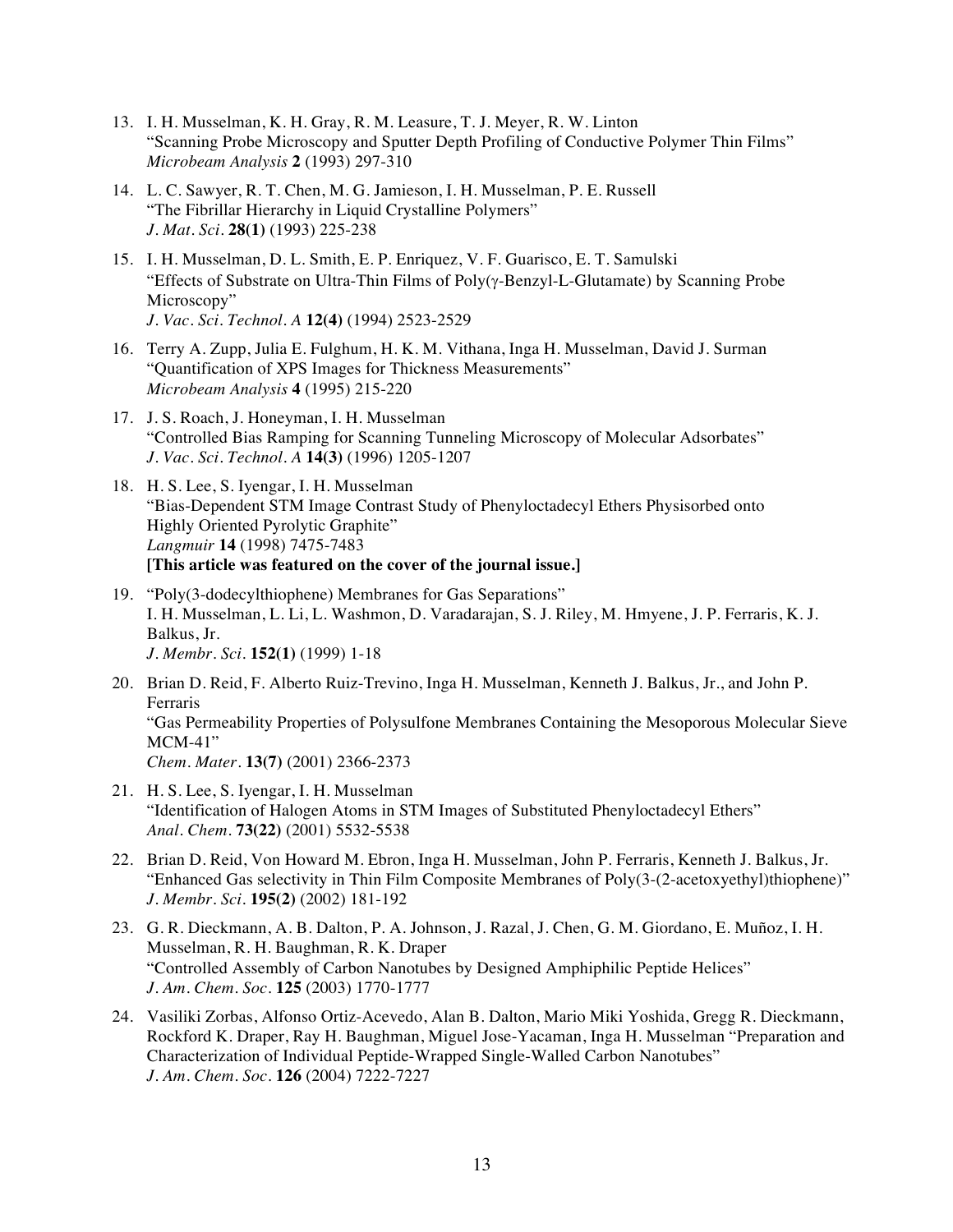- 25. Alan B. Dalton, Alfonso Ortiz-Acevedo, Vasiliki Zorbas, William M. Sampson, Steve Collins, Joselito Razal, Mario Miki Yoshida, Ray H. Baughman, Rockford K. Draper, Inga H. Musselman, Miguel Jose-Yacaman, Gregg R. Dieckmann "Hierarchical Self-Assembly of Peptide-Coated Carbon Nanotubes" *Adv. Funct. Mater.* **14(12)** (2004) 1147-1151
- 26. Hui Xie, Alfonso Ortiz-Acevedo, Vasiliki Zorbas, Ray H. Baughman, Rockford K. Draper, Inga H. Musselman, Alan B. Dalton, Gregg R. Dieckmann "Peptide Cross-Linking Modulated Stability and Assembly of Peptide-Wrapped Single-Walled Carbon Nanotubes" *J. Matls. Chem.* **15** (2005) 1734-1741
- 27. Alfonso Ortiz-Acevedo, Hui Xie, Vasiliki Zorbas, William M. Sampson, Alan B. Dalton, Ray H. Baughman, Rockford K. Draper, Inga H. Musselman, Gregg R. Dieckmann "Diameter-Selective Solubilization of Single-Walled Carbon Nanotubes by Reversible Cyclic Peptides" *J. Am. Chem. Soc.* **127** (2005) 9512-9517
- 28. Marc in Het Panhuis, Srinivas Gowrisanker, Douglas J. Vanesko, Charles A. Mire, Huiping Jia, Hui Xie, Ray H. Baughman, Inga H. Musselman, Gregg R. Dieckmann, Rockford K. Draper "Nanotube Network Transistors from Peptide-Wrapped Single-Walled Carbon Nanotubes" *Small* **1** (2005) 820-823
- 29. Vasiliki Zorbas, Amy L. Smith, Alfonso Ortiz-Acevedo, Hui Xie, Alan B. Dalton, Gregg R. Dieckmann, Rockford K. Draper, Ray H. Baughman, Inga H. Musselman "Importance of Aromatic Content for Peptide/Single-Walled Carbon Nanotube Interactions" *J. Am. Chem. Soc.* **127** (2005) 12323-12328
- 30. Shook-Fong Chin, Ray H. Baughman, Alan B. Dalton, Gregg R. Dieckmann, Rockford K. Draper, Carole Mikoryak, Inga H. Musselman, Vasiliki Z. Poenitzsch, Paul Pantano "Amphiphilic Helical Peptide Enhances the Uptake of Single-Walled Carbon Nanotubes by Living Cells"

*Exp. Biol. Med.* **232(9)** (2007) 1236-1244

- 31. Hadi N. Yehia, Rockford K. Draper, Carole Mikoryak, E. Kate Walker, Pooja Bajaj, Inga H. Musselman, Meredith C. Daigrepont, Gregg R. Dieckmann, Paul Pantano "Single-Walled Carbon Nanotube Interactions with HeLa Cells" *J. Nanobiotechnol.* **5:**8 (2007)
- 32. Vasiliki Z. Poenitzsch, David C. Winters, Hui Xie, Gregg R. Dieckmann, Alan B. Dalton, Inga H. Musselman "Effect of Electron-Donating and Electron-Withdrawing Groups on Peptide/Single-Walled Carbon Nanotube Interactions" *J. Am. Chem. Soc.* **129(47)** (2007) 14724-14732
- 33. Grace Jones D. Kalaw, Zhiwei Yang, Inga H. Musselman, Duck-Joo Yang, Kenneth J. Balkus, Jr., John P. Ferraris "Novel Polysilsesquioxane Hybrid Membranes for Proton Exchange Membrane Fuel Cell (PEMFC) Applications *Separ. Sci. Technol.* **43(16)** (2008) 3981-4008
- 34. Yanfeng Zhang, Kenneth J. Balkus, Jr., Inga H. Musselman, John P. Ferraris "Mixed-Matrix Membranes Composed of Matrimid® and Mesoporous ZSM-5 Nanoparticles" *J. Membr. Sci.* **325(1)** (2008) 28-39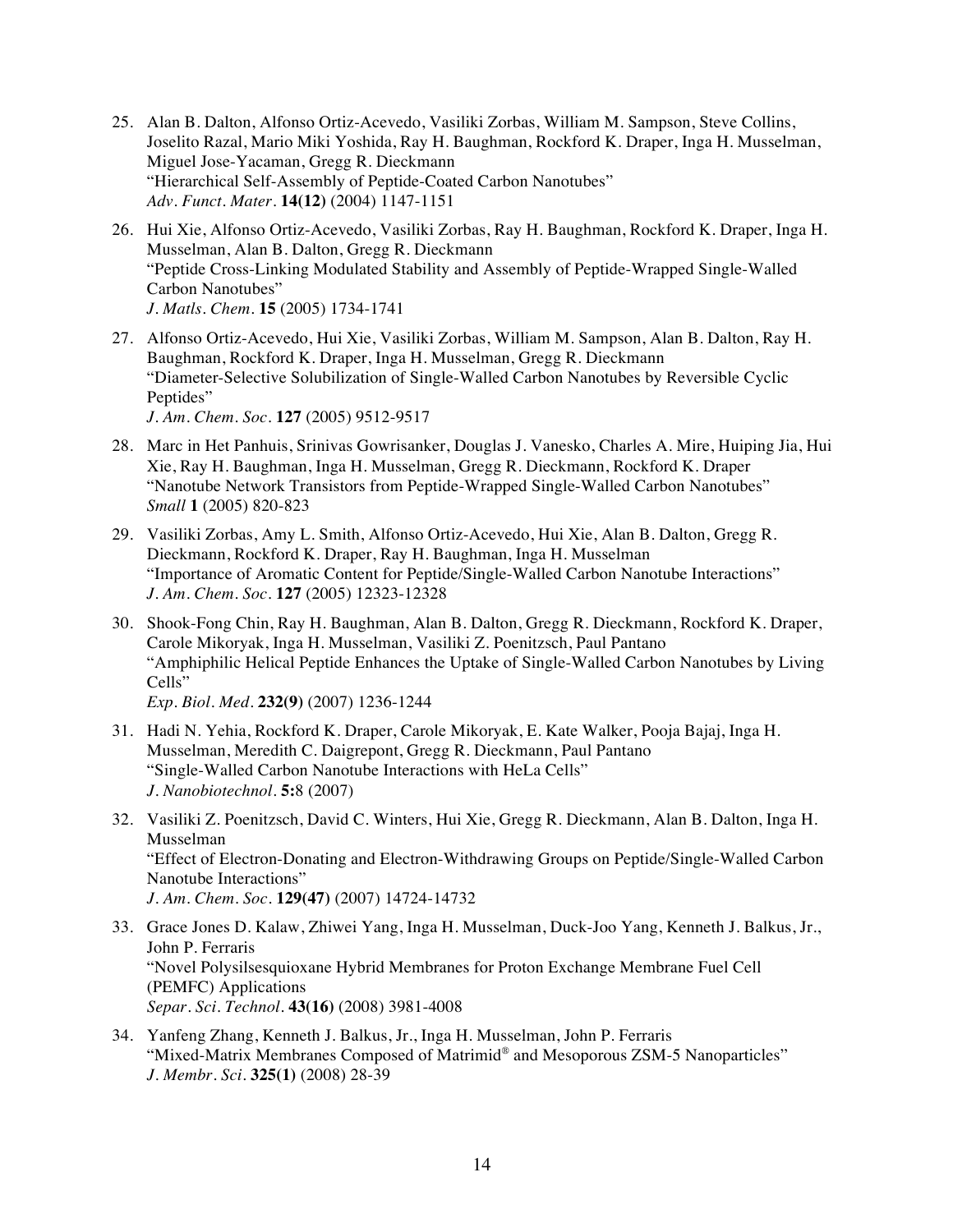- 35. Pavrita Chakravarty, Radu Marches, Neil S. Zimmerman, Austin D.-E. Swafford, Pooja Bajaj, Inga H. Musselman, Paul Pantano, Rockford K. Draper, Ellen S. Vitetta "Thermal Ablation of Tumor Cells with Antibody-Functionalized Single-Walled Carbon Nanotubes" *Proc. Nat. Acad. Sci. U.S.A.* **105(25)** (2008) 8697-8702
- 36. Yanfeng Zhang, Inga H. Musselman, John P. Ferraris, Kenneth J. Balkus, Jr. "Gas Permeability Properties of Matrimid® Membranes Containing the Metal-Organic Framework Cu-BPY-HFS" *J. Membr. Sci.* **313(1+2)** (2008) 170-181
- 37. Yanfeng Zhang, Inga H. Musselman, John P. Ferraris, Kenneth J. Balkus, Jr. "Gas Permeability Properties of Mixed-Matrix Matrimid® Membranes Containing a Carbon Aerogel: A Material with Both Micropores and Mesopores" *Ind. Eng. Chem. Res.* **47(8)** (2008) 2794-2802
- 38. Radu Marches, Pavitra Chakravarty, Inga H. Musselman, Pooja Bajaj, Robert N. Azad, Paul Pantano, Rockford K. Draper, Ellen S. Vitetta "Specific Thermal Ablation of Tumor Cells Using Single-Walled Carbon Nanotubes Targeted by Covalently-Coupled Monoclonal Antibodies" *Int. J. Cancer* **125(12)** (2009) 2970-2977
- 39. Abdelaziz Rahy, Pooja Bajaj, Inga H. Musselman, Soon Hyung Hong, Ya-Ping Sun, Duck J. Yang "Coating of Carbon Nanotubes on Flexible Substrate and its Adhesion Study" *Appl. Surf. Sci.* **255(15)** (2009) 7084-7089
- 40. Edson V. Perez, Kenneth J. Balkus, Jr., John P. Ferraris, Inga H. Musselman "Mixed-Matrix Membranes Containing MOF-5 for Gas Separations" *J. Membr. Sci.* **328(1+2)** (2009) 165-173 **Top 25 Hottest Articles, January – March, 2009**
- 41. Ma. Josephine C. Ordoñez, Kenneth J. Balkus, Jr., John P. Ferraris, Inga H. Musselman "Molecular Sieving Realized with ZIF-8/Matrimid® Mixed-Matrix Membranes" *J. Membr. Sci.* **361** (2010) 28-37 **Top 25 Hottest Articles, July – September, 2010**
- 42. Ruhung Wang, Carole Mikoryak, Synyoung Li, David Bushdiecker, Inga H. Musselman, Paul Pantano, Rockford K. Draper "Cytotoxicity Screening of Single-Walled Carbon Nanotubes: Detection and Removal of Cytotoxic Contaminants from Carboxylated Carbon Nanotubes" *Molecular Pharmaceutics* **8(4)** (2011) 1351-1361
- 43. A. Liyanage, J.P. Ferraris, I. H. Musselman, D.-J. Yang, T. E. Anderson, D. Y. Son, K.J. Balkus, Jr. "Nafion-sulfonated Dendrimer Composite Membranes for Fuel Cell Applications" *J. Membr. Sci.* **392-393** (2012) 175-180
- 44. D. R. Samarajeewa, G. R. Dieckmann, S. O. Nielsen, I. H. Musselman "Modifying the Electronic Properties of Single-walled Carbon Nanotubes Using Designed Surfactant Peptides" *Nanoscale* **4(15)** (2012) 4544-4554
- 45. Grace Jones D. Kalaw, Judy Anne N. Wahome, Yuanqin Zhu, Kenneth J. Balkus, Jr., Inga H. Musselman, Duck-Joo Yang, John P. Ferraris "Perfluorocyclobutyl (PBCB)-Based Polymer Blends for Proton Exchange Membrane Fuel Cells (PEMFCs)" *J. Membr. Sci.* **431** (2013) 86-95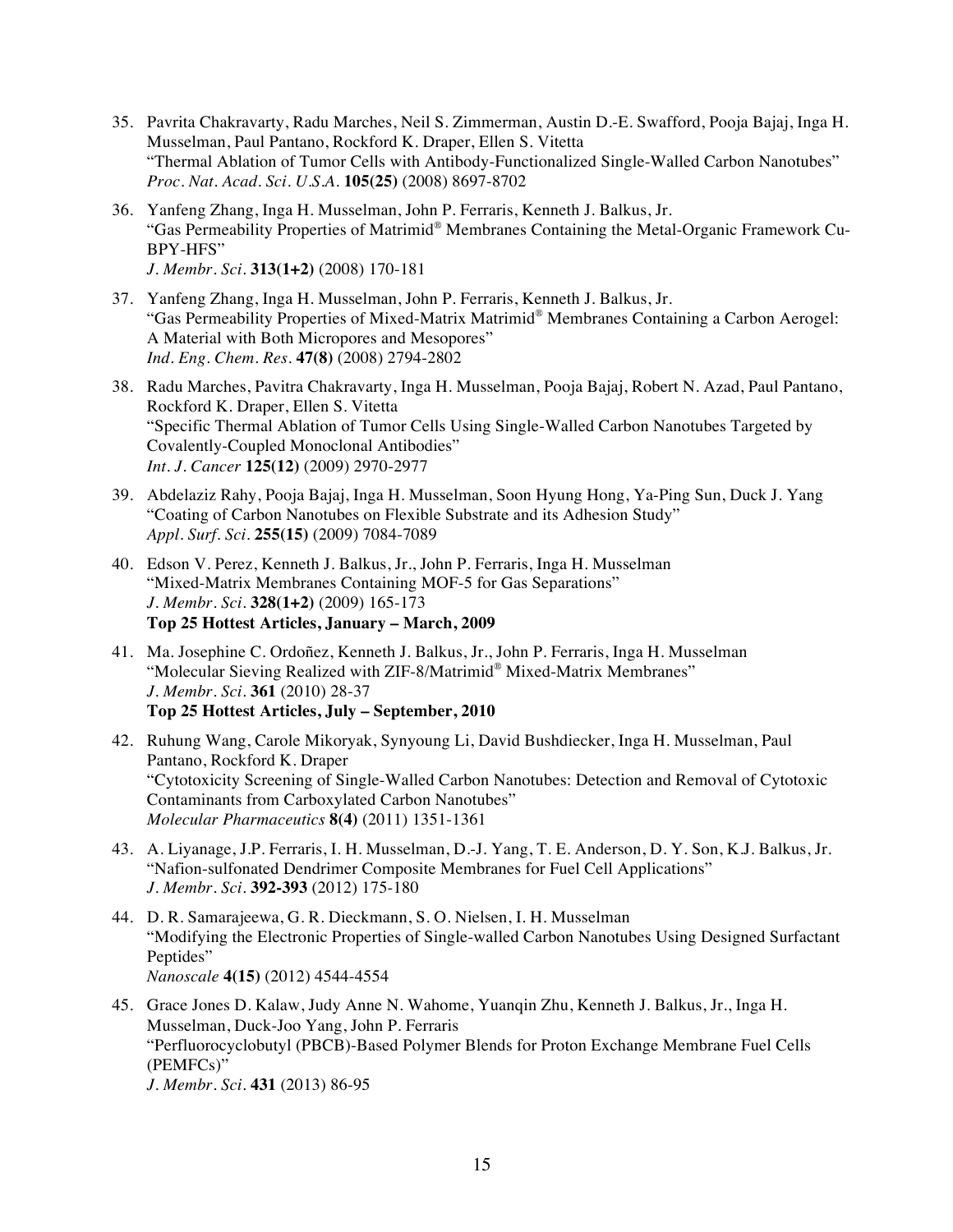- 46. Dinushi R. Samarajeewa, Gregg R. Dieckmann, Steven O. Nielsen, Inga H. Musselman "Doping Single-Walled Carbon Nanotubes with Surfactant Peptides Containing Electron-Donor Substituents and Nitrogen Heterocycles" *Carbon* **57** (2013) 88-98
- 47. Edson V. Perez, Kenneth J. Balkus, Jr., John P. Ferraris, Inga H. Musselman "Instrument for Gas Permeation Measurements at High Pressure and High Temperature" *Rev. Sci. Instrum.* **84(6)** (2013) 065107/1-065107/7
- 48. Sumudu N. Wijenayake, Nimanka P. Panapitiya, Saskia H. Versteeg, Cindy N. Nguyen, Shristi Goel, Kenneth J. Balkus, Jr., Inga H. Musselman, John P. Ferraris "Surface Cross-Linking of ZIF-8/Polyimide Mixed Matrix Membranes (MMMs) for Gas Separation" *Ind. Eng. Chem. Res.* **52(21)** (2013) 6991-7001
- 49. Nimanka P. Panapitiya, Sumudu N. Wijenayake, Yu Huang, David Bushdiecker, Do Nguyen, Chalita Ratanawanate, Grace J. Kalaw, Christopher J. Gilpin, Inga H. Musselman, Kenneth J. Balkus, Jr., John P. Ferraris "Stabilization of Immiscible Polymer Blends Using Structure Directing Metal Organic Frameworks (MOFs)" *Polymer* **55(8)** (2014) 2028-2034
- 50. Pooja Bajaj, Carole Mikoryak, Ruhung Wang, David K. Bushdiecker, Pauras Memon, Rockford K. Draper, Gregg R. Dieckmann, Paul Pantano, Inga H. Musselman "A Carbon Nanotube-Based Raman-Imaging Immunoassay for Evaluating Tumor Targeting Ligands" *Analyst* **139(12)** (2014) 3069-3076
- 51. Edson V. Perez, Kenneth J. Balkus, Jr., John P. Ferraris, Inga H. Musselman "Metal-Organic Polyhedra 18 Mixed-Matrix Membranes for Gas Separation" *J. Membr. Sci.* **463** (2014) 82-93
- 52. Josephine O. Hsieh, Kenneth J. Balkus, Jr., John P. Ferraris, Inga H. Musselman "MIL-53 Frameworks in Mixed-Matrix Membranes" *Micropor. Mesopor. Mat.* **196** (2014) 165-174
- 53. Sumudu N. Wijenayake, Nimanka P. Panapitiya, Cindy N. Nguyen, Yu Huang, Kenneth J. Balkus, Jr., John P. Ferraris "Composite Membranes with a Highly Selective Polymer Skin for Hydrogen Separation" *Sep. Purif. Technol.* **135** (2014) 190-198
- 54. Nimanka P. Panapitiya, Sumudu N. Wijenayake, Do D. Nguyen, Yu Huang, Inga H. Musselman, Kenneth J. Balkus, Jr., John P. Ferraris "Gas Separation Membranes Derived from High-Performance Immiscible Polymer Blends Compatibilized with Small Molecules" *ACS Appl. Mater. Interfaces* **7(33)** (2015) 18618-18627
- 55. Nimanka Panapitiya, Sumudu Wijenayake, Do Nguyen, Chamaal Karunaweera, Yu Huang, Kenneth Balkus Jr, Inga Musselman, John Ferraris "Compatibilized Immiscible Polymer Blends for Gas Separations," REVIEW PAPER *Materials* **9** (2016) 643; doi:10.3390/ma9080643
- 56. Edson V. Perez, Chamaal Karunaweera, Inga H. Musselman, Kenneth J. Balkus, Jr., John P. Ferraris "Origins and Evolution of Inorganic-Based and MOF-Based Mixed-Matrix Membranes for Gas Separations," REVIEW PAPER *Processes* **4(3)** (2016) 32; doi:10.3390/pr4030032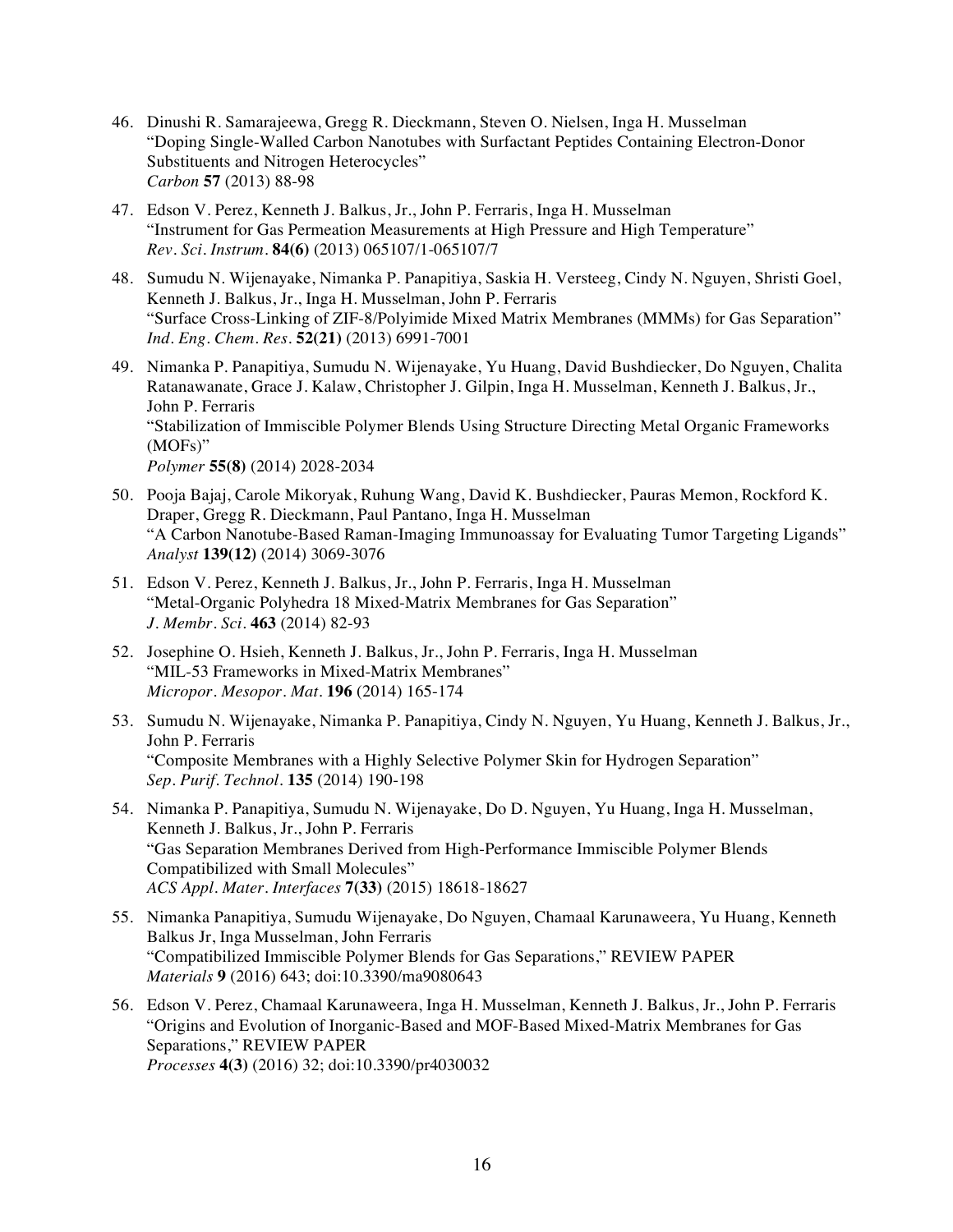57. Edson V. Perez, Grace J. D. Kalaw, John P. Ferraris, Kenneth J. Balkus, Jr., Inga H. Musselman "Amine-Functionalized (Al) MIL-53/ VTEC<sup>TM</sup> Mixed-Matrix Membranes for  $H_2/CO_2$  Mixture Separations at High Pressure and High Temperature" *J. Membr. Sci.* **530** (2017) 201-212

#### *Refereed Conference Proceedings and Preprints*

- 1. I. H. Musselman, K. H. Kangasniemi, A. J. M. Lubag, J. K. Franceschetti, H. S. Lee, S. Iyengar "Functional Group Contrast in Scanning Tunneling Microscopy Images of Substituted Phenylethers" *Microsc. Microanal.* **7(Suppl 2)** (2001) 850-851
- 2. A. J. M. Lubag, Jr., K. Kangasniemi, I. H. Musselman "Synthesis and STM Imaging of Substituted Phenylalkyl Ethers: Towards Functional Group Discrimination" *Microsc. Microanal.* **8(Suppl 2)** (2002) 766-767
- 3. L. Zheng, M. C. Biewer, I. H. Musselman "STM Imaging of Photochromic Spiropyrans" *Microsc. Microanal.* **9(Suppl 2)** (2003) 1234-1235
- 4. I. H. Musselman, A. B. Dalton, A. Ortiz-Acevedo, J. Razal, J. Chen, E. Muñoz, R. H. Baughman, R. K. Draper, G. R. Dieckmann "Carbon Nanotubes Self-Assembled by Amphiphilic Peptide  $\alpha$ -Helices" *Microsc. Microanal.* **9(Suppl 2)** (2003) 326-327
- 5. Kenneth J. Balkus Jr., Kyle Cattanach, Inga H. Musselman, John P. Ferraris "Selective Matrimid® Membranes Containing Mesoporous Molecular Sieves" *Materials Research Society Symposium Proceedings* **752** (2003) 91-96
- 6. V. Zorbas, A. Ortiz-Acevedo, A. B. Dalton, G. R. Dieckmann, R. K. Draper, R. H. Baughman, I. H. Musselman "AFM Measurements of Long, Isolated Single-Walled Carbon Nanotubes Wrapped with Peptide" *Microsc. Microanal.* **10(Suppl 2)** (2004) 138-139
- 7. Hadi Yehia, Thomas J. Pisklak, John P. Ferraris, Kenneth J. Balkus, Jr., Inga H. Musselman "Methane Facilitated Transport Using Copper (II) Biphenyl Dicarboxylate-triethylenediamine Poly(3 acetoxyethylthiophene) Mixed Matrix Membranes" *Polymer Preprints* **45(1)** (2004) 35-36
- 8. Vasiliki Zorbas, A. L. Smith, A. Ortiz-Acevedo, H. Xie, G. R. Dieckmann, R. K. Draper, R. H. Baughman, I. H. Musselman "Importance of Aromatic Content for Peptide/Single-Walled Carbon Nanotube Interactions" *Microsc. Microanal.* **11(Suppl 2)** (2005) 1410-1411
- 9. Vasiliki Zorbas Poenitzsch, Inga H. Musselman "Atomic Force Microscopy Measurements of Peptide-Wrapped Single-Walled Carbon Nanotube Diameters" *Microsc. Microanal.* **12(3)** (2006) 221-227
- 10. I. H. Musselman, V. Z. Poenitzsch, G. R. Dieckmann "Scanning Tunneling Microscopy and Spectroscopy of Peptide-Wrapped Single-Walled Carbon Nanotubes" *Microsc. Microanal.* **12(Suppl 2)** (2006)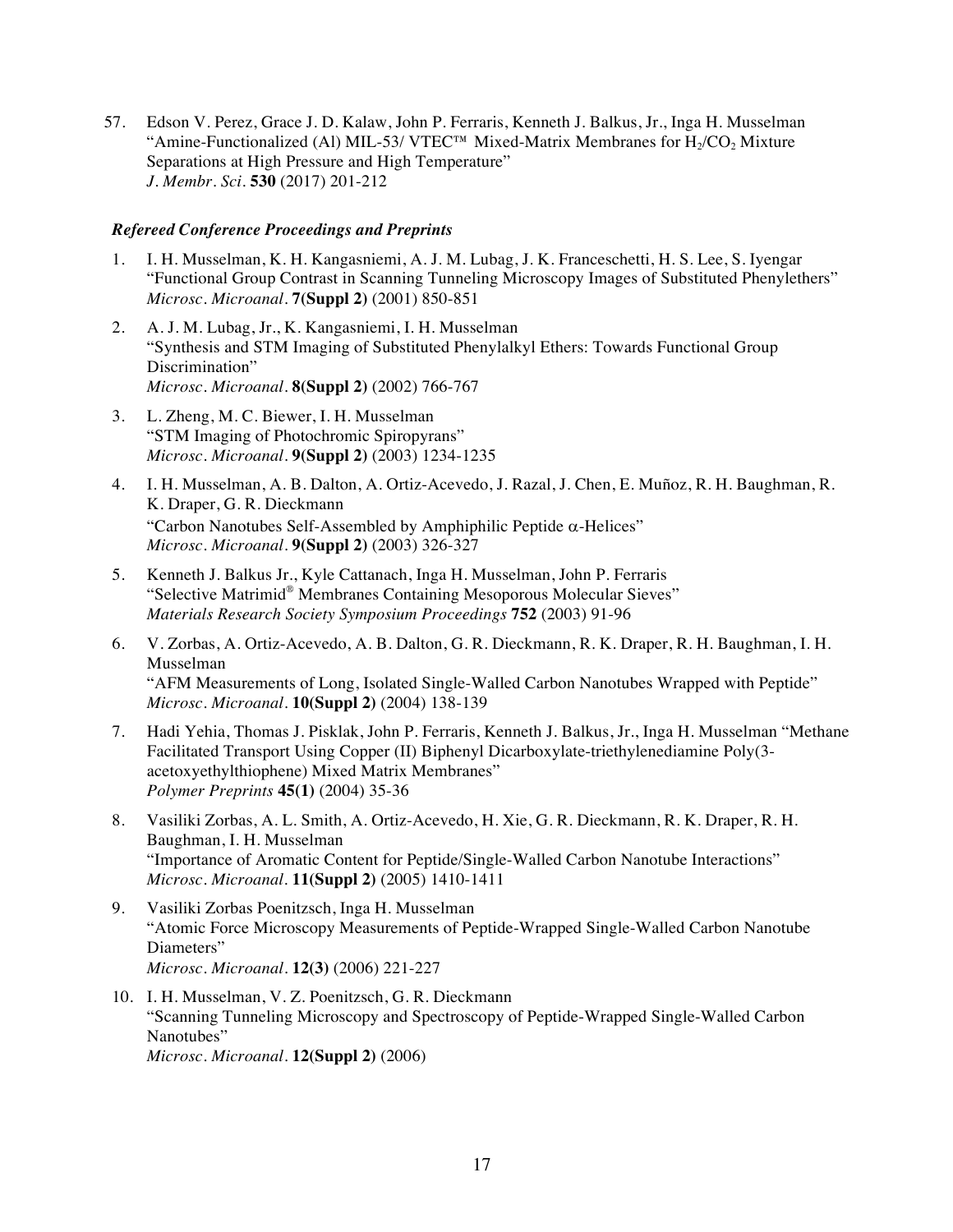- 11. Yangeng Zhang, Kenneth J. Balkus, Jr., Inga H. Musselman, John P. Ferraris "Mixed Matrix Membranes Composed of Matrimid® and Carbon Aerogel and Carbon Aerogel+Zeolite Composite Nanoparticles" *PMSE Preprints* **95** (2006) 812-814
- 12. Edson V. Perez, Kenneth J. Balkus, Jr., John P. Ferraris, Inga H. Musselman "Mixed-Matrix Membranes for Gas Separation Using Metal-Organic Frameworks" *PMSE Preprints* **95** (2006) 815-816
- 13. I. H. Musselman, V. Z. Poenitzsch, H. Xie, A. B. Dalton, G. R. Dieckmann "Microscopic and Spectroscopic Study of Interactions Between Amphiphilic Peptides and Single-Walled Carbon Nanotubes" *Microsc. Microanal.* **13(Suppl 2)** (2007) 1584-1585
- 14. Grace Jones D. Kalaw, Zhiwei Yang, Inga H. Musselman, Duck-Joo Yang, Kenneth J. Balkus, Jr., John P. Ferraris "Novel Polysilsesquioxane Hybrid Membranes for Proton Exchange Membrane Fuel Cell (PEMFC) Applications" *Preprints of Symposia – American Chemical Society, Division of Fuel Chemistry* **52(2)** (2007) 260- 262
- 15. Annie Chacko, Inga H. Musselman, D. J. Yang, Kenneth J. Balkus, Jr., John P. Ferraris "Novel Bronsted Acid-Base Complexes for Proton Exchange Membrane Fuel Cells" *Preprints of Symposia – American Chemical Society, Division of Fuel Chemistry* **52(2)** (2007) 390- 391
- 16. Grace Jones D. Kalaw, Inga H. Musselman, Duck-Joo Yang, Kenneth J. Balkus, Jr., John P. Ferraris "Synthesis and Characterization of Perfluorocyclobutane (PFCB) Polymers Containing the Sulfonimide Acid Functionality for Applications in Proton Exchange Membranes" *Preprints of Symposia - American Chemical Society, Division of Fuel Chemistry* **54(2)** (2009) 435- 436
- 17. I. H. Musselman, E. V. Perez, M. J. C. Ordoñez, K. J. Balkus, Jr.; J. P. Ferraris "Incorporation of Hybrid Crystalline Microporous Materials in Mixed-Matrix Membranes for Gas Separation" *Microsc. Microanal.* **16(Suppl. 2**) (2010) 1668-1669
- 18. D. R. Samarajeewa, G. R. Dieckmann, I. H. Musselman "Effect of Surfactant Peptides on Electronic Properties of Single-walled Carbon Nanotubes" *Microsc. Microanal.* **16(Suppl. 2)** (2010) 454-455
- 19. I. H. Musselman, P. Bajaj, C. Mikoryak, R. H. Wang, D. K. Bushdiecker, II, P. Memon, G. R. Dieckmann, R. K. Draper, P. Pantano "Microscopy, Fluorescence, and Confocal Raman Imaging of Biotinylated Single-walled Carbon Nanotubes Bound to Breast Tumor Cells" *Microsc. Microanal.* **16(Suppl. 2**) (2010) 394-395
- 20. P. Bajaj, J. Nguyen, C. Gilpin, G.R. Dieckmann, C.C. Chiu, S.O. Nielsen, I. H. Musselman "Transmission Electron Microscopy and Three-Dimensional Tomography of Peptide-Coated Single-Walled Carbon Nanotubes" *Microsc. Microanal.* **17(Suppl. 2)** (2011) 1008-1009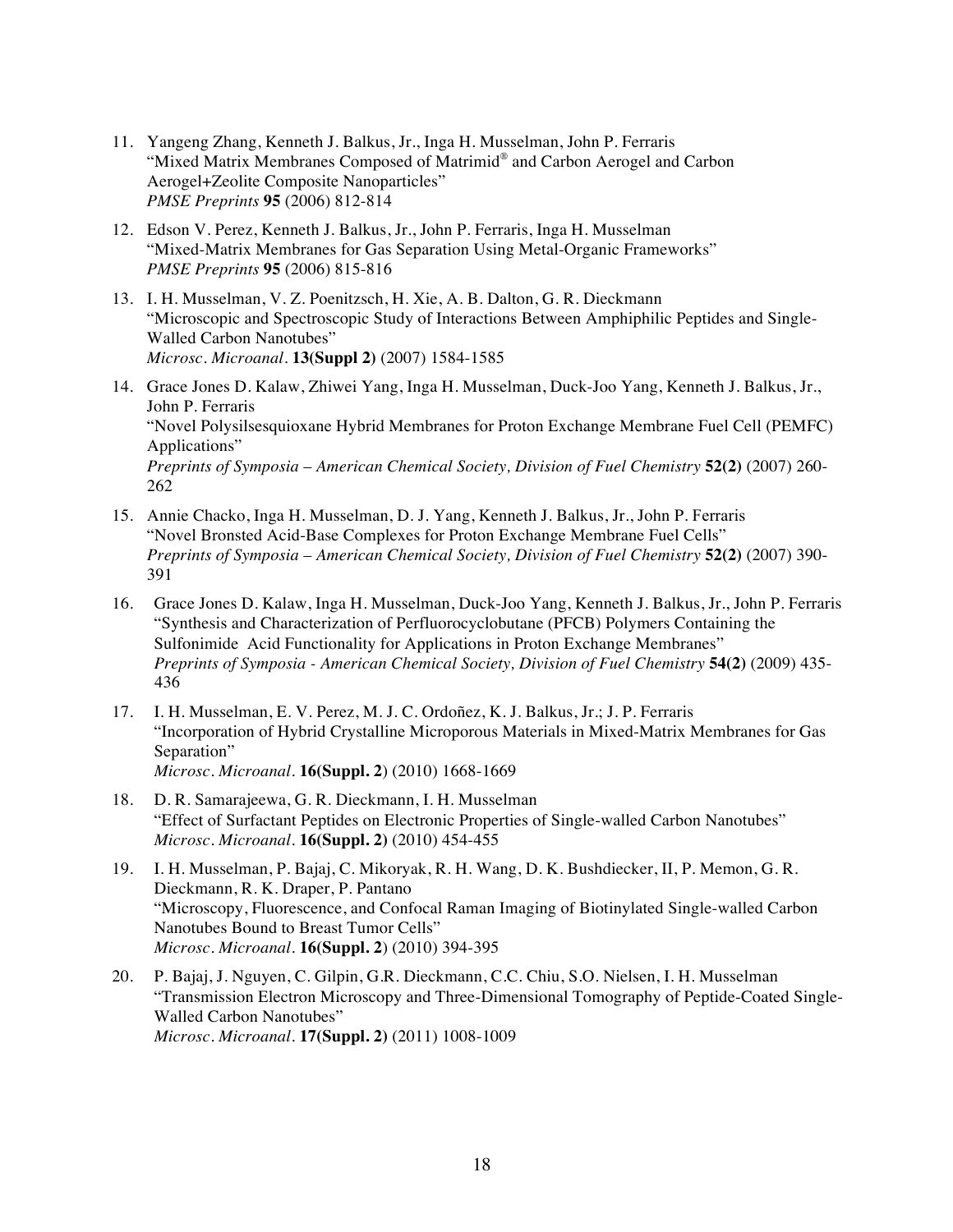- 21. C. Ratanatawanate, John P. Ferraris, Inga H. Musselman, Kenneth J. Balkus, Jr. "ZIF-8 Asymmetric Mixed-Matrix Membranes for Gas Separation" *Preprints of Symposia - American Chemical Society, Division of Fuel Chemistry*, **56(2)** (2011) 464- 465
- 22. D. R. Samarajeewa, G. R. Dieckmann, S. O. Nielsen, I. H. Musselman "Surfactant Peptide/SWNT Composites with Altered Electronic Properties" *Microsc. Microanal.* **18(Suppl. S2)** (2012) 1546-1547
- 23. Dinushi R. Samarajeewa, Udayana Ranatunga, Blake Wilson, Ariane Lemieux, Gregg Dieckmann, Steve Nielsen, Inga Musselman "Adsorption of Naphthalene and Pyrene Containing Surfactant Peptides onto Single- Walled Carbon Nanotubes: A Microscopy, Spectroscopy, and Theoretical Study" *Microsc. Microanal.* **19(Suppl. S2)** (2013) 1560-1561
- 24. Nimanka P. Panapitiya, Inga H. Musselman, Kenneth J. Balkus, Jr., John P. Ferraris "Stabilization of Immiscible Polymer Blends Using Structure Directing Metal Organic Frameworks (MOFs) *Preprints of Symposia - American Chemical Society, Division of Energy & Fuels* **59(1)** (2014) 627
- 25. Sumudu N. Wijenayake, Inga H. Musselman, Kenneth J. Balkus, Jr., John P. Ferraris "Fabrication of Asymmetric ZIF-8/Polyimide Mixed Matrix Membranes for Gas Separations" *Preprints of Symposia - American Chemical Society, Division of Energy & Fuels* **59(1)** (2014) 641
- 26. Yu Huang, Edson V. Perez, Kenneth J. Balkus, Jr., John P. Ferraris, Inga H. Musselman "Polymer-Coated Tubular Membrane Reactor for Water-Gas Shift Reaction and Gas Separation" *Preprints of Symposia - American Chemical Society, Division of Energy & Fuels* **59(1)** (2014) 669
- 27. Edson V. Perez, Grace D. Kalaw, Kenneth J. Balkus, Jr., John P. Ferraris, Inga H. Musselman "Effect of Functionalization of Metal Organic Framework (MOF) and Metal Organic Polyhedra (MOP) Materials in Polyimides for Gas Separations at High Pressure and High Temperature" *Preprints of Symposia - American Chemical Society, Division of Energy & Fuels* **59(1)** (2014) 671- 672
- 28. I. H. Musselman, N. P. Panapitiya, D. K. Bushdiecker II, M. P. Tomasek, C. K. Miller, C. J. Gilpin, K. J. Balkus, Jr., John P. Ferraris "SEM, TEM, and AFM Analyses of Phase-Separated Polymer Blend Membranes for Gas Separations" *Microsc. Microanal.* **20(Suppl. 3**) (2014) 2064-2065
- 29. Edson V. Perez, John P. Ferraris, Kenneth J. Balkus, Jr., Inga H. Musselman "Carbon Dioxide Sorption in Metal Organic Polyhedras at High Pressure and High Temperature" *Preprints of Symposia - American Chemical Society, Division of Energy & Fuels* **59(2)** (2014) 390- 391
- 30. Edson V. Perez, Kenneth J. Balkus, Jr., John P. Ferraris, Inga H. Musselman "Improvement of Gas Separation Properties of Polybenzimidazole Membranes for Gas Separations at High Pressure and High Temperature through Thermal Treatment" *Preprints of Symposia - American Chemical Society, Division of Energy & Fuels* **61(2)** (2016) 208- 209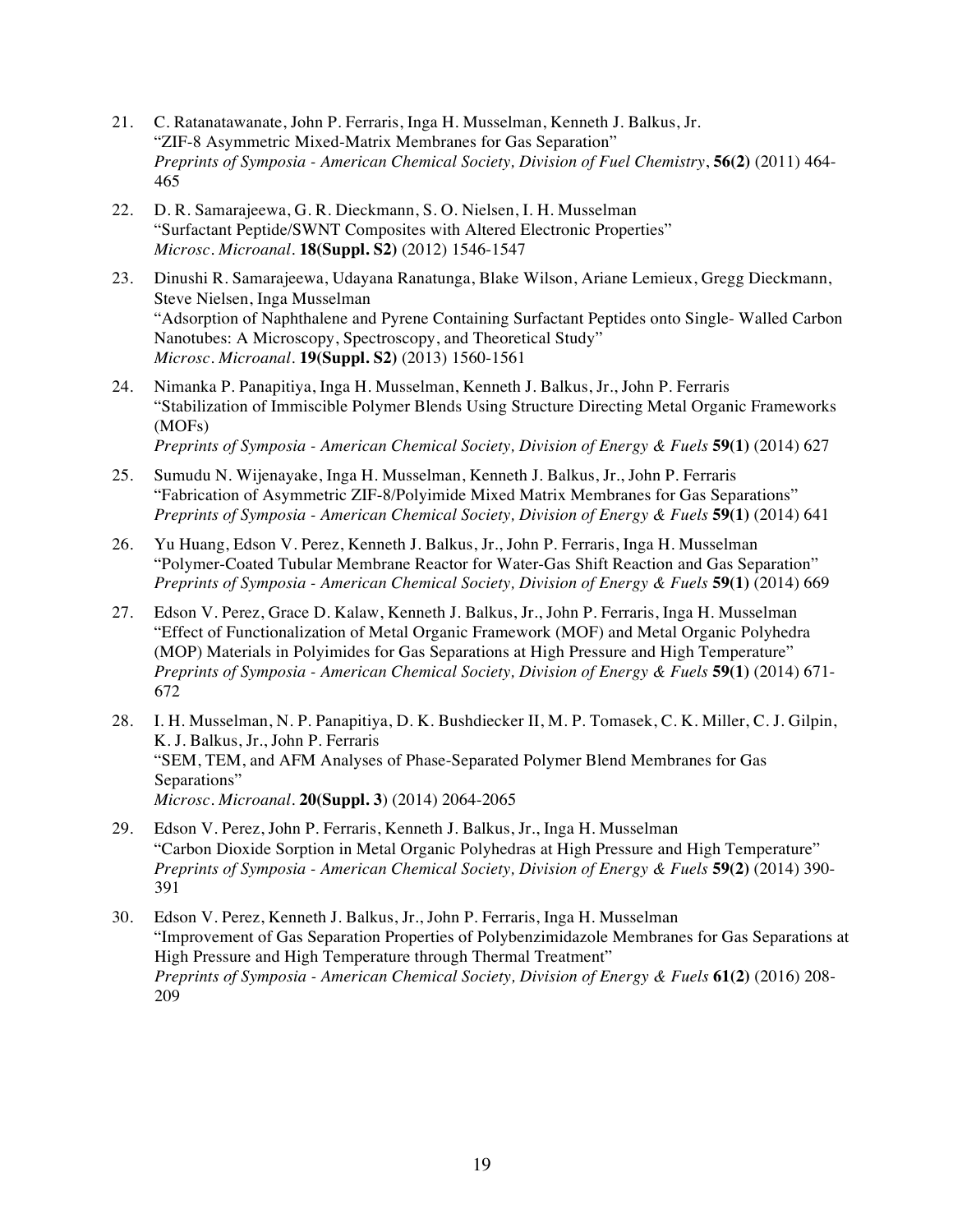#### **PLENARY SPEAKER**

1. "Polymeric-based Membrane Microstructure: Past, Present, and Future" North American Membrane Society, NAMS 2012, New Orleans, LA, June 11, 2012

## **INVITED PRESENTATIONS**

- 1. "Cluster Formations in the Laser Microprobe Mass Analyzer" Staff Research Seminar, National Bureau of Standards, Gaithersburg, MD, November 7, 1986
- 2. "Effects of Sample Geometry on Interelement Quantitation in Laser Microprobe Mass Spectrometry" Microbeam Analysis Society 23rd Annual Conference, Milwaukee, WI, August 10, 1988
- 3. "Scanning Tunneling and Atomic Force Microscopies: Fundamentals and Applications" Department of Applied Sciences Seminar, University of North Carolina, Chapel Hill, NC, November 21, 1991
- 4. "Scanning Tunneling Microscopy and Atomic Force Microscopy of Polymers" Programs in Chemistry Seminar, University of Texas at Dallas, Richardson, TX, September 30, 1992
- 5. "Scanning Probe Microscopy of Polypeptide Thin Films" Department of Chemistry Seminar, Baylor University, Waco, TX, December 3, 1993
- 6. "Scanning Probe Microscopy of Polypeptide Thin Films" Department of Chemistry Seminar, Texas Christian University, Fort Worth, TX, February 22, 1994
- 7. "Scanning Probe Microscopy: Introduction and Application to Polypeptide Thin Films" Molecular and Cell Biology Seminar, University of Texas at Dallas, Richardson, TX, September 22, 1994
- 8. "Scanning Probe Microscopy of Polypeptide Thin Films" Department of Chemistry Seminar, University of North Texas, Denton, TX, November 11, 1994
- 9. "Industrial Applications of (Atomic Force) Microscopy: Gas Separation Membranes and Corrosion of Steel" United Technologies Research Center, East Hartford, CT, June 6, 1996
- 10. "Industrial Applications of (Atomic Force) Microscopy: Gas Separation Membranes and Corrosion of Steel" Solid State Physics Seminar, University of Texas at Dallas, Dallas, TX, July 30, 1996
- 11. "Scanning Probe Microscopy: Introduction and Industrial Applications" Joint Meeting of the Southern California Society for Microscopy and the Microbeam Analysis Society of Southern California, Pasadena, CA, November 20, 1996
- 12. "Scanning Probe Microscopy: Introduction and Industrial Applications" Department of Chemistry Seminar, Austin College, Sherman, TX, March 5, 1997
- 13. "Scanning Probe Microscopy: Theory, Instrumentation and Applications" Department of Chemistry Seminar, Southern Methodist University, Dallas, TX, September 10, 1997
- 14. "Atomic Force Microscopy and Related Techniques: Introduction, Instrumentation and Application to Polymeric Materials", Minnesota Microscopy Society, St. Paul, MN, November 20, 1997
- 15. "Atomic Force Microscopy and Related Techniques: Introduction, Instrumentation and Application to Polymeric Materials"

3M Technical Forum, St. Paul, MN, November 21, 1997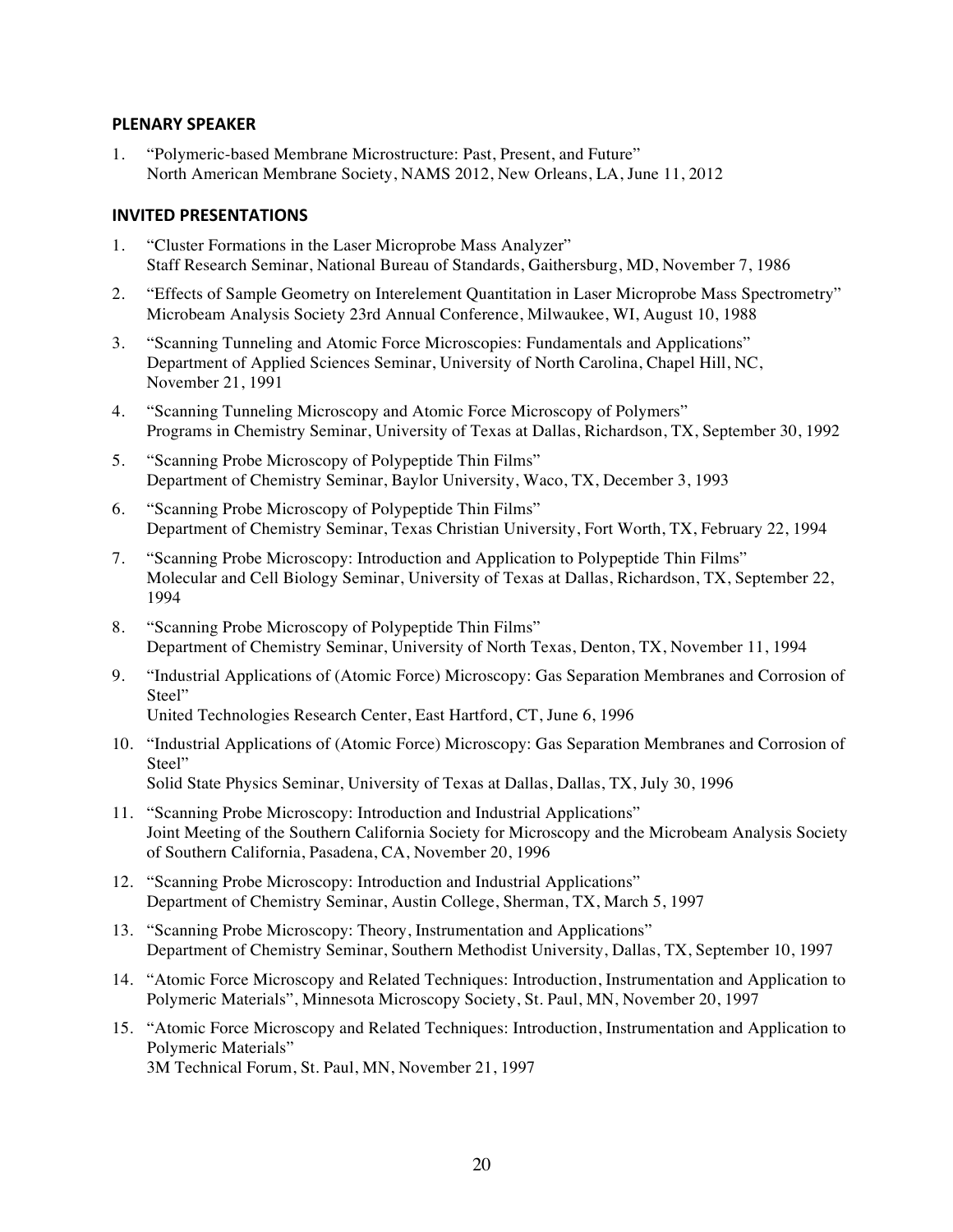- 16. "Morphology of Poly(3-dodecylthiophene) Gas Separation Membranes" 215th American Chemical Society National Meeting, Dallas, TX, March 29 - April 2, 1998
- 17. "Atomic Force Microscopy and Related Techniques: Introduction, Instrumentation and Application to Polymeric Materials" Microscopy and Microanalysis '98, Atlanta, GA, July 12 - 16, 1998
- 18. "Identification of Halogen Atoms in Scanning Tunneling Microscopy Images of Substituted Phenyloctadecyl Ethers" Microscopy and Microanalysis '99, Portland, OR, August 2 - 5, 1999
- 19. "Identification of Halogen Atoms in Scanning Tunneling Microscopy Images of Substituted Phenyloctadecyl Ethers" Department of Chemistry Seminar, Baylor University, Waco, TX, September 17, 1999
- 20. "Bias-dependent Contrast and Identification of Halogen Atoms in STM Images of Substituted Phenyloctadecyl Ethers" Department of Chemistry Seminar, University of North Texas, Denton, TX, April 7, 2000
- 21. "The D.Chem. Program in the Next Millenium: The Evolution of a Radical Departure from Typical PhD Training" American Chemical Society Biennial Conference on Chemical Education", University of Michigan, Ann Arbor, MI, July 31, 2000
- 22. "Scanning Tunneling Microscopy Much More Than Beautiful Images: An Investigation of Image Contrast" Department of Chemistry Seminar, University of Texas at Dallas, Richardson, TX, November 28, 2001
- 23. "Scanning Tunneling Microscopy Much More Than Beautiful Images: An Investigation of Image Contrast" Department of Chemistry Seminar, University of Texas at Arlington, Arlington, TX, March 7, 2002
- 24. "Isolation of Long, Individual Peptide-Wrapped Single-Walled Carbon Nanotubes" Department of Chemistry Seminar, Oklahoma State University, Stillwater, OK, December 2, 2004
- 25. "Scanning Probe Microscopy of Peptide-Wrapped Single-Walled Carbon Nanotubes"  $9<sup>th</sup> European Workshop on Modern Developments and Applications in Microbeam Analysis and  $3<sup>rd</sup>$$ Meeting of the International Union of Microbeam Analysis Societies, Convitto della Calza, Florence, Italy, May 22 – 26, 2005
- 26. "Analyzing Single-Walled Carbon Nanotubes with Atomic Force and Scanning Tunneling Microscopies" NIST/MAS Particle Workshop, National Institute of Standards and Technology, Gaithersburg, MD, April 24, 2006
- 27. "Mixed-Matrix Membranes for  $CO<sub>2</sub>$  and  $H<sub>2</sub>$  Separations Using Metal-Organic Frameworks and Mesoporous Hybrid Silicas" Inga H. Musselman, Kenneth J. Balkus, Jr., John P. Ferraris U.S. Department of Energy/National Energy Technology Laboratory UCR/HBCU Contractors Review Conference, Pittsburgh, PA, June 7, 2006
- 28. "Peptide-Functionalized Carbon Nanotubes: Optimization and Interactions with Mammalian Cells" G. R. Dieckmann, A. B. Dalton, J. N. Coleman, R. H. Baughman, R. K. Draper, I. H. Musselman, P. Pantano, Sixth Human Frontier Science Program Awardees Annual Meeting Paris, France, July 3-5, 2006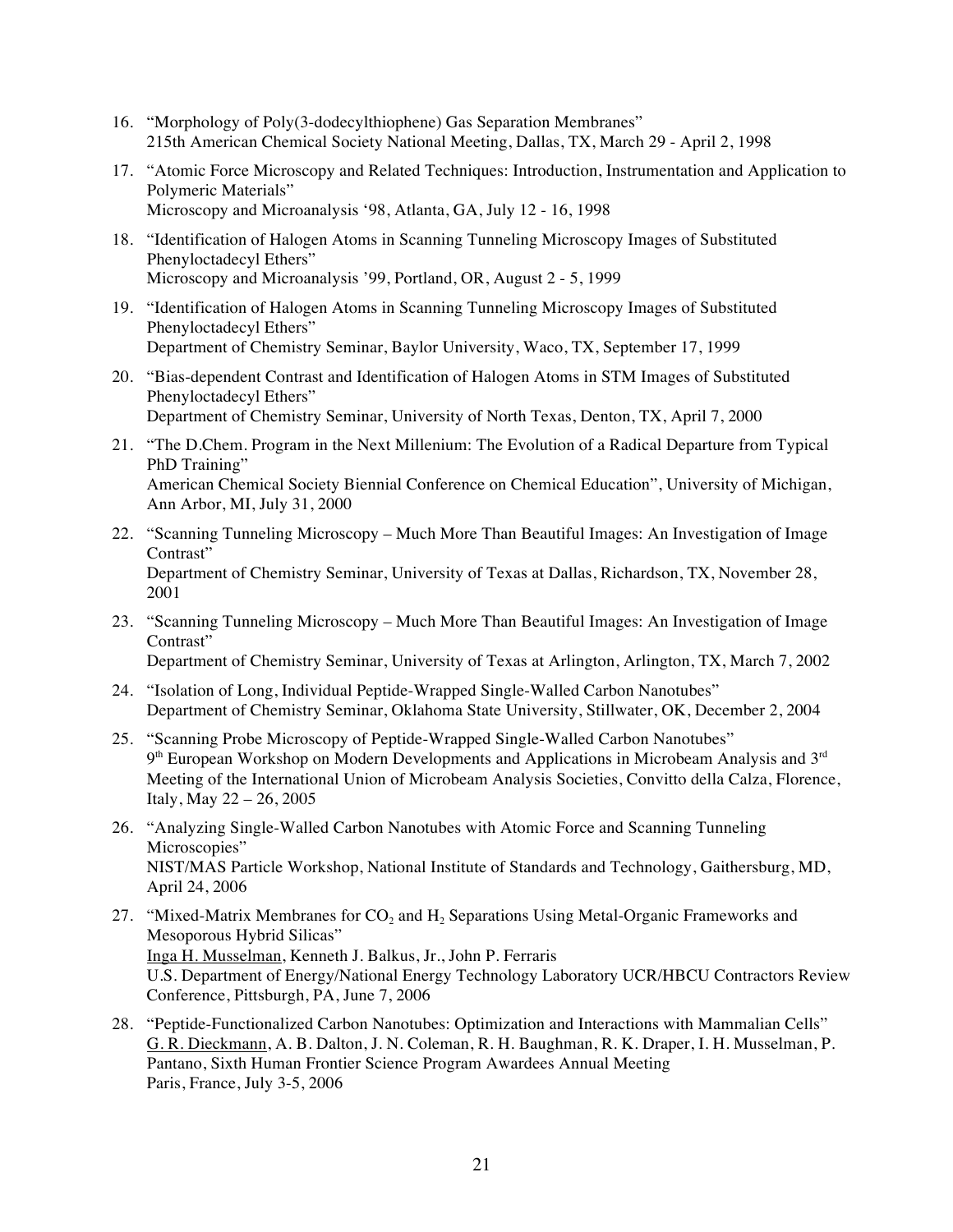- 29. "Atomic Force Microscopy and Scanning Tunneling Microscopy Studies of Peptide-Coated Single-Walled Carbon Nanotubes" nanoTX '06, Dallas, TX, September 28, 2006
- 30. "Research in the Bionanosciences Group at UTD: Biocompatibility and Intracellular Fate of Polypeptide-Coated Single-Walled Carbon Nanotubes" UT Metroplex Days, Nanomedicine Symposium, University of Texas at Dallas, December 11, 2006
- 31. "Mixed-Matrix Membranes for  $CO<sub>2</sub>$  and  $H<sub>2</sub>$  Separations Using Metal-Organic Frameworks and Mesoporous Hybrid Silicas" Edson V. Perez, Yanfeng Zhang, Ma. Josephine Ordonez, Kenneth J. Balkus, Jr., John P. Ferraris, Inga H. Musselman U.S. Department of Energy/National Energy Technology Laboratory UCR/HBCU Contractors Review Conference, Pittsburgh, PA, June 5, 2007
- 32. "Controlling the Properties of Carbon Nanotubes Through Noncovalent Functionalization with Designed Peptide Systems" Gregg R. Dieckmann, Eric J. Becraft, Ray H. Baughman, Alan B. Dalton, Rockford K. Draper, Inga H. Musselman, Paul Pantano Materials Research Society, Spring 2007 Meeting, Session: Functionalization, Charge Transfer and Redox of Nanotubes and Nanowires San Francisco, CA, April 10, 2007
- 33. "Microscopic and Spectroscopic Study of Interactions Between Amphiphilic Peptides and Single-Walled Carbon Nanotubes" Department of Chemistry Seminar, Austin College, Sherman, TX, October 10, 2007
- 34. "Convergence of Nanotechnology and Medicine" Institute for Innovation and Entrepreneurship (IIE) Showcase on Nanomedicine The University of Texas at Dallas, Richardson, TX, January 22, 2010
- 35. "Novel Zeolitic Imidazolate Framework/Polymer Membranes for Hydrogen Separations in Coal Processing," DE-NT0007636 Inga H. Musselman, John P. Ferraris, Kenneth J. Balkus, Jr. U.S. Department of Energy/National Energy Technology Laboratory UCR/HBCU Contractors Review Conference, Pittsburgh, PA, June 2-3, 2010
- 36. "Integrated Water Gas Shift Reactors Utilizing Novel, Non-Precious Metal Mixed-Matrix Membranes," DE-FE0001293 John P. Ferraris, Kenneth J. Balkus, Jr., Inga H. Musselman FY11 Advanced Fuels Peer Review U.S. Department of Energy, Office of Fossil Energy, National Energy Technology Laboratory, Morgantown, WV, October 18-22, 2010
- 37. "Novel Zeolitic Imidazolate Framework/Polymer Membranes for Hydrogen Separations in Coal Processing," DE-NT0007636 Inga H. Musselman, John P. Ferraris, Kenneth J. Balkus, Jr. (Talk) U.S. Department of Energy/National Energy Technology Laboratory UCR/HBCU Contractors Review Conference Pittsburgh, PA, June 7-8, 2011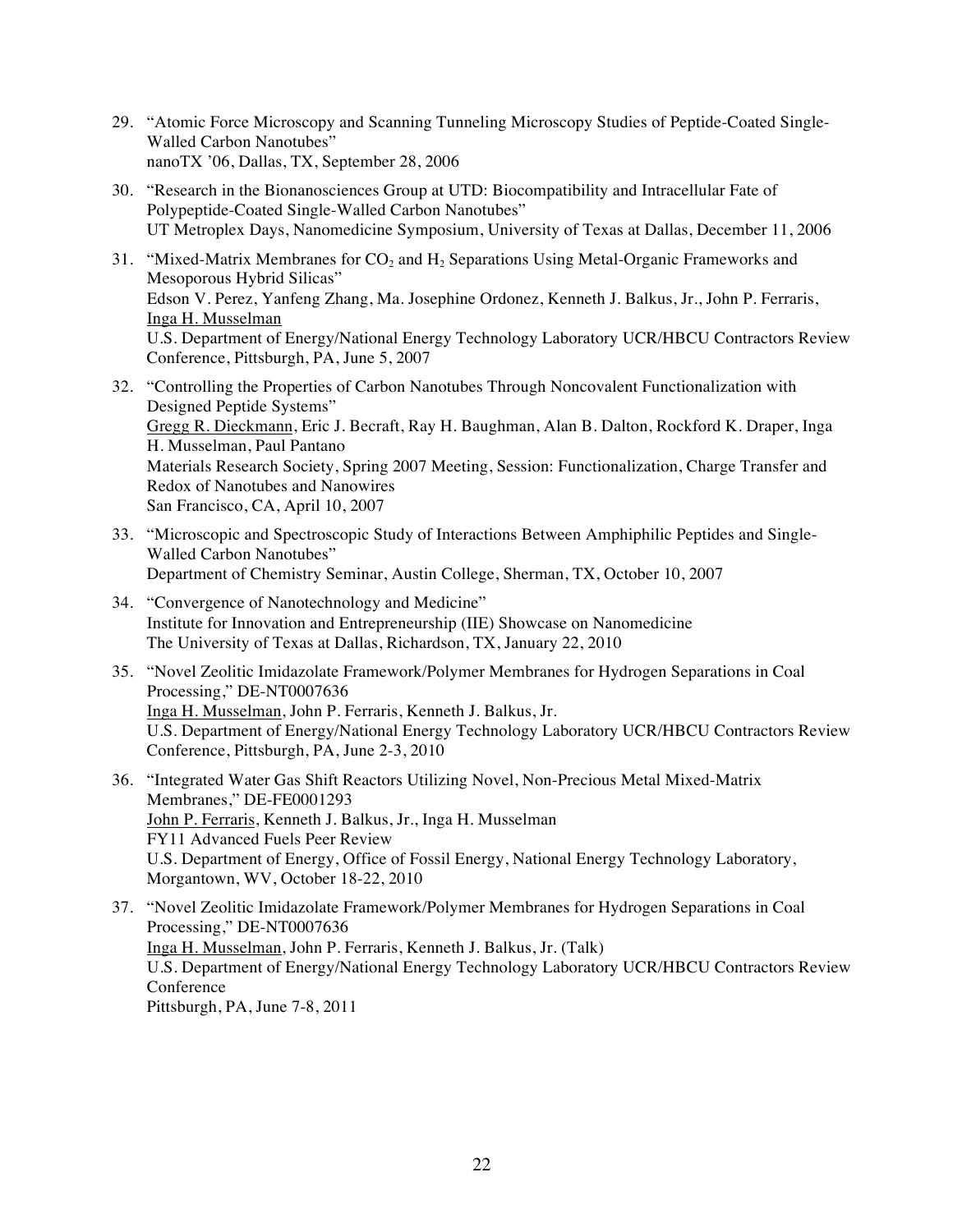- 38. "Novel Zeolitic Imidazolate Framework/Polymer Membranes for Hydrogen Separations in Coal Processing," DE-NT0007636 Inga H. Musselman, John P. Ferraris, Kenneth J. Balkus, Jr. (Talk) U.S. Department of Energy/National Energy Technology Laboratory UCR/HBCU Contractors Review **Conference** Pittsburgh, PA, May 30-31, 2012
- 40. "Polymeric-based Membrane Microstructure: Past, Present, and Future" Department of Chemistry Seminar, University of North Texas, Denton, TX, September 27, 2013

## **CONTRIBUTED ABSTRACTS, POSTERS AND/OR ORAL PRESENTATIONS**

- 1. I. H. Musselman, R. W. Linton, D. S. Simons "Evaluation of Laser Microprobe Mass Analysis (LAMMA) for Nickel Speciation in Individual Micron-Sized Particles" EPA Sponsored Fifth Annual Symposium on Recent Advances in the Measurement of Air Pollutants Raleigh, NC, May 16, 1985
- 2. I. H. Musselman, R. W. Linton, D. S. Simons "The Use of Laser Microprobe Mass Analysis for Nickel Speciation in Individual Particles of Micrometer Size" Microbeam Analysis Society 20th Annual Conference; Microbeam Analysis - 1985, J.T. Armstrong, Ed., San Francisco Press, San Francisco, 1985, pp. 337-341 Louisville, KY, August 5-9, 1985
- 3. I. H. Musselman, R. W. Linton, D. S. Simons "Ion Formation in Nickel Sulfide Under Laser Bombardment" The Pittsburgh Conference and Exposition on Analytical Chemistry and Applied Spectroscopy Atlantic City, NJ, March 13, 1987
- 4. J. T. Rickman, I. H. Musselman, J. O. Mullis, R. W. Linton "Correlation of Microprobe Analysis Data for Individual Particle Speciation - Nickel Compounds From Stationary Sources" EPA/APCA Symposium on the Measurement of Toxic and Air Pollutants Raleigh, NC, May 1987
- 5. R. W. Linton, I. H. Musselman, Frank Bruynseels, D. S. Simons "Inorganic Cluster Ion Formation in the Laser Microprobe" Microbeam Analysis Society 22nd Annual Conference; Microbeam Analysis - 1987, Roy H. Geiss, Ed., San Francisco Press, San Francisco, 1987, pp. 365-368 Kona, HI, July 13-17, 1987
- 6. I. H. Musselman, J. T. Rickman, R. W. Linton "Fingerprinting of Chemical Species in Microparticles - Correlative Laser and Electron Microprobe Studies" Microbeam Analysis Society 22nd Annual Conference; Microbeam Analysis - 1987, Roy H. Geiss, Ed., San Francisco Press, San Francisco, 1987, pp. 361-364 Kona, HI, July 13-17, 1987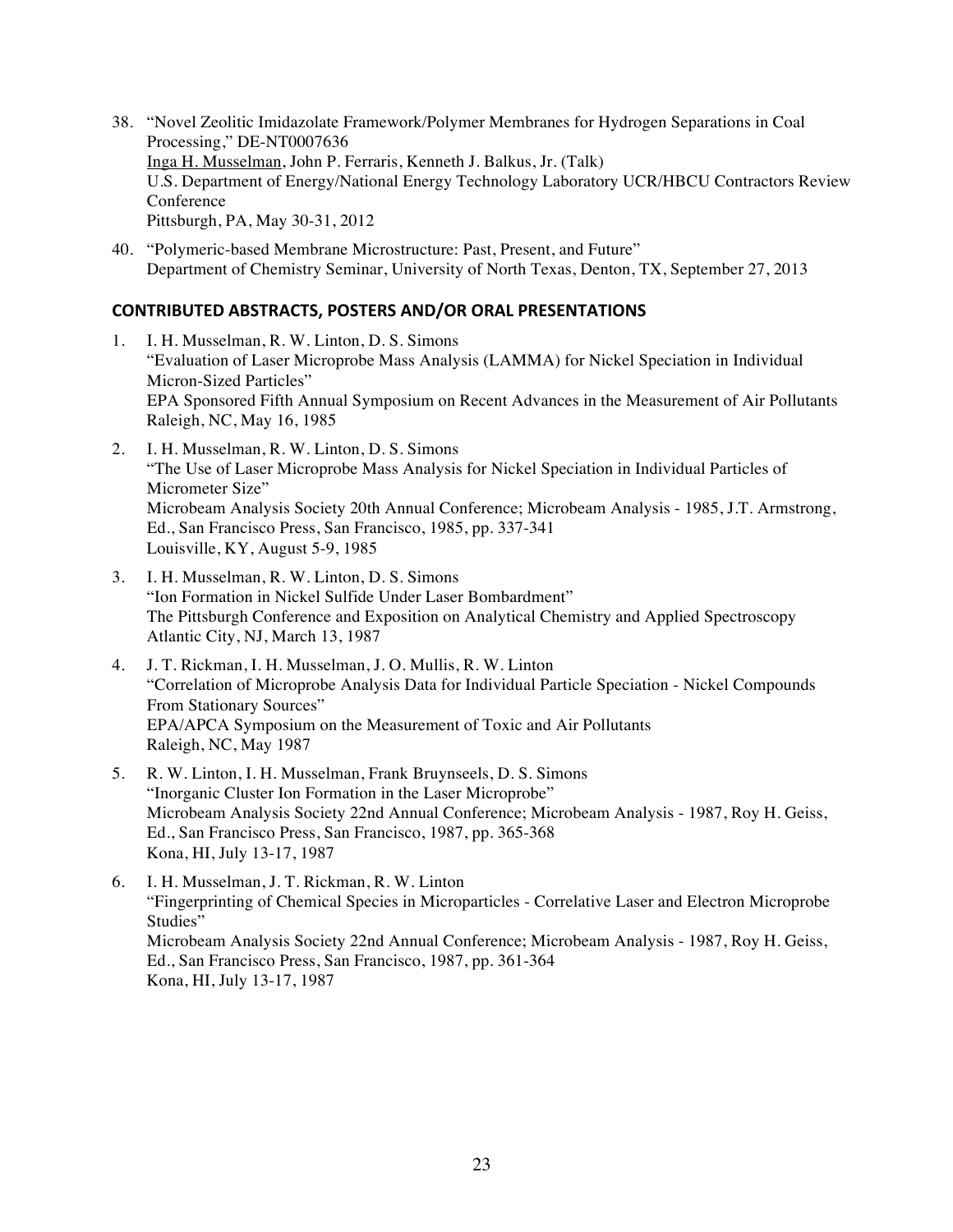- 7. R. W. Linton, I. H. Musselman, J. T. Rickman, J. O. Mullis, J. L. Hunter, S. F. Corcoran, D. P. **Griffis** "Correlative Ion, Laser and Electron Microprobe Analysis of Microparticulate Materials" Sixth International Conference on Secondary Ion Mass Spectrometry (SIMS VI); Proceedings, A. Benninghoven, A.M. Huber, and H. W. Werner, Eds., John Wiley and Sons, Chichester, Great Britain, 1988, pp. 569-572 Versailles, France, Fall 1987
- 8. I. H. Musselman, D. S. Simons, R. W. Linton "Effects of Sample Geometry on Interelement Quantitation in Laser Microprobe Mass Spectrometry" Electron Microscopy Society of America 46th Annual Meeting, Microbeam Analysis Society 23rd Annual Meeting; Microbeam Analysis - 1988, D. E. Newbury, Ed., San Francisco Press, San Francisco, 1988, pp. 356-364 Milwaukee, WI. August 8-12, 1988
- 9. I. H. Musselman, P. E. Russell "Preparation and Surface Analysis of Tungsten Tips for Scanning Tunneling Microscopy" Second Annual Symposium Organized by the North Carolina Section of the American Chemical Society on Chemistry at Surfaces and Interfaces Duke University, Durham, NC, September 9, 1988
- 10. I. H. Musselman, P. E. Russell "Preparation and Surface Analysis of Tungsten Tips for Scanning Tunneling Microscopy" Seventh Annual Symposium on Advances in Microscopy Sponsored by Duke University Medical Center and the North Carolina Society for Electron Microscopy and Microbeam Analysis Pine Knoll Shores, NC, September 23-25, 1988
- 11. Chul-Un Ro, I. H. Musselman, R. W. Linton "Molecular Speciation of Microparticles: Application of Pattern Recognition Techniques to Laser Microprobe Mass Spectrometry Data" Microbeam Analysis Society 24th Annual Conference; Microbeam Analysis - 1989, P. E. Russell, Ed., San Francisco Press, San Francisco, 1989, pp. 293-296 Asheville, NC, July 16-21, 1989
- 12. Inga H. Musselman, P. E. Russell "Platinum Thin-Film Roughness Measurements by Scanning Tunneling Microscopy" Microbeam Analysis Society 24th Annual Conference; Microbeam Analysis - 1989, P. E. Russell, Ed., San Francisco Press, San Francisco, 1989, pp. 535-539 Asheville, NC, July 16-21, 1989
- 13. P. E. Russell, I. H. Musselman "Scanning Tunneling Microscopy of Polymers: A Status Report" Electron Microscopy Society of America 47th Annual Meeting; Proceedings, G. W. Bailey, Ed., San Francisco Press, San Francisco, 1989, pp. 330-331 San Antonio, TX, August 6-11, 1989
- 14. I. H. Musselman, R.-T. Chen, P. E. Russell "Roughness Measurements of Nonlinear Optical Polymers by Scanning Tunneling Microscopy" Electron Microscopy Society of America 47th Annual Meeting; Proceedings, G. W. Bailey, Ed., San Francisco Press, San Francisco, 1989, pp. 22-23 San Antonio, TX, August 6-11, 1989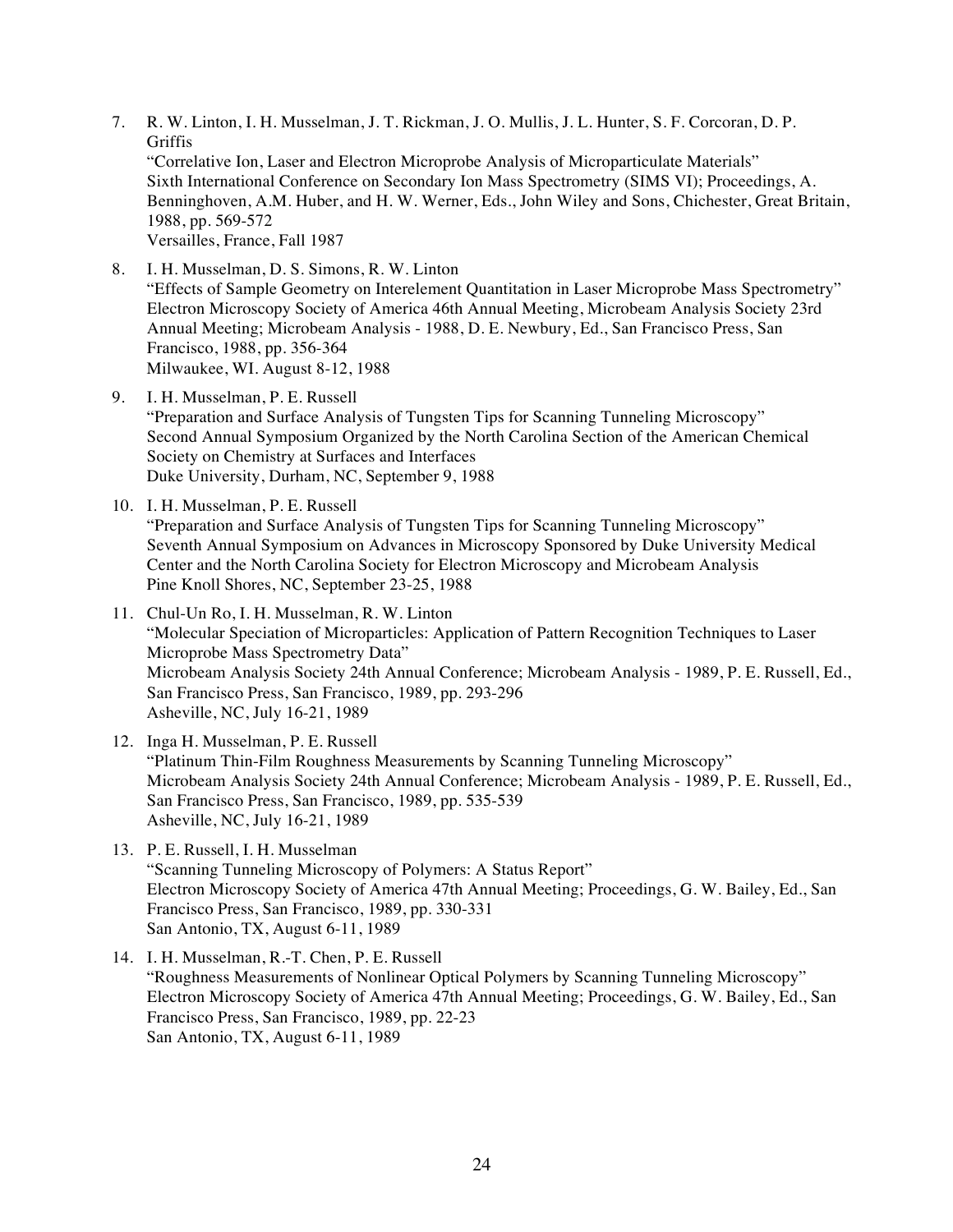- 15. I. H. Musselman, P. A. Peterson, P. E. Russell "Fabrication of Tips with Controlled Geometry for Scanning Tunneling Microscopy" Fifth International Precision Engineering Seminar, American Society of Precision Engineering Annual Meeting Monterey, CA, September 18-22, 1989
- 16. Inga Holl Musselman and Phillip E. Russell "Controlled Geometry Tips for Scanning Tunneling Microscopy" American Vacuum Society, 36th National Symposium Boston, MA, October 23-27, 1989
- 17. I. H. Musselman, P. E. Russell, R. T. Chen, M. G. Jamieson, L. C. Sawyer "Correlative STM, FESEM, and TEM Studies of Fibrillar Structures in Liquid Crystalline Polymers" XIIth International Congress for Electron Microscopy, Electron Microscopy Society of America 48th Annual Meeting, Microbeam Analysis Society 25th Annual Meeting; Proceedings, L. D. Peachey and D. B. Williams, Eds., San Francisco Press, San Francisco, 1990, pp. 866-867 Seattle, WA, August 12-18, 1990
- 18. I. H. Musselman, P. E. Russell, R. T. Chen, M. G. Jamieson, L. C. Sawyer "Correlative STM, FESEM, and TEM Studies of Fibrillar Structures in Liquid Crystalline Polymers" Ninth Annual Symposium on Advances in Microscopy Sponsored by Duke University Medical Center and the North Carolina Society for Electron Microscopy and Microbeam Analysis Pine Knoll Shores, NC, September 21-23, 1990
- 19. I. H. Musselman and P. E. Russell "Scanning Tunneling Microscopy and Atomic Force Microscopy of Fibrillar Structures in Liquid Crystalline Polymers" Electron Microscopy Society of America 49th Annual Meeting, Microbeam Analysis Society 26th Annual Meeting; Microbeam Analysis - 1991, David G. Howitt, Ed., San Francisco Press, San Francisco, 1991, pp. 377-381 San Jose, CA, August 4-9, 1991
- 20. I. H. Musselman, K. H. Gray, R. M. Leasure, T. J. Meyer, R. W. Linton "Structural Characterization of Conducting Polymer Thin Films Using Scanned Probe Microscopies" Electron Microscopy Society of America 50th Annual Meeting, Microbeam Analysis Society 27th Annual Meeting, Microscopical Society of Canada 19th Annual Meeting; Proceedings, G. W. Bailey, J. Bentley, and J. A. Small, Eds., San Francisco Press, San Francisco, 1992, pp. 1136-1137 Boston, MA, August 16-21, 1992
- 21. K. H. Gray, E. P. Enriquez, V. F. Guarisco, I. H. Musselman, E. T. Samulski, R. W. Linton "Characterization of Self-Assembled Polypeptides on Gold Using Surface Analytical Techniques" American Vacuum Society 39th National Symposium Chicago, IL, November 9-13, 1992
- 22. Inga Holl Musselman "Scanning Probe Microscopy of Polymer Fibers and Thin Films" 4th Texas Polymer Workshop Festival Hill at Round Top, TX, April 22-23, 1993
- 23. I. H. Musselman, D. L. Smith, E. P. Enriquez, V. F. Guarisco, E. T. Samulski "Effects of Substrate on Ultra-Thin Films of  $Poly(\gamma\text{-}Benzyl-L\text{-}Glutamate)$  by Scanning Probe Microscopy" American Vacuum Society 40th National Symposium Orlando, FL, November 15-19, 1993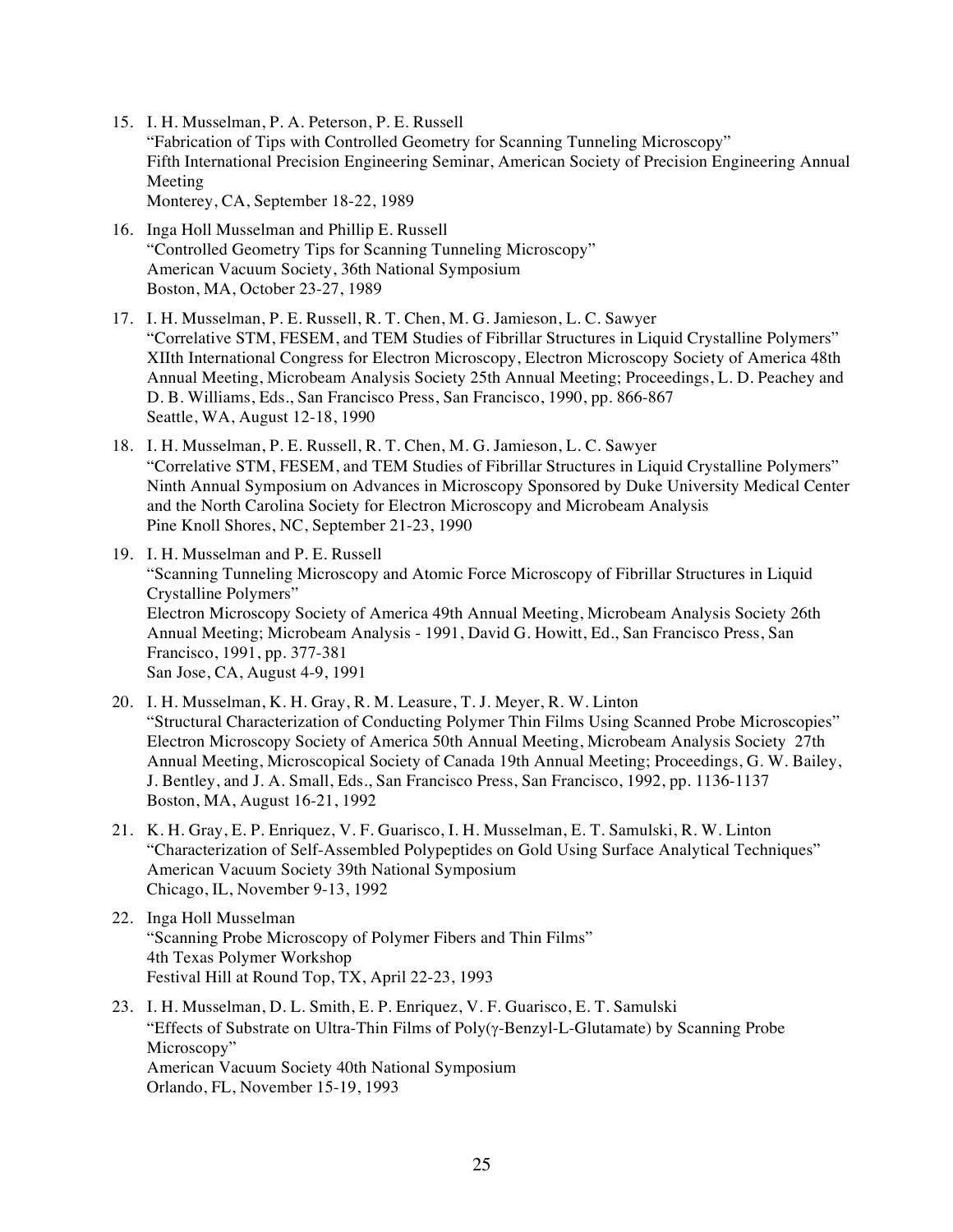- 24. D. L. Smith, I. H. Musselman, E. P. Enriquez, V. F. Guarisco, E. T. Samulski "Atomic Force Microscopy of Langmuir-Blodgett Films of Poly( $\gamma$ -Benzyl-L-Glutamate)" 13th Annual Texas Chapter Symposium (AVS, ES, MRS) - Electronic Materials, Processing, and Characterization - and Equipment Exhibition Richardson, TX, June 6-7, 1994
- 25. D. L. Smith, I. H. Musselman, E. P. Enriquez, V. F. Guarisco, E. T. Samulski "Effects of Deposition Parameters on Morphology of Langmuir-Blodgett Films of Poly( $\gamma$ -Benzyl-L-Glutamate) by Scanning Probe Microscopy" Microbeam Analysis, Proceedings of the 28th Annual MAS Meeting, John Friel, Editor, VCH Publishers, Inc., New York, NY, 1994, pp. 403-404 New Orleans, LA, July 31 - August 5, 1994
- 26. J. S. Roach, J. Honeyman, I. H. Musselman "Controlled Bias Ramping for Scanning Tunneling Microscopy of Molecular Adsorbates" Microbeam Analysis - 1995, Proceedings of the 29th Annual Conference of the Microbeam Analysis Society, Edgar S. Etz, Editor, VCH Publishers, Inc., New York, NY, 1995, pp. 79-80 Breckenridge, CO, August 6 - 11, 1995
- 27. J. S. Roach, J. Honeyman, I. H. Musselman "Controlled Bias Ramping for Scanning Tunneling Microscopy of Molecular Adsorbates" American Vacuum Society 42nd National Symposium Minneapolis, MN, October 16-20, 1995
- 28. I. H. Musselman, L. Washmon, D. Varadarajan, B. J. Tielsch, J. E. Fulghum "Poly(3-alkylthiophene) Membranes for Gas Separation" Proceedings of Microscopy and Microanalysis, 1996, G. W. Bailey, J. M. Corbett, R. V. W. Dimlich, J. R. Michael, N. J. Zaluzec, Eds., San Francisco Press, San Francisco, 1996, pp. 862-863 Minneapolis, MN, August 11-15, 1996
- 29. I. Musselman, L. Washmon, D. Varadarajan, B. Tielsch, J. Fulghum "Poly(3-alkylthiophene) Membranes for Gas Separation" 212th American Chemical Society National Meeting Orlando, FL, August 25-29, 1996
- 30. L. Li, I. H. Musselman, J. P. Ferraris, K. J. Balkus, L. Washmon, J. DeRouchey, S. J. Riley "Structure-Property Relationships in Poly(3-alkylthiophene) Membranes for Gas Separations" 52nd American Chemical Society Southwest Regional Meeting Houston, TX, October 17-19, 1996
- 31. I. H. Musselman, L. Li, L. Washmon, S. J. Riley, J. P. Ferraris, K. J. Balkus, Jr. "Poly(3-alkylthiophene) Membranes for Gas Separations" NAMS '97, North American Membrane Society Seventh Annual Meeting Baltimore, MD, May 31-June 4, 1997
- 32. D. Smithhisler, K. Balkus, Jr., J. Ferraris, I. Musselman, S. Riley "Poly-(3-alkylthiophene) / Molecular Sieve Composite Membranes for Gas Separations" NAMS '97, North American Membrane Society Seventh Annual Meeting Baltimore, MD, May 31-June 4, 1997
- 33. Haeseong Lee, Suman Iyengar, Inga H. Musselman "Contrast in Scanning Tunneling Microscopy Images of Phenyloctadecylethers" 215th American Chemical Society National Meeting Dallas, TX, March 29 - April 2, 1998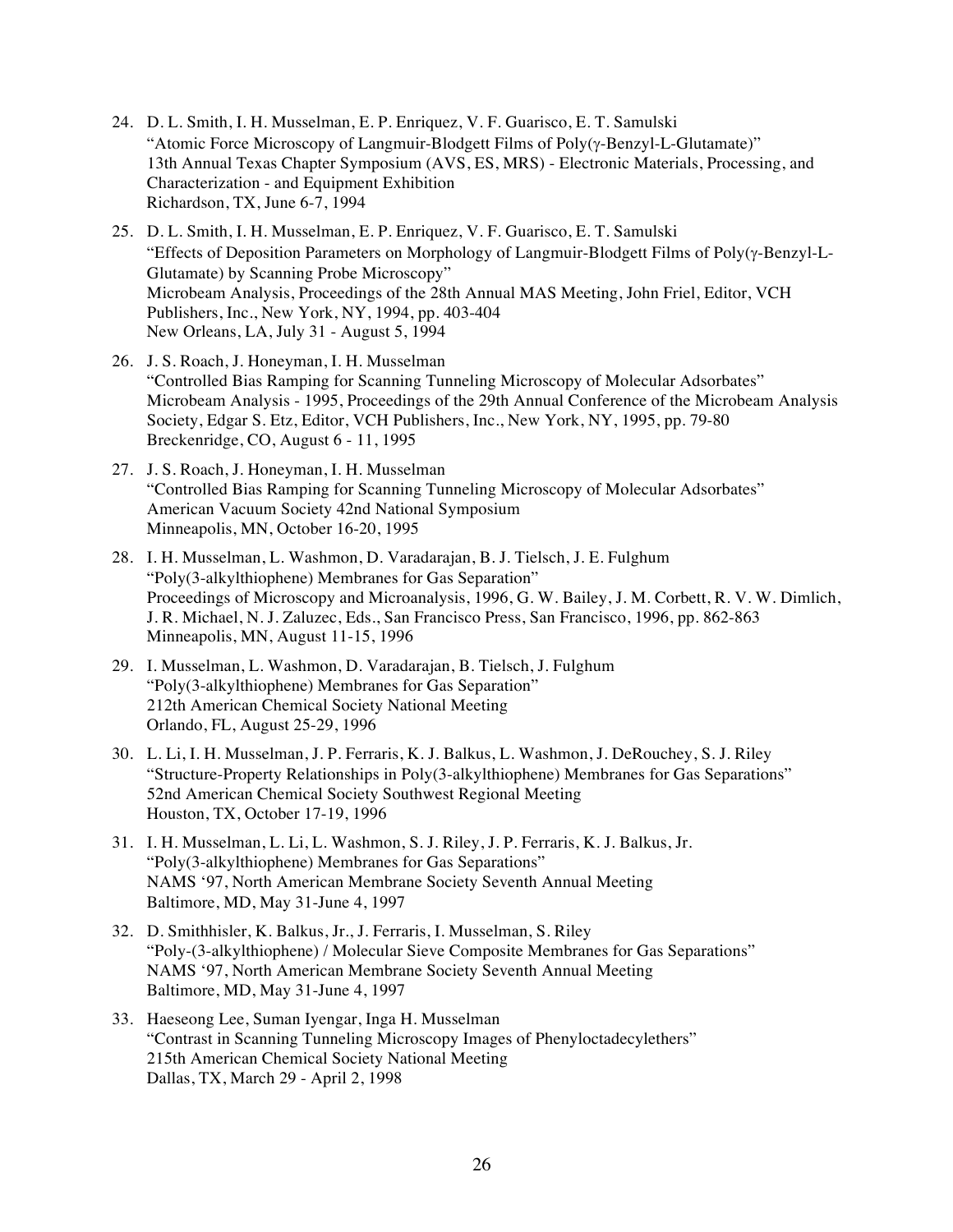- 34. B. D. Reid, I. H. Musselman "Effect of Acquisition Conditions on Atomic Force Microscopy Images of Alzheimer's Disease Paired Helical Filaments" 215th American Chemical Society National Meeting Dallas, TX, March 29 - April 2, 1998
- 35. I. H. Musselman, H. S. Lee, S. Iyengar "Bias-dependent Contrast in STM Images of Phenyloctadecylethers" American Vacuum Society 45<sup>th</sup> International Symposium Baltimore, MD, November 2-6, 1998
- 36. H. S. Lee, S. Iyengar, I. H. Musselman "Identification of Halogen Atoms in STM Images of Substituted Phenyloctadecylethers" American Vacuum Society 45<sup>th</sup> International Symposium Baltimore, MD, November 2-6, 1998
- 37. C. Karen Fortune, Haeseong S. Lee, Suman Iyengar, Inga Holl Musselman "Scanning Tunneling Microscopy Study of Para-substituted Phenyloctadecyl Ethers" American Chemical Society Meeting in Miniature Richardson, TX, April 16, 1999
- 38. Sudha Madhugiri, Inga H. Musselman, Kenneth J. Balkus, Jr., John P. Ferraris "Composite Membranes for Gas Separations" American Chemical Society Meeting in Miniature Richardson, TX, April 16, 1999
- 39. Brian Reid, Jody Neef, Inga Musselman, John Ferraris, Kenneth Balkus, Jr. "Gas Permselectivity of the Conductive Polymer MEH-PPV" American Chemical Society Meeting in Miniature Richardson, TX, April 16, 1999
- 40. V. H. M. Ebron, I. H. Musselman, J. P. Ferraris, K. J. Balkus, Jr., F. A. Ruiz-Treviño "Poly 2-(3-thienyl)ethylacetate Membranes for Gas Separation" American Chemical Society Meeting in Miniature Richardson, TX, April 16, 1999
- 41. H. S. Lee, S. Iyengar, I. H. Musselman "STM Image Contrast Study of Phenyloctadecyl Ethers" The 10<sup>th</sup> International Conference on Scanning Tunneling Microscopy / Spectroscopy and Related **Techniques** Seoul, Korea, July 18 – July 23, 1999
- 42. Brian D. Reid, F. Alberto Ruiz-Trevino, Inga H. Musselman, Kenneth J. Balkus, Jr., John P. Ferraris "Gas Permeability Properties of Polysulfone Membranes Containing the Mesoporous Molecular Sieve, MCM-41" American Chemical Society Meeting in Miniature, University of North Texas Denton, TX, April 15, 2000
- 43. Laura Lewis, Inga H. Musselman "A Systematic Study of Monolayer Formation with Scanning Tunneling Microscopy" American Chemical Society Meeting in Miniature, University of North Texas Denton, TX, April 15, 2000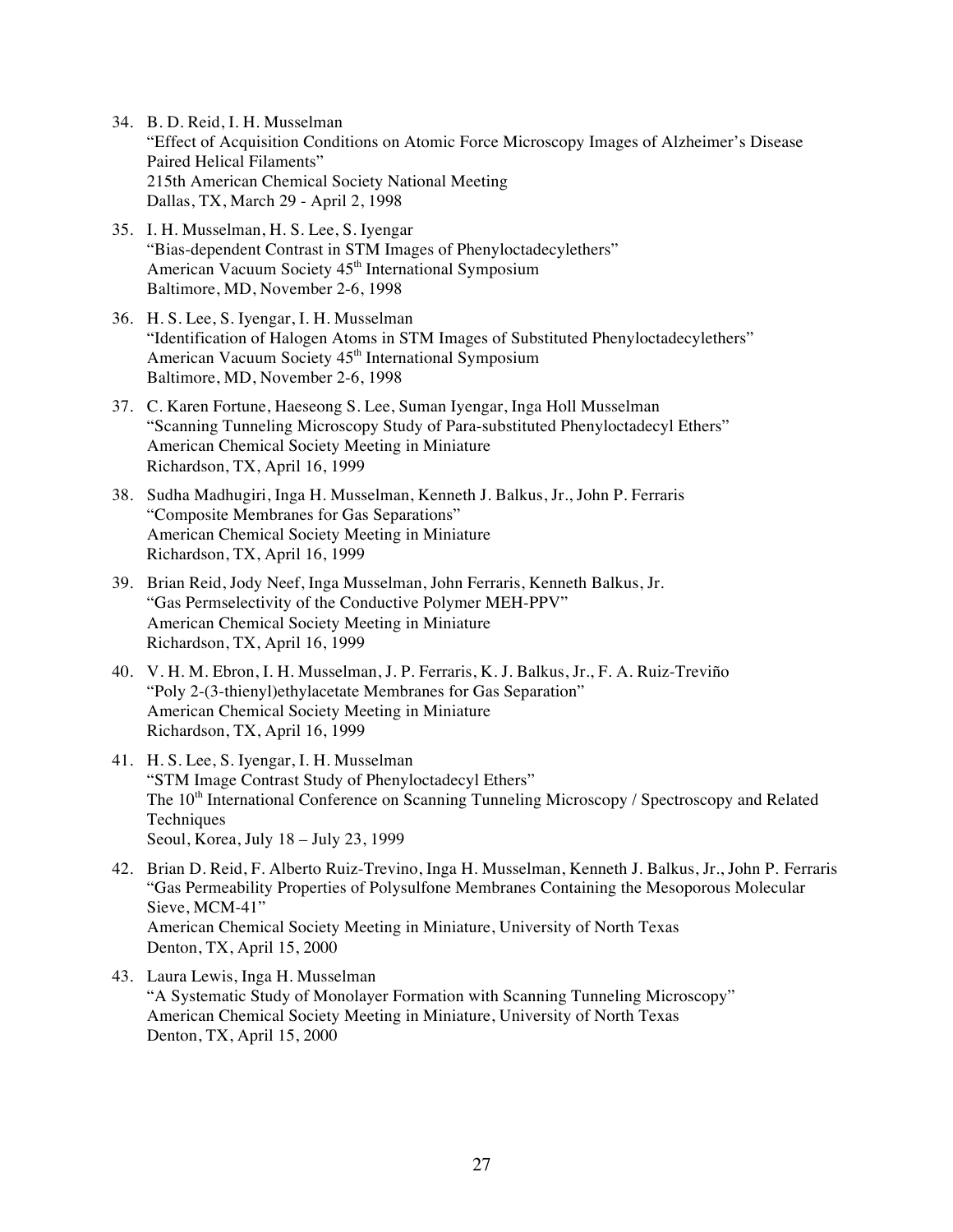- 44. Brian Reid, Alberto Ruiz-Trevino, Inga Musselman, Kenneth Balkus, Jr., John Ferraris "Gas Permeability Properties of Polysulfone Membranes Containing the Mesoporous Molecular Sieve, MCM-41" 10th Annual Conference of the North American Membrane Society (NAMS 2000) Boulder, CO, May 23 - 27, 2000 *2nd Place in Student Competition, Gas Separations Division*
- 45. Brian Reid, Von Ebron, Inga Musselman, John Ferraris, Kenneth Balkus, Jr. "Enhanced Selectivity in Thin Film Composite Membranes of Poly(3-(2-acetoxyethyl)thiophene" 10th Annual Conference of the North American Membrane Society (NAMS 2000) Boulder, CO, May 23 - 27, 2000
- 46. Inga H. Musselman, Sudha Madhugiri, Kenneth Balkus, Jr., John P. Ferraris "Poly(3-octylthiophene)/NaY Zeolite Composite Membranes for Gas Separations" 10th Annual Conference of the North American Membrane Society (NAMS 2000) Boulder, CO, May 23 - 27, 2000
- 47. Kyle Cattanach, Inga H. Musselman, Kenneth J. Balkus, Jr., John P. Ferraris "Gas Permeability Properties of Matrimid® Membranes Containing the Mesoporous Molecular Sieve, MCM-41" 12<sup>th</sup> Annual Conference of the North American Membrane Society (NAMS 2001) Lexington, KY, May 15 - 20, 2001
- 48. I.H. Musselman, H.S. Lee, S. Iyengar, K.H. Kangasniemi, A.J.M. Lubag, J.K. Franceschetti "Functional Group Contrast in STM Images of Substituted Phenylethers" The 11<sup>th</sup> International Conference on Scanning Tunneling Microscopy/Spectroscopy and Related **Techniques** Vancouver, British Columbia, Canada, July 15 - 20, 2001
- 49. I. H. Musselman, K. H. Kangasniemi, A. J. M. Lubag, J. K. Franceschetti, H. S. Lee, S. Iyengar "Functional Group Contrast in Scanning Tunneling Microscopy Images of Substituted Phenylethers" Microscopy and Microanalysis '01 Long Beach, CA, August 5 - 9, 2001
- 50. Kyle Cattanach, Inga Musselman "Gas Permeability Properties of Matrimid® Membranes Containing the Mesoporous Molecular Sieve Amine DAM-1" American Chemical Society Meeting in Miniature, University of Dallas Irving, TX, April 2002
- 51. K. Cattanach, I. H. Musselman, K. J. Balkus, Jr., John P. Ferraris "Gas Permeability Properties of Composite Matrimid® Membranes" 12<sup>th</sup> Annual Conference of the North American Membrane Society (NAMS 2002) Long Beach, CA, May 11 - 15, 2002 *3rd Place in Student Competition, Gas Separations Division*
- 52. A. J. M. Lubag, Jr., K. Kangasniemi, and I. H. Musselman "Synthesis and STM Imaging of Substituted Phenylalkyl Ethers: Towards Functional Group Discrimination" Microscopy and Microanalysis '02 Québec City, Quebec, Canada, August 5 - 8, 2002 *Received Castaing Award from Microbeam Analysis Society for Best Student Paper*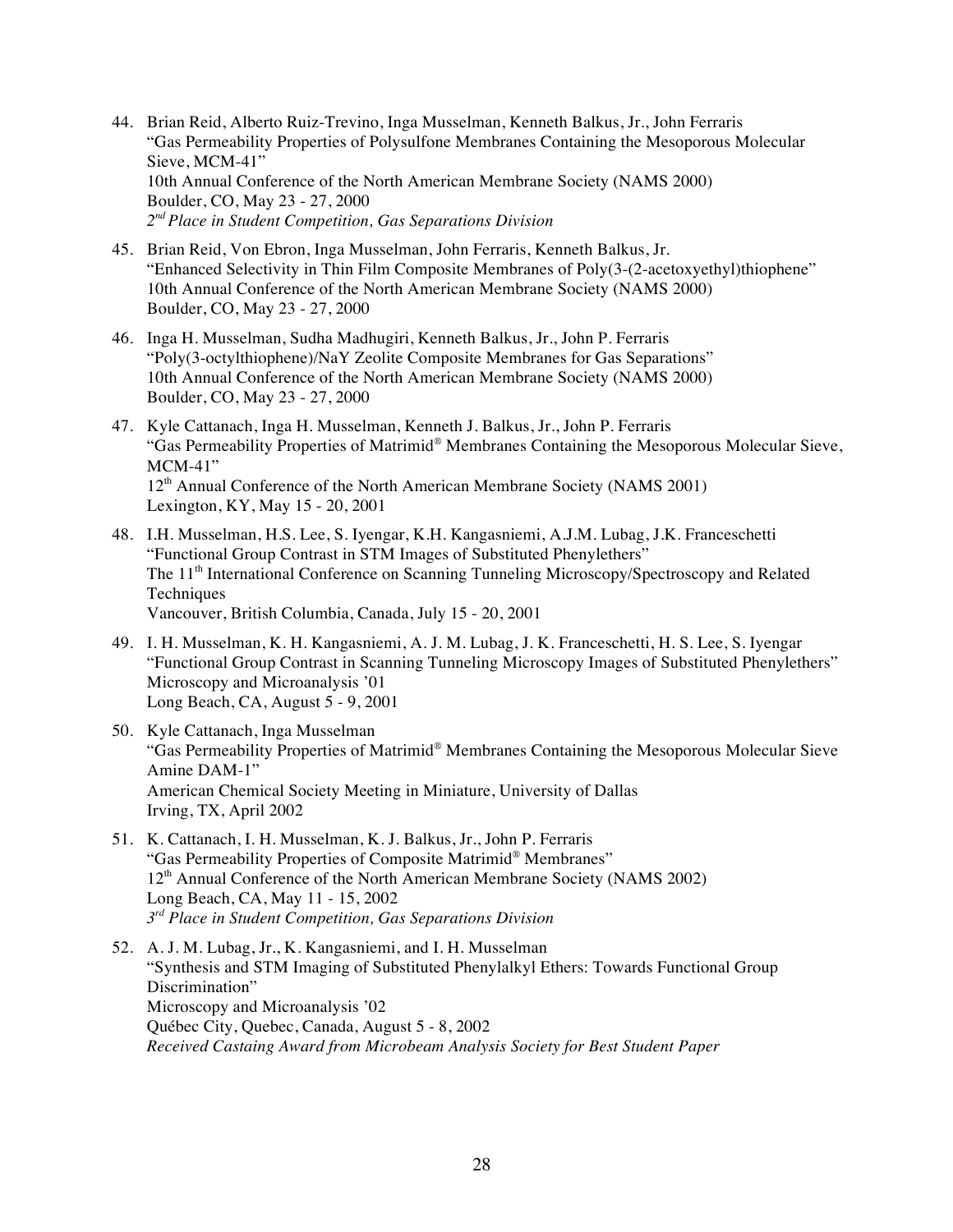- 53. Gregg R. Dieckmann, A. Dalton, P. A. Johnson, J. Razel, J. Chen, G. M. Giordano, E. Muñoz, I. H. Musselman, R. H. Baughman, R. K. Draper "Controlled Assembly of Carbon Nanotubes in Aqueous Solution with Designed Peptides" Biophysical Society 47th Annual Meeting San Antonio, TX, March 1-5, 2003
- 54. Gregg R. Dieckmann, Alfonso Ortiz-Acevedo, Alan B. Dalton, Joselito Razal, Jian Chen, Edgar Muñoz, Inga H. Musselman, Ray H. Baughman, Rockford K. Draper "Controlled Assembly of Carbon Nanotubes in Aqueous Solution with Designed Peptides" American Peptide Society 2003 Boston, MA, July 19-23, 2003
- 55. L. Zheng, M. C. Biewer, and I. H. Musselman "STM Imaging of Photochromic Spiropyrans" Microscopy and Microanalysis '03 San Antonio, TX, August 4 - 7, 2003
- 56. I. H. Musselman, A. B. Dalton, A. Ortiz-Acevedo, J. Razal, J. Chen, E. Muñoz, R. H. Baughman, R. K. Draper, and G. R. Dieckmann "Carbon Nanotubes Self-Assembled by Amphiphilic Peptide  $\alpha$ -Helices" Microscopy and Microanalysis '03 San Antonio, TX, August  $4 - 7$ , 2003
- 57. Vasiliki Zorbas, Alfonso Ortiz-Acevedo, Gregg R. Dieckmann, Rockford K. Draper, Ray H. Baughman, Inga Holl Musselman "Atomic Force Microscopy Analysis of Long, Individual Peptide-Wrapped Single-Walled Carbon Nanotubes" Strategic Partnership for Research in Nanotechnology (SPRING), First Annual Conference Austin, TX, August 22-24, 2003
- 58. Alfonso Ortiz-Acevedo, Vasiliki Zorbas, Alan B. Dalton, Ray H. Baughman, Rockford K. Draper, Inga H. Musselman, Gregg R. Dieckmann "Effect of Aromatic Content on Peptide/Carbon Nanotube Composite Properties" Strategic Partnership for Research in Nanotechnology (SPRING), First Annual Conference Austin, TX, August 22-24, 2003
- 59. Inga H. Musselman, Vasiliki Zorbas, Alfonso Ortiz, Alan B. Dalton, Ray H. Baughman, Gregg R. Dieckmann, Rockford K. Draper, Miguel Jose-Yacaman "Isolation of Long, Individual Peptide-Wrapped Single-Walled Carbon Nanotubes" 227th ACS National Meeting Anaheim, CA, March 28-April 1, 2004
- 60. Gregg R. Dieckmann, Alfonso Ortiz-Acevedo, Alan B. Dalton,Vasiliki Zorbas, Ray H. Baughman, Rockford K. Draper, Inga H. Musselman "Noncovalent Functionalization of Carbon Nanotubes with Designed Amphiphilic Peptides" 227th ACS National Meeting Anaheim, CA, March 28-April 1, 2004
- 61. Alfonso Ortiz-Acevedo, Alan B. Dalton, Vasiliki Zorbas, Ray H. Baughman, Rockford K. Draper, Inga H. Musselman, Gregg R. Dieckmann "Use of Designed Amphiphilic Peptides for the Solubilization, Separation and Self-Assembly of Carbon Nanotubes" 227th ACS National Meeting Anaheim, CA, March 28-April 1, 2004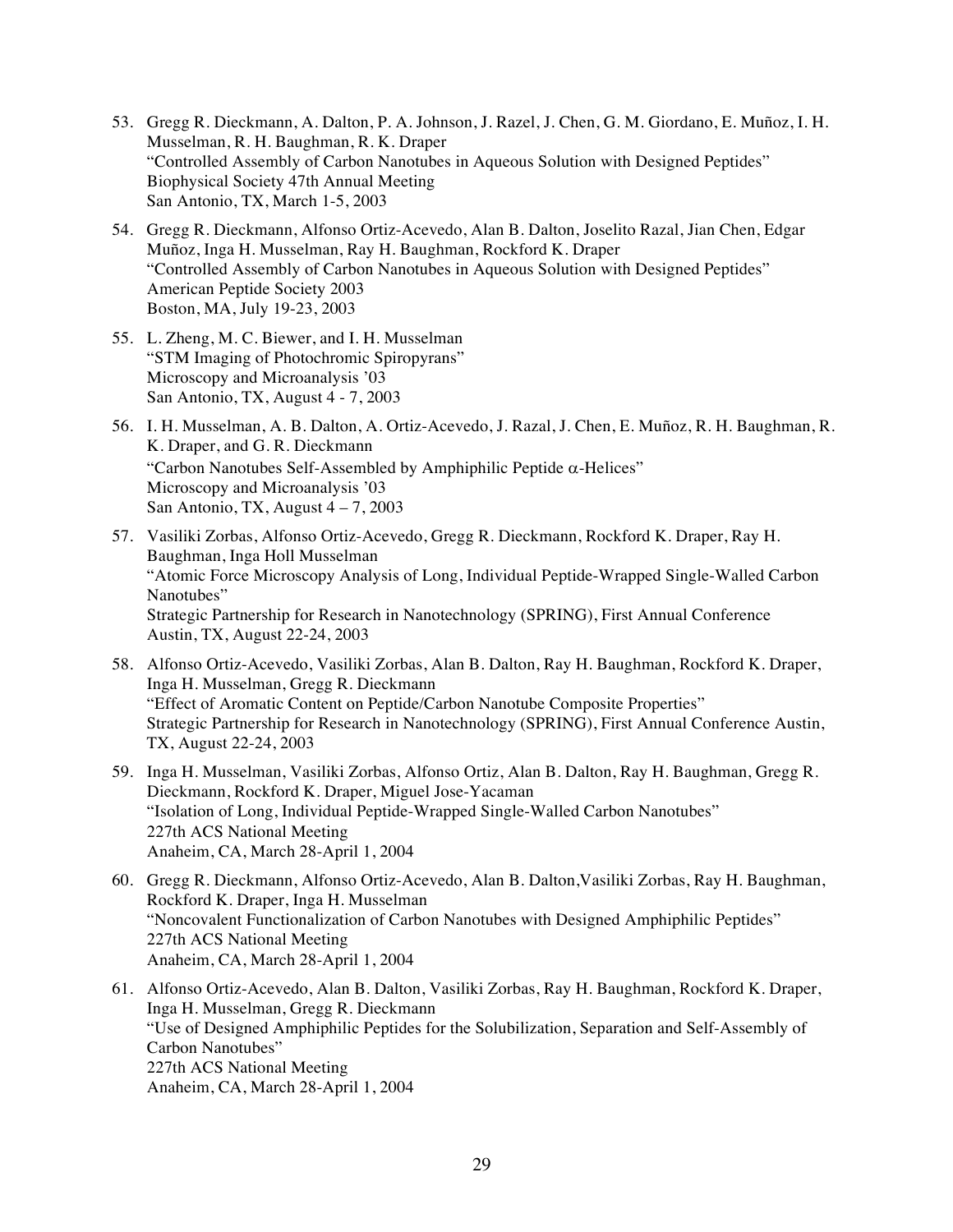- 62. Vasiliki Zorbas, Alfonso Ortiz, Alan B. Dalton, Ray H. Baughman, Gregg R. Dieckmann, Rockford K. Draper, Miguel Jose-Yacaman, Inga H. Musselman "Atomic Force Microscopy Measurements of Long, Isolated, Single-Walled Carbon Nanotubes Wrapped With Peptide" 227th ACS National Meeting Anaheim, CA, March 28-April 1, 2004
- 63. Hadi Yehia, Thomas J. Pisklak, John P. Ferraris, Kenneth J. Balkus, Jr., Inga H. Musselman "Methane Facilitated Transport Using Copper(II) Biphenyl Dicarboxylate-triethylenediamine/poly(3 acetoxyethylthiophene) Mixed Matrix Membranes" 227th ACS National Meeting Anaheim, CA, March 28-April 1, 2004.
- 64. Hadi Yehia, Thomas J. Pisklak, John P. Ferraris, Kenneth J. Balkus, Jr., Inga Holl Musselman "Methane Facilitated Transport Using Mixed-Matrix Membranes Containing Metal-Organic Frameworks" 14<sup>th</sup> Annual Conference of the North American Membrane Society (NAMS 2004) Honolulu, HI, June 26 - 30, 2004
- 65. V. Zorbas, A. Ortiz-Acevedo, A. B. Dalton, G. R. Dieckmann, R. K. Draper, R. H. Baughman, I. H. Musselman "AFM Measurements of Long, Isolated Single-Walled Carbon Nanotubes Wrapped with Peptide" Microscopy and Microanalysis '04 Savannah, GA, August 1 – 5, 2004
- 66. Elfrida Ginting, Michael C. Biewer, Inga H. Musselman "Synthesis and STM Imaging of CN-OTSP" 60th Southwest Regional Meeting of the American Chemical Society Fort Worth, TX, September 29-October 4, 2004
- 67. Zhongsheng Deng, Leiliang Zheng, Michael C. Biewer, Inga H. Musselman "STM Imaging of Photochromic Spiropyrans with Halogen Groups" 60th Southwest Regional Meeting of the American Chemical Society Fort Worth, TX, September 29-October 4, 2004
- 68. Zhongsheng Deng, Winshun Lai, Inga H. Musselman "STM Imaging of Halogenated Single-Walled Carbon Nanotubes" 60th Southwest Regional Meeting of the American Chemical Society Fort Worth, TX, September 29-October 4, 2004
- 69. Tiffany Lin, Mikhail Kozlov, Alfonso Ortiz, Gregg Dieckmann, Inga Musselman, Rockford Draper "Micro IR Study of Peptide-Nanotube Membranes" 60th Southwest Regional Meeting of the American Chemical Society Fort Worth, TX, September 29-October 4, 2004
- 70. Carlos Barcena, Hadi N. Yehia, Kenneth J. Balkus, Jr., John P. Ferraris, Inga H. Musselman "Methane Facilitated Transport Using Mixed-Matrix Membranes Containing Metal-Organic Frameworks" 60th Southwest Regional Meeting of the American Chemical Society Fort Worth, TX, September 29-October 4, 2004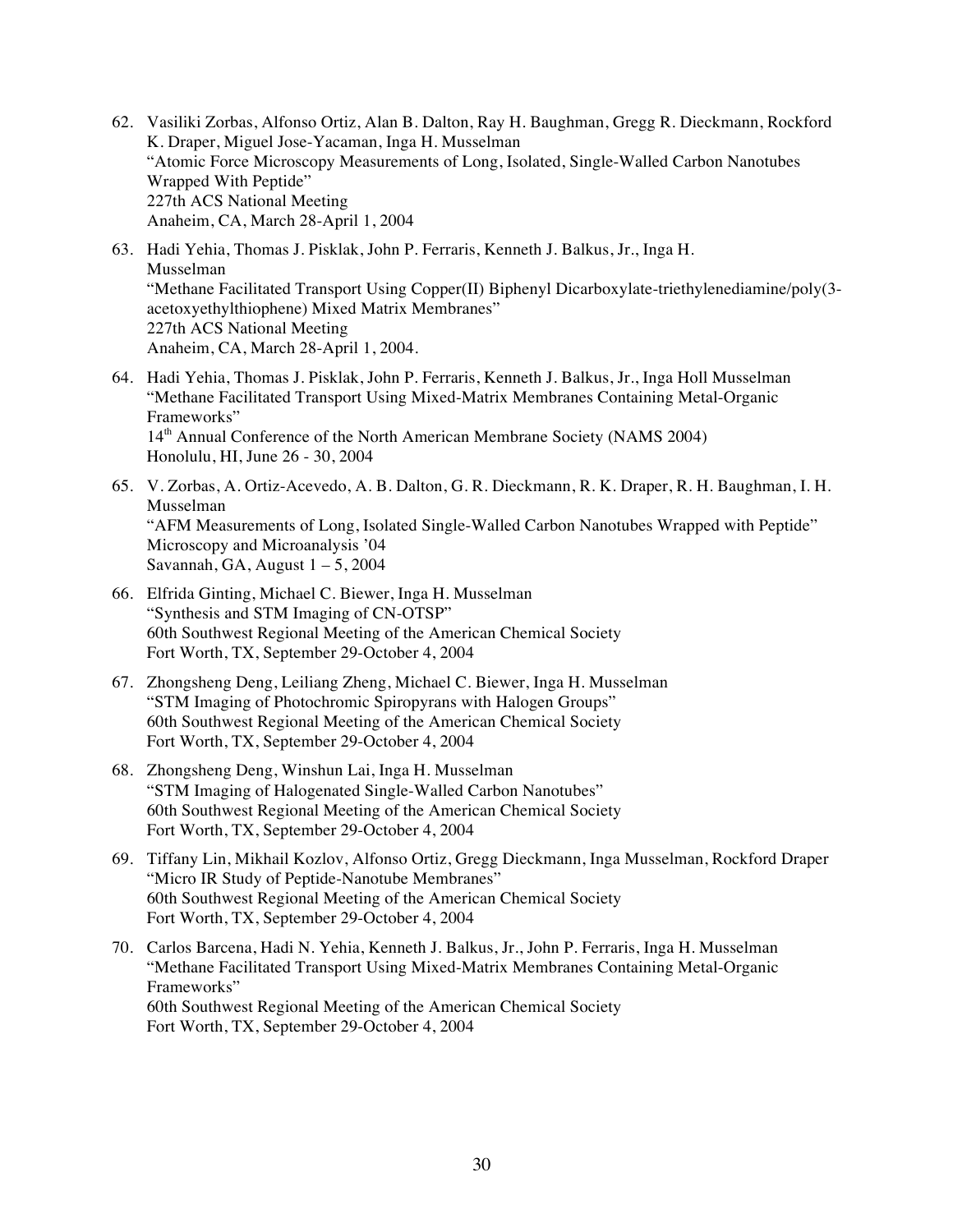- 71. Lana Z. Alagha, Michael C. Biewer, Ray H. Baughman, Jaideep Lamba, William Sampson, Alan Dalton, Vasiliki Zorbas, Inga Musselman "Cyclic Polyacetylenes: a New Route for the Synthesis of Carbon Nanotubes of One Type" 60th Southwest Regional Meeting of the American Chemical Society Fort Worth, TX, September 29-October 4, 2004
- 72. Amy L. Smith, Vasiliki Zorbas, Alfonso Ortiz-Acevedo, Hui Xie, Gregg R. Dieckmann, Rockford K. Draper, Ray H. Baughman, Inga H. Musselman "Atomic Force Microscopy Study of the Effects of Peptide Length in Dispersing Single-Walled Carbon Nanotubes" 60th Southwest Regional Meeting of the American Chemical Society Fort Worth, TX, September 29-October 4, 2004
- 73. Vasiliki Zorbas, Alfonso Ortiz-Acevedo, Alan B. Dalton, Mario Miki Yoshida, Gregg R. Dieckmann, Rockford K. Draper, Ray H. Baughman, Miguel Jose Yacaman, Inga H. Musselman "Atomic Force Microscopy of Single-Walled Carbon Nanotubes Wrapped with Amphiphilic Peptide Helices" 60th Southwest Regional Meeting of the American Chemical Society Fort Worth, TX, September 29-October 4, 2004
- 74. Vasiliki Zorbas, Alfonso Ortiz-Acevedo, Hui Xie, Alan B. Dalton, Gregg R. Dieckmann, Rockford K. Draper, Ray H. Baughman, Inga H. Musselman "Optimization of Amphiphilic Peptides for Interactions with Single-Walled Carbon Nanotubes" Strategic Partnership for Research in Nanotechnology (SPRING), Second Annual Conference Richardson, TX, November 11-12, 2004
- 75. Amy L. Smith, Vasiliki Zorbas, Alfonso Ortiz-Acevedo, Alan B. Dalton, Gregg R. Dieckmann, Rockford K. Draper, Ray H. Baughman, Inga H. Musselman "Atomic Force Microscopy Study of the Role of Peptide Length in Dispersing Single-Walled Carbon Nanotubes" Strategic Partnership for Research in Nanotechnology (SPRING) Second Annual Conference Richardson, TX, November 11-12, 2004
- 76. Zhongsheng Deng, Winshun Lai, Inga H. Musselman "STM Imaging of Single-Walled Carbon Nanotubes With Halogen Groups" Strategic Partnership for Research in Nanotechnology (SPRING), Second Annual Conference Richardson, TX, November 11-12, 2004
- 77. Zhongsheng Deng, Leiliang Zheng, Michael C. Biewer, Inga H. Musselman "STM Imaging of Photochromic Spiropyrans With Halogen Groups" Strategic Partnership for Research in Nanotechnology (SPRING), Second Annual Conference Richardson, TX, November 11-12, 2004
- 78. Carlos Barcena, Hadi Yehia, Thomas J. Pisklak, Kenneth J. Balkus, Jr., John P. Ferraris, Inga H. Musselman "Methane Facilitated Transport Using Mixed-Matrix Membranes Containing Metal-Organic Frameworks" Strategic Partnership for Research in Nanotechnology (SPRING), Second Annual Conference Richardson, TX, November 11-12, 2004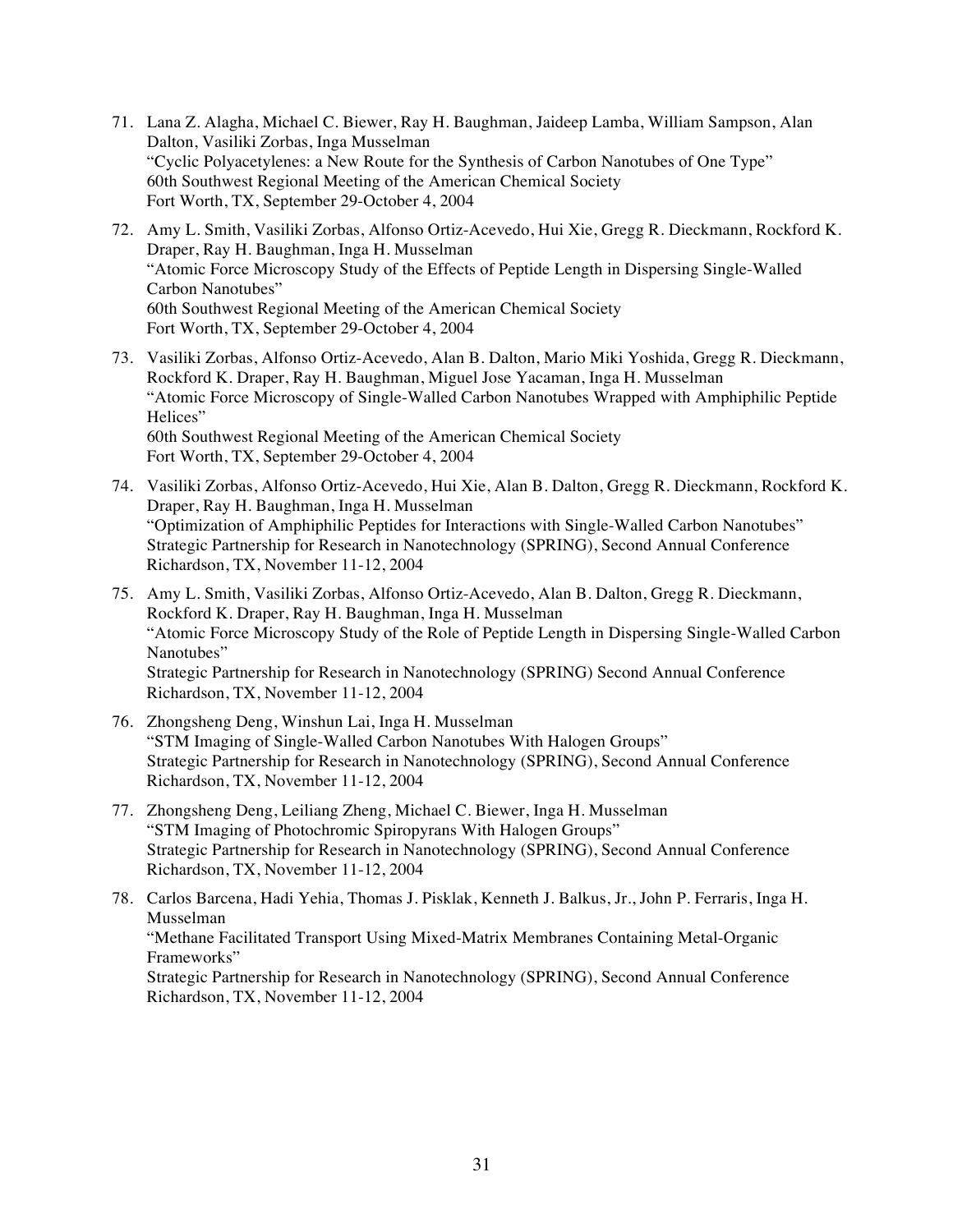- 79. Shook-Fong Chin, Amy L. Smith, Ray H. Baughman, Gregg R. Dieckmann, Rockford K. Draper, Inga H. Musselman, Paul Pantano "Monitoring Reactive Oxygen Species Dynamics from Human Epithelial-Like Cells Exposed to Single-Walled Carbon Nanotubes" 229th ACS National Meeting San Diego, CA, March 13-17, 2005
- 80. Kenneth R. Balkus, Jr., Yanfeng Zhang, Inga H. Musselman, John P. Ferraris "Novel Mixed-Matrix Membranes Based on Mesoporous Molecular Sieves and Hybrid Frameworks" 15th Annual Conference of the North American Membrane Society (NAMS 2005) Providence, RI, June 11 - 15, 2005
- 81. Yanfeng Zhang, Kenneth J. Balkus, Jr., Inga H. Musselman, John P. Ferraris "Gas Permeability Properties of Matrimid® Membranes Containing Material with Both Micropores and Mesopores"15<sup>th</sup> Annual Conference of the North American Membrane Society (NAMS 2005) Providence, RI, June 11 - 15, 2005
- 82. V. Zorbas, A. L. Smith, A. Ortiz-Acevedo, H. Xie, G. R. Dieckmann, R. K. Draper, R. H. Baughman, I. H. Musselman "Importance of Aromatic Content for Peptide/Single-Walled Carbon Nanotube Interactions" Microscopy and Microanalysis '05 Honolulu, HI, July 31 – August 4, 2005
- 83. Hadi Yehia, Ray H. Baughman, Gregg R. Dieckmann, Rockford K. Draper, Inga H. Musselman, Paul Pantano "Investigating the Oxidative Stress Response of HeLa Cells Exposed to SWCNTs" 231st ACS National Meeting Atlanta, GA, March 2006
- 84. V. Z. Poenitzsch, G. R. Dieckmann, I. H. Musselman "Scanning Tunneling Microscopy and Spectroscopy of Peptide-Wrapped Single-Walled Carbon Nanotubes" DFW ACS Meeting-in-Miniature, Texas Woman's University Denton, TX, April 29, 2006
- 85. Edson V. Perez, Kenneth J. Balkus, Jr., John P. Ferraris, Inga H. Musselman "Mixed-Matrix Membranes for H2 Separation Using Metal-Organic Frameworks" 16<sup>th</sup> Annual Conference of the North American Membrane Society (NAMS 2006) Chicago, IL, May 12-17, 2006
- 86. Yanfeng Zhang, Kenneth Balkus, Inga Musselman, John Ferraris "Mixed Matrix Membranes Composed of Matrimid® and Carbon Aerogel-Zeolite Composite Nanoparticles"16<sup>th</sup> Annual Conference of the North American Membrane Society (NAMS 2006) Chicago, IL, May 12-17, 2006
- 87. G. R. Dieckmann, A. B. Dalton, J. N. Coleman, R. H. Baughman, R. K. Draper, I. H. Musselman, P. Pantano "Peptide-Functionalized Carbon Nanotubes: Optimization and Interactions with Mammalian Cells" Sixth Human Frontier Science Program Awardees Annual Meeting Paris, France, July 3-5, 2006
- 88. Inga H. Musselman, Vasiliki Z. Poenitzsch, Gregg R. Dieckmann "Scanning Tunneling Microscopy and Spectroscopy of Peptide-Wrapped Single-Walled Carbon Nanotubes"Microscopy and Microanalysis 2006 Chicago, IL, August 2, 2006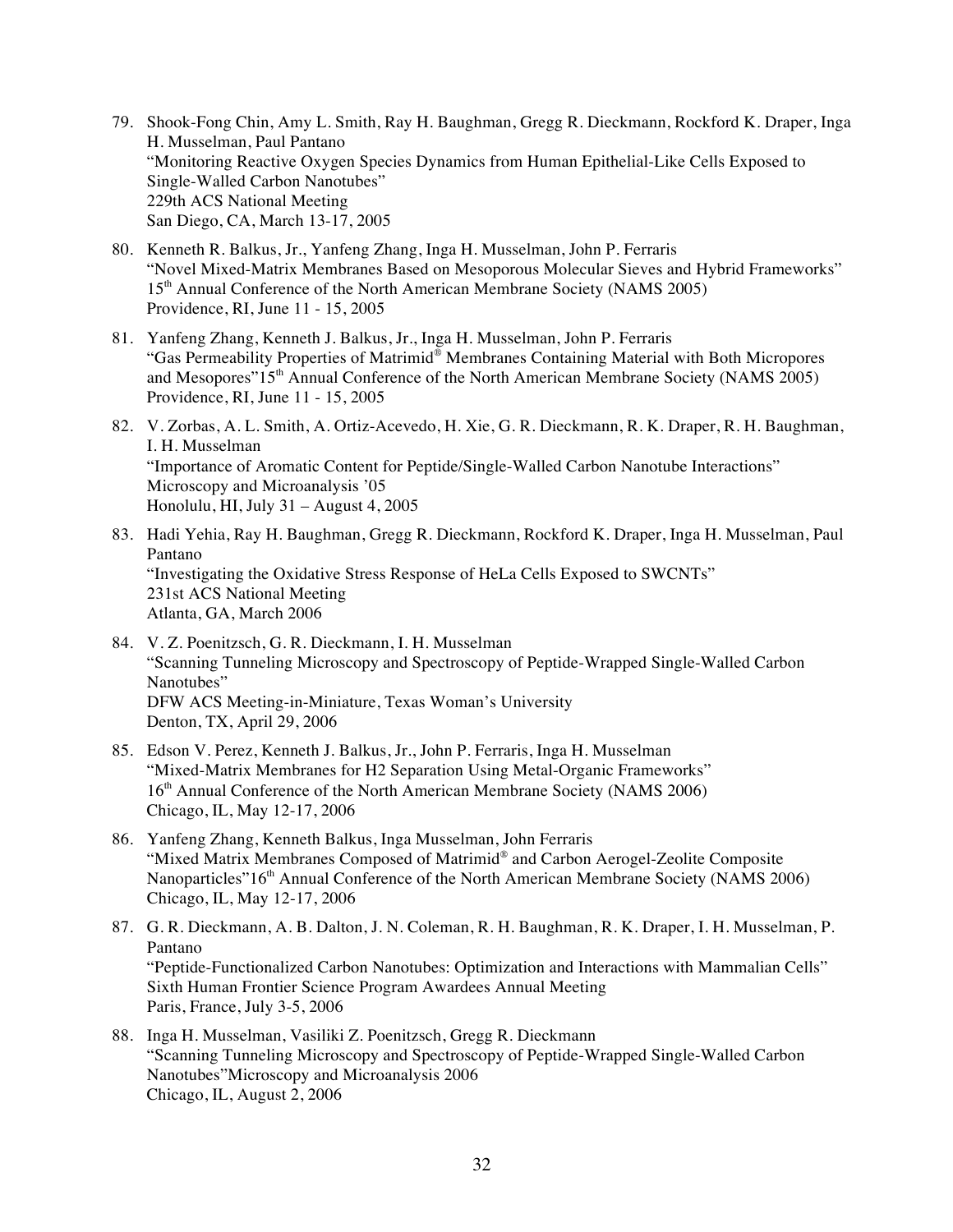- 89. Edson V. Perez, Kenneth J. Balkus, Jr., John P. Ferraris, Inga H. Musselman "Mixed-Matrix Membranes for Gas Separation Using Metal-Organic Frameworks" 232nd ACS National Meeting San Francisco, CA, September 10-14, 2006
- 90. Yangfeng Zhang, Kenneth J. Balkus, Jr., Inga H. Musselman, John P. Ferraris "Mixed Matrix Membranes Composed of Matrimid® and Carbon Aerogel and Carbon Aerogel+Zeolite Composite Nanoparticles" 232nd ACS National Meeting San Francisco, CA, September 10-14, 2006
- 91. Vasiliki Z. Poenitzsch, Hui Xie, Gregg Dieckmann, Inga Musselman "Scanning Tunneling Microscopy and Spectroscopy of Peptide-Wrapped Single-Walled Carbon Nanotubes" 62nd Southwest Regional Meeting of the American Chemical Society Houston, TX, October 19-22, 2006
- 92. Ann Chacko, Inga Holl Musselman, Duck J. Yang, Kenneth J. Balkus, Jr., John P. Ferraris "Novel Acid-Doped Membranes for High Temperature PEM Fuel Cells" 62nd Southwest Regional Meeting of the American Chemical Society Houston, TX, October 19-22, 2006
- 93. Grace Jones D. Kalaw, Zhiwei Yang, Inga H. Musselman, Duck J. Yang, Kenneth J. Balkus, Jr., John P. Ferraris "Novel Inorganic/Organic Hybrid Membranes for Proton Exchange Membrane (PEM) Fuel Cells" 62nd Southwest Regional Meeting of the American Chemical Society Houston, TX, October 19-22, 2006
- 94. Yanfeng Zhang, Kenneth J. Balkus, Jr., Inga H. Musselman, John P. Ferraris "Mixed Matrix Membranes Composed of Matrimid® and Single-walled Carbon Nanotubes" 62nd Southwest Regional Meeting of the American Chemical Society Houston, TX, October 19-22, 2006
- 95. Edson V. Perez, Kenneth J. Balkus, Jr., John P. Ferraris, Inga H. Musselman "Mixed-Matrix Membranes for Gas Separation Using Metal-Organic Frameworks" 62nd Southwest Regional Meeting of the American Chemical Society Houston, TX, October 19-22, 2006
- 96. V. Z. Poenitzsch, H. Xie, A. B. Dalton, G. R. Dieckmann, I. H. Musselman "Microscopic and Spectroscopic Study of Interactions Between Amphiphilic Peptides and Single-Walled Carbon Nanotubes" Materials Research Society, Spring 2007 Meeting San Francisco, CA, April 10, 2007
- 97. A. Chacko, J. Ferraris, K. Balkus, I. Musselman, D. Yang "Novel Polymeric Bronsted Acid-Base Complexes for Proton Exchange Membrane (PEM) Fuel Cells" 17<sup>th</sup> Annual Conference of the North American Membrane Society (NAMS 2007) Orlando, FL, May 13-16, 2007
- 98. G. Kalaw, J. Ferraris, D. Yang, I. Musselman, K. Balkus "Novel Polysilsesquioxane Hybrid Membranes for Proton Exchange Membrane Fuel Cell (PEMFC) Applications" 17<sup>th</sup> Annual Conference of the North American Membrane Society (NAMS 2007) Orlando, FL, May 13-16, 2007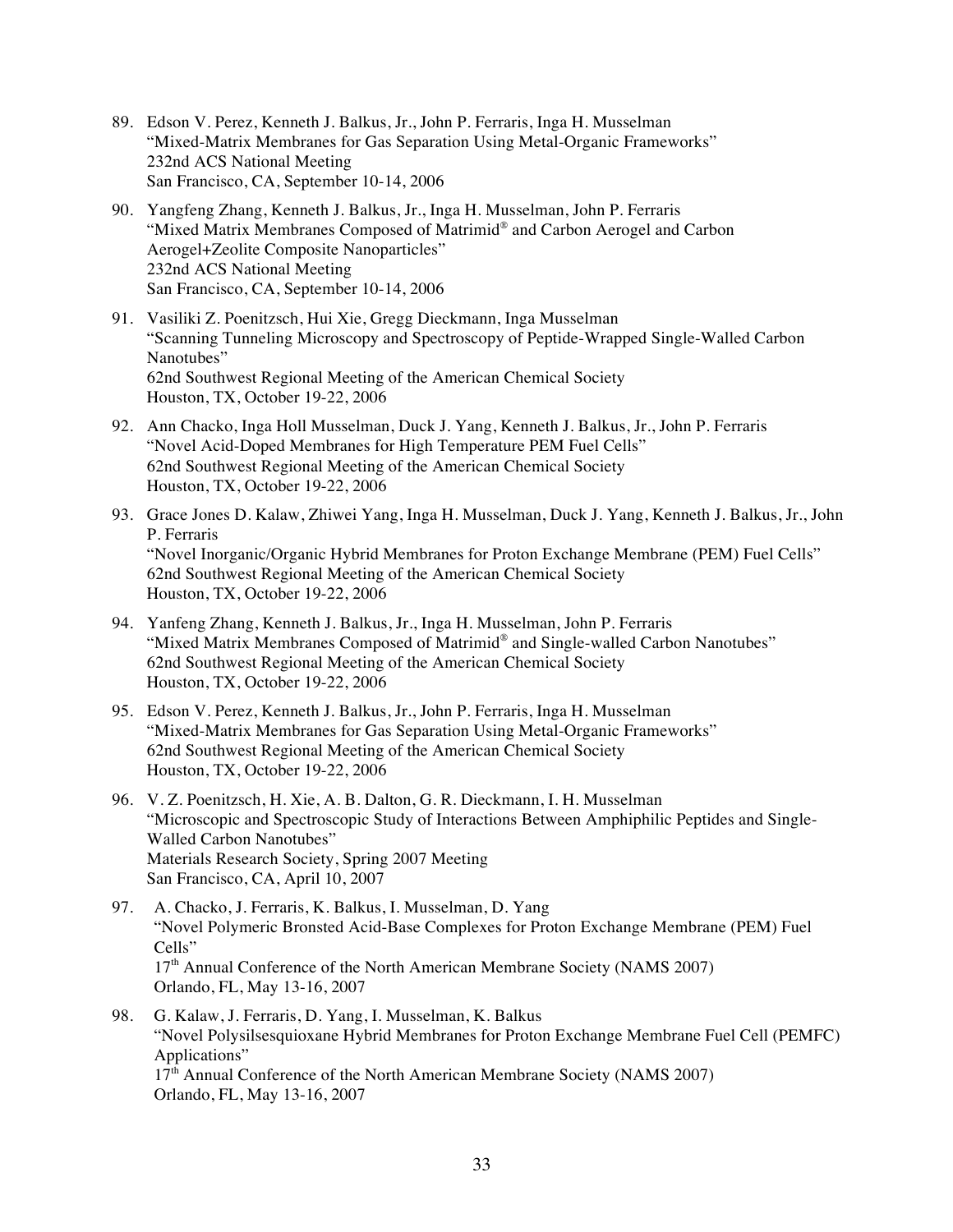- 99. Y. Zhang, K. Balkus, I. Musselman, J. Ferraris "Gas Permeability Properties of Matrimid® Membranes Containing the Metal-Organic Frameworks" 17<sup>th</sup> Annual Conference of the North American Membrane Society (NAMS 2007) Orlando, FL, May 13-16, 2007
- 100. M. Ordonez, I. Musselman, K. Balkus, J. Ferraris "Mixed-Matrix Membranes for  $CO<sub>2</sub>$  and  $H<sub>2</sub>$  Gas Separations" 17<sup>th</sup> Annual Conference of the North American Membrane Society (NAMS 2007) Orlando, FL, May 13-16, 2007
- 101. E. Perez, J. Ferraris, K. Balkus, I. Musselman "Mixed-Matrix Membranes for Gas Separations Using Metal-Organic Frameworks" 17<sup>th</sup> Annual Conference of the North American Membrane Society (NAMS 2007) Orlando, FL, May 13-16, 2007
- 102. I. H. Musselman, V. Z. Poenitzsch, H. Xie, A. B. Dalton, G. R. Dieckmann "Microscopic and Spectroscopic Study of Interactions Between Amphiphilic Peptides and Single-Walled Carbon Nanotubes" Microscopy and Microanalysis 2007 Fort Lauderdale, FL, August 7, 2007
- 103. E. J. Becraft, W. J. Kaberle, Jr., I. H. Musselman, G. R. Dieckmann "Reversible Cyclic Peptides for Use as a Diameter Selective Single-Walled Carbon Nanotube Dispersal Agent" 2007 Texas-Korea Nanotech Workshop – The University of Texas at Dallas Richardson, TX, August 7, 2007
- 104. Annie Chacko, John P. Ferraris, Kenneth J. Balkus, Jr., Inga H. Musselman "Novel Bronsted Acid-Base Complexes for PEM Fuel Cells" 234<sup>th</sup> American Chemical Society National Meeting Boston, MA, August 19-23, 2007
- 105. Grace Jones D. Kalaw, John P. Ferraris, Inga H. Musselman, Kenneth J. Balkus, Jr., Duck-Joo Yang "Novel Polysilsesquioxane Hybrid Membranes for Proton Exchange Membrane Fuel Cell (PEMFC) Applications" 234<sup>th</sup> American Chemical Society National Meeting Boston, MA, August 19-23, 2007
- 106. Inga H. Musselman, Edson V. Perez, Ma. Josephine C. Ordonez, Yanfeng Zhang, Kenneth J. Balkus, Jr., John P. Ferraris "Mixed-Matrix Membranes for Gas Separations Using Metal-Organic Frameworks" 235th American Chemical Society National Meeting New Orleans, LA, April 6-10, 2008
- 107. Ma. Josephine C. Ordonez, Kenneth J. Balkus, Jr., John P. Ferraris, Inga H. Musselman "Mixed-Matrix Membranes Containing Metal-Organic Frameworks for  $CO<sub>2</sub>$  and  $H<sub>2</sub>$  Gas Separations" 235th American Chemical Society National Meeting New Orleans, LA, April 6-10, 2008
- 108. Grace Jones D. Kalaw, Inga H. Musselman, Duck-Joo Yang, Kenneth J. Balkus, Jr., John P. Ferraris "Novel Materials for Proton Exchange Membranes for Fuel Cells" 235th American Chemical Society National Meeting New Orleans, LA, April 6-10, 2008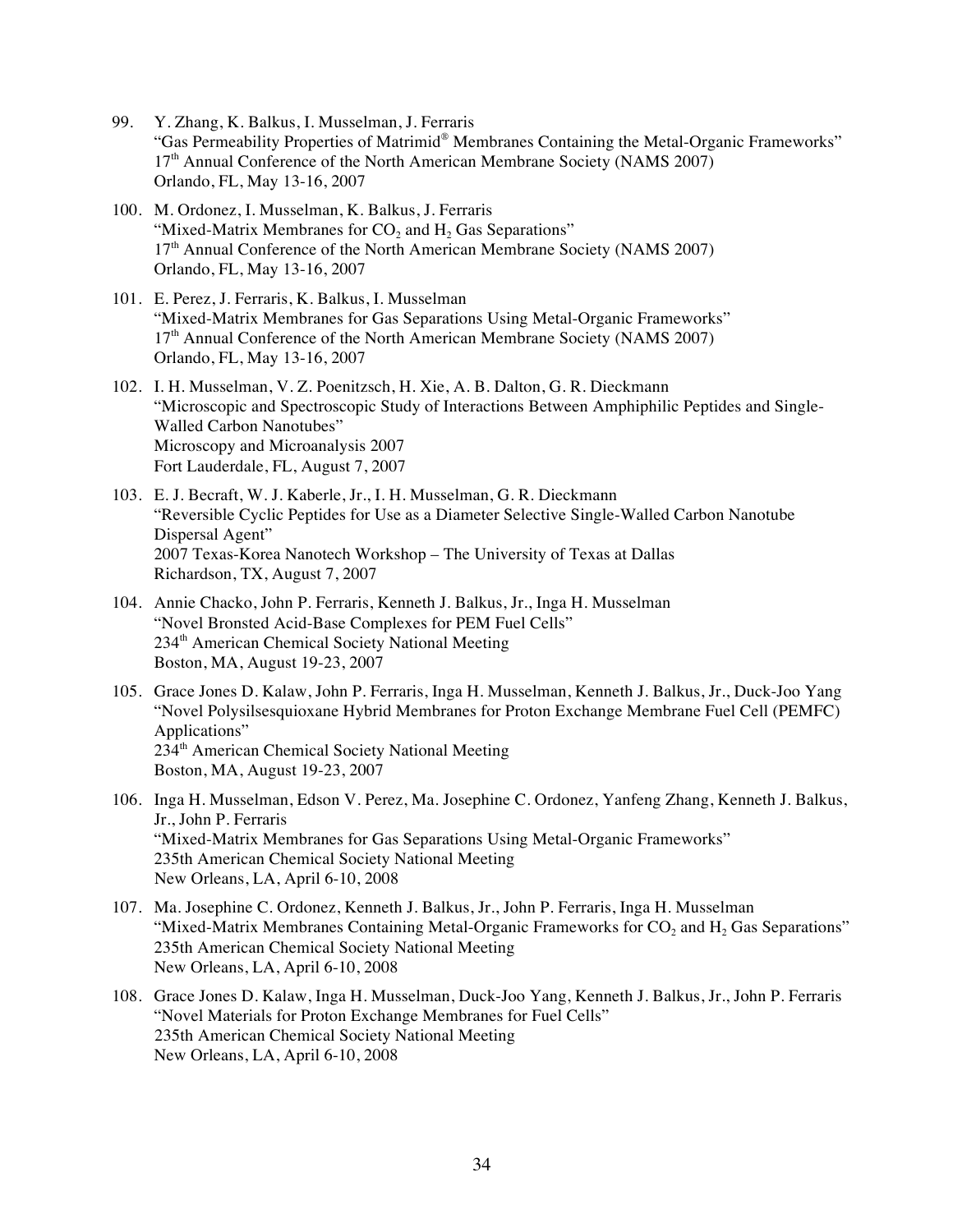- 109. P. Bajaj, K. Artyushkova, I. Musselman "Correlative Microscopic and Spectroscopic Characterization of Carboxylated Single-Walled Carbon Nanotubes" Microscopy and Microanalysis 2008 Albuquerque, NM, August 3-7, 2008
- 110. Gregg Dieckmann, Rockford K. Draper, Inga H. Musselman, Steven O. Nielsen, Paul Pantano "Biomolecular Functionalization of Carbon Nanotubes Using Closeable Cyclic Peptides and Other Designed Peptide Systems" Southwest Regional Meeting of the American Chemical Society Little Rock, AR, October 1-4, 2008
- 111. Grace Jones D. Kalaw, John P. Ferraris, Inga H. Musselman, Kenneth J. Balkus, Jr., Duck-Joo Yang "Perfluorocyclobutyl Block Copolymers for Proton Exchange Membrane Fuel Cells (PEMFCs)" Southwest Regional Meeting of the American Chemical Society Little Rock, AR, October 1-4, 2008
- 112. Pooja Bajaj, David K. Bushdiecker, Pauras Memon, Carole Mikoryak, Ru-hung Wang, Gregg Dieckmann, Rockford K. Draper, Paul Pantano, Inga H. Musselman "Covalent Biotin Tethering of Single-Walled Carbon Nanotubes for Directed Thermal Ablation of Breast Tumor Cells" 2009 American Chemical Society Dallas/Fort Worth Section Meeting-in-Miniature Denton, TX, May 2, 2009
- 113. Ma. Josephine C. Ordoñez, Kenneth J. Balkus, Jr., John P. Ferraris, Inga H. Musselman "ZIF-8/Matrimid® Mixed-Matrix Membranes" 2009 American Chemical Society Dallas/Fort Worth Section Meeting-in-Miniature Denton, TX, May 2, 2009
- 114. Ma. Josephine C. Ordoñez, Kenneth J. Balkus, Jr., John P. Ferraris, Inga H. Musselman "ZIF-8/Matrimid® Mixed-Matrix Membranes" 19<sup>th</sup> Annual Conference of the North American Membrane Society (NAMS 2009) Charleston, SC, June 20-24, 2009
- 115. Edson V. Perez, John P. Ferraris, Kenneth J. Balkus, Jr., Inga H. Musselman "Mixed-Matrix Membranes for Gas Separations Using Metal-Organic Frameworks" 19<sup>th</sup> Annual Conference of the North American Membrane Society (NAMS 2009) Charleston, SC, June 20-24, 2009
- 116. Yuanqin Zhu, Grace Kalaw, Judy Wahome, Inga Musselman, Kenneth Balkus, Duck Joo Yang, John Ferraris "Intrinsically Proton-Conducting Comb-Like Polymers Containing Perfluorocyclobutyl and 1H,1,2,3-Triazole Units" 19<sup>th</sup> Annual Conference of the North American Membrane Society (NAMS 2009) Charleston, SC, June 20-24, 2009
- 117. Grace Kalaw, Inga Musselman, Kenneth J. Balkus, Jr., Duck-Joo Yang, John Ferraris "Synthesis and Characterization of Perfluorocyclobutane (PFCB) Polymers for Proton Exchange Membranes (PEM) in Fuel Cells" 19<sup>th</sup> Annual Conference of the North American Membrane Society (NAMS 2009) Charleston, SC, June 20-24, 2009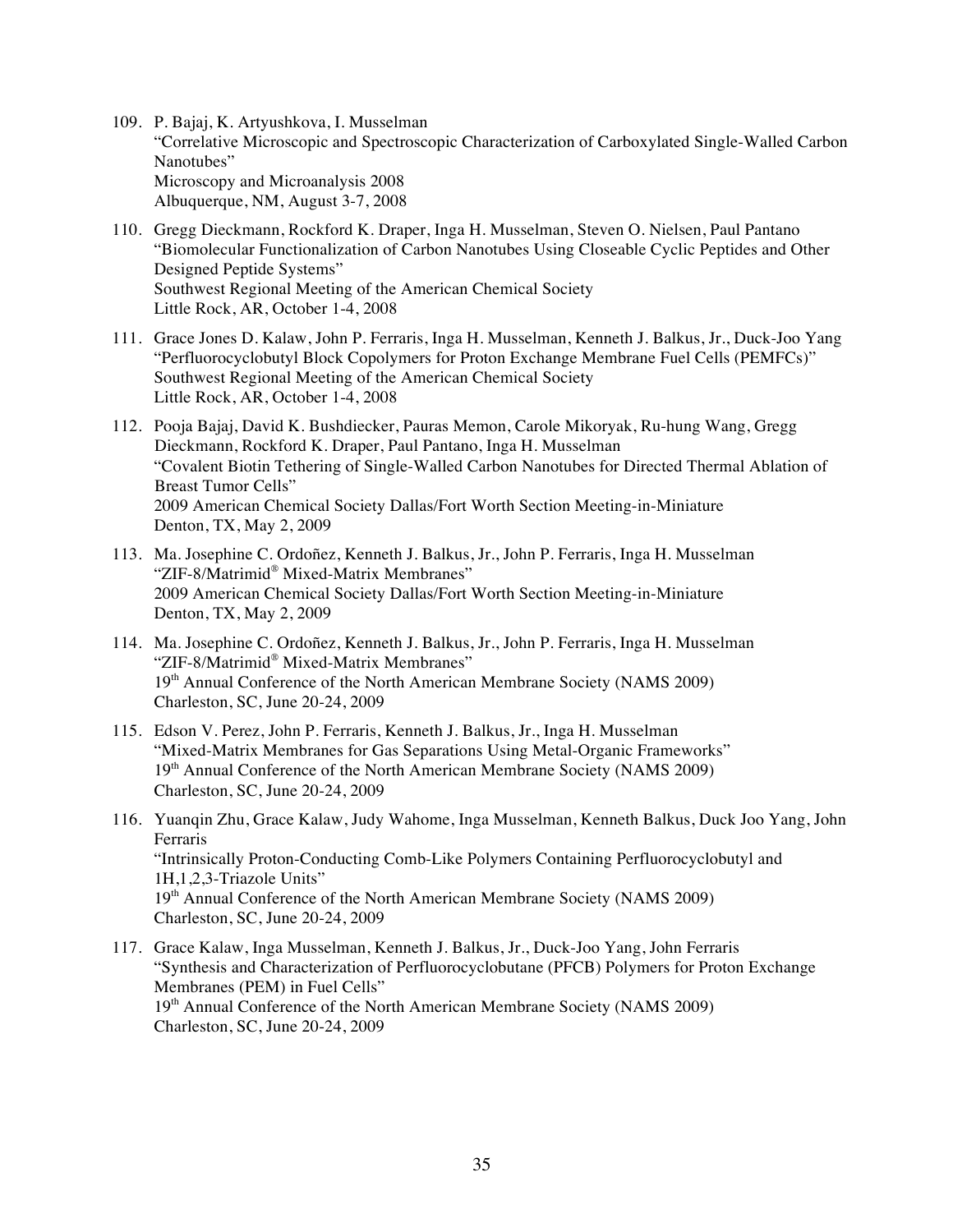- 118. Ma. Josephine C. Ordoñez, Kenneth J. Balkus, Jr., John P. Ferraris, Inga H. Musselman "ZIF-8/Matrimid® Mixed-Matrix Membranes" 238th American Chemical Society National Meeting Washington, DC, August 16-20, 2009
- 119. Edson V. Perez, Kenneth J. Balkus, Jr., John P. Ferraris, Inga H. Musselman "Mixed-Matrix Membranes for Gas Separations Using Metal-Organic Frameworks" 238th American Chemical Society National Meeting Washington, DC, August 16-20, 2009
- 120. Yuanqin Zhu, Grace Jones Daba Kalaw, Judy Wahome, Inga H. Musselman, Kenneth J. Balkus, Jr., John P. Ferraris "Synthesis and Characterization of Comb-Shaped Perfluorocyclobutyl Aromatic Polyethers with Phosphonated Side Chain" 238<sup>th</sup> American Chemical Society National Meeting Washington, DC, August 16-20, 2009
- 121. Grace Jones Daba Kalaw, Inga H. Musselman, Duck-Joo Yang, Kenneth J. Balkus, Jr., John P. Ferraris "Synthesis and Characterization of Perfluorocyclobutane Polymers Containing Sulfonimide Acid Functionality for Proton Exchange Membrane Fuel Cells" 238th American Chemical Society National Meeting Washington, DC, August 16-20, 2009
- 122. Gregg R. Dieckmann, Inga H. Musselman, Steven O. Nielsen, Eric J. Becraft, Anton Klimenko, Jane H. Nguyen "Use of Closeable Cyclic Peptides and Other Designed Biomolecules for the Noncovalent Functionalization of Carbon Nanotubes" 238th American Chemical Society National Meeting Washington, DC, August 16-20, 2009
- 123. Ma. Josephine Ordoñez, Inga H. Musselman, Kenneth J. Balkus, Jr., John P. Ferraris (Talk) "MIL-53 in Mixed-Matrix Membranes for Gas Separation" 43rd Annual ACS DFW Meeting-in-Miniature, The University of Texas at Dallas Richardson, TX, April 17, 2010
- 124. Zhen Zhang, Kenneth J. Balkus, Jr., John P. Ferraris, Inga H. Musselman (Talk) "Zeolitic Imidazolate Framework 7 Matrimid® Mixed-Matrix Membranes for Gas Separations" 43rd Annual ACS DFW Meeting-in-Miniature, The University of Texas at Dallas Richardson, TX, April 17, 2010
- 125. D. R. Samarajeewa, G. R. Dieckamnn, I. H. Musselman (Talk) "Effect of Surfactant Peptides on Electronic Properties of Single-walled Carbon Nanotubes" 43rd Annual ACS DFW Meeting-in-Miniature, The University of Texas at Dallas Richardson, TX, April 17, 2010
- 126. David K. Bushdiecker II, Rockford K. Draper, Steven O. Nielsen, Paul Pantano, Inga H. Musselman (Talk) "Carboxylation of Single-Walled Carbon Nanotubes for Use in Toxicology Studies" 43<sup>rd</sup> Annual ACS DFW Meeting-in-Miniature, The University of Texas at Dallas Richardson, TX, April 17, 2010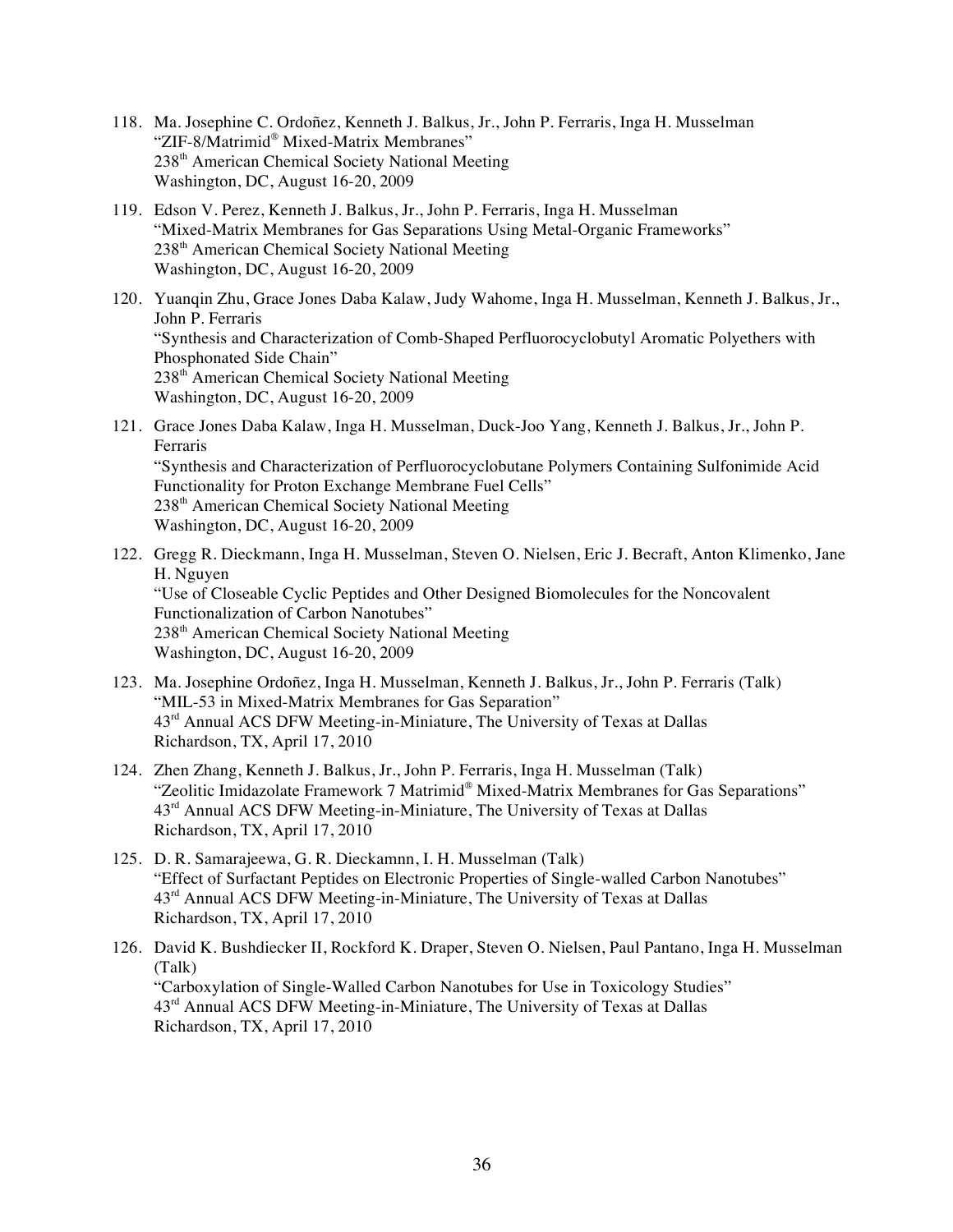- 127. Pauras Memon, Ma. Josephine Ordoñez, Kenneth J. Balkus, Jr., John P. Ferraris, Inga H. Musselman (Talk) "Synthesis and Characterization of ZIF-69 Metal-Organic Framework for Incorporation into Mixed-Matrix Membranes for Gas Separations" 43rd Annual ACS DFW Meeting-in-Miniature, The University of Texas at Dallas Richardson, TX, April 17, 2010
- 128. Inga H. Musselman, Kenneth J. Balkus, Jr., John P. Ferraris, Grace Kalaw, Jing Liu, Pauras Memon, Josephine Ordoñez, Edson Perez, Sumudu Wijenayake, Zhen Zhang (Talk) "Zeolitic Imidazolate Framework Containing Mixed-Matrix Membranes for Hydrogen Separations" Energy Researcher's Workshop – Meeting Energy Demands of the Future Sponsored by the UT System Energy Council Richardson, TX, May 19-20, 2010
- 129. Ma. Josephine Ordoñez, Kenneth J. Balkus, Jr., John P. Ferraris, Inga H. Musselman (Talk) "MIL-53 in Mixed-Matrix Membranes for Gas Separation" 20<sup>th</sup> Annual Conference of the North American Membrane Society (NAMS 2010) Washington D.C., July 17-22, 2010
- 130. Zhen Zhang, Kenneth J. Balkus, Jr., John P. Ferraris, Inga H. Musselman (Poster) "ZIF-7/Matrimid® Mixed-Matrix Membrane for Gas Separations" 20<sup>th</sup> Annual Conference of the North American Membrane Society (NAMS 2010) Washington D.C., July 17-22, 2010
- 131. G. D. Kalaw, K. J. Balkus, Jr., I. H. Musselman, J. P. Ferraris (Poster) "Perfluorocyclobutyl (PFCB) Polymers for Gas Separation Applications" 20<sup>th</sup> Annual Conference of the North American Membrane Society (NAMS 2010) Washington D.C., July 17-22, 2010
- 132. S. N. Wijenayake, K. J. Balkus, Jr., I. H. Musselman, J. P. Ferraris (Poster) "ZIF-8/6FDA-Durene Mixed-Matrix Membranes for Gas Separation" 20<sup>th</sup> Annual Conference of the North American Membrane Society (NAMS 2010) Washington D.C., July 17-22, 2010
- 133. I. H. Musselman, E. V. Perez, M. J. C. Ordoñez, K. J. Balkus, Jr., J. P. Ferraris (Talk) "Incorporation of Hybrid Crystalline Microporous Materials in Mixed-Matrix Membranes for Gas Separation" Microscopy and Microanalysis 2010 Portland, OR, August 1-5, 2010
- 134. D. R. Samarajeewa, G. R. Dieckmann, I. H. Musselman (Talk) "Effect of Surfactant Peptides on Electronic Properties of Single-walled Carbon Nanotubes" Microscopy and Microanalysis 2010 Portland, OR, August 1-5, 2010
- 135. I. H. Musselman, P. Bajaj, C. Mikoryak, R. H. Wang, D. K. Bushdiecker, II, P. Memon, G. R. Dieckmann, R. K. Draper, P. Pantano (Talk) "Microscopy, Fluorescence, and Confocal Raman Imaging of Biotinylated Single-walled Carbon Nanotubes Bound to Breast Tumor Cells" Microscopy and Microanalysis 2010 Portland, OR, August 1-5, 2010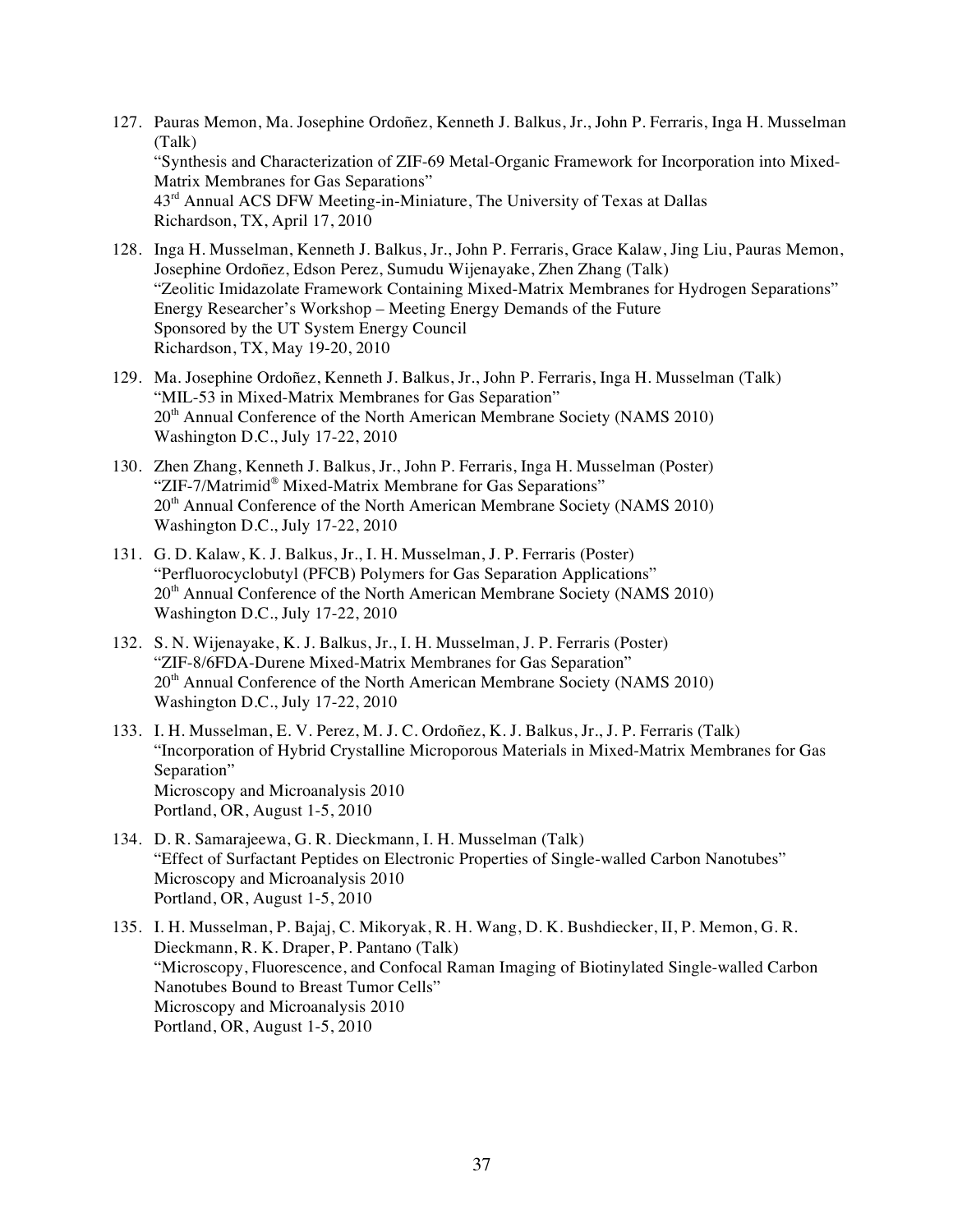- 136. Grace Jones D. Kalaw, Judy Anne N. Wahome, Kenneth J. Balkus, Jr., Inga H. Musselman, Duck-Joo Yang, John P. Ferraris "Perfluorocyclobutyl (PFCB) Polymers for Proton Exchange Membrane Fuel Cell (PEMFC) Applications" 240th ACS National Meeting Boston, MA, August 22-26, 2010
- 137. Grace Jones D. Kalaw, Kenneth J. Balkus, Jr., Inga H. Musselman, John P. Ferraris "Perfluorocyclobutyl (PFCB) Polymers: Basolite Z1200 Mixed-Matrix Membranes (MMMs) for Gas Separation Applications" 240th ACS National Meeting Boston, MA, August 22-26, 2010
- 138. Gregg R. Dieckmann, Inga H. Musselman, Steven O. Nielsen, Anton S. Klimenko, Dinushi R. Samarajeewa, Chi-cheng (Talk) "Controlling the Surface Features of Carbon Nanotubes Using Designed Reversible Cyclic Peptides" Joint 66th Southwest and 62nd Southeast Regional Meeting of the American Chemical Society New Orleans, LA, December 1-4, 2010
- 139. I. H. Musselman, M. C. Ordoñez, Z. Zhang, K. J. Balkus, Jr., J. P. Ferraris (Talk) "Polymer-Based Mixed-Matrix Membranes Containing Zeolitic Imidazolate Frameworks for Gas Separations" Pacifichem 2010 Honolulu, HI, December 15-20, 2010
- 140. I. H. Musselman, D. R. Samarajeewa, G. R. Dieckman (Poster) "Perturbation of Single-Walled Carbon Nanotube Electronic Properties Using Surfactant Peptides" Pacifichem 2010 Honolulu, HI, December 15-20, 2010
- 141. J. P. Ferraris, K. J. Balkus, Jr., I. H. Musselman, G. J. Kalaw, M. C. Ordoñez, S. N. Wijenayake (Talk) "Mixed-Matrix Membranes (MMMs) Comprising Metal Organic Frameworks and Novel Perfluorocyclobutyl-Based Polymers or High Temperature Polyimides for Gas Separations" Pacifichem 2010 Honolulu, HI, December 15-20, 2010
- 142. Edson V. Perez, Kenneth J. Balkus, Jr., John P. Ferraris, Inga H. Musselman "VTEC Polymer Membranes for  $H<sub>2</sub>/CO<sub>2</sub>$  Separations in Water-Gas Shift Membrane Reactors: Design of a High Temperature/High Pressure Permeameter and Membrane Membrane Testing" (Poster) ACS Dallas-Fort Worth Section, "Meet DFW's New Young Investigators" Meeting Dallas, TX, January 29, 2011
- 143. Grace Jones D. Kalaw, Kenneth J. Balkus, Jr., Inga H. Musselman, John P. Ferraris "Zeolitic Imidazolate Framework (ZIF) Materials and Thermally Stable Polymers as Mixed-Matrix Membranes (MMMs) for Gas Separations" ACS Dallas-Fort Worth Section, "Meet DFW's New Young Investigators" Meeting Dallas, TX, January 29, 2011
- 144. Josephine Hsieh, Kenneth Balkus, Jr., John Ferraris, Inga Musselman "Cross-Linked ZIF-8/Matrimid® Mixed-Matrix Membranes for Gas Separations" (Poster) 21<sup>st</sup> Annual Conference of the North American Membrane Society (NAMS 2011) Las Vegas, NV, June 4-8, 2011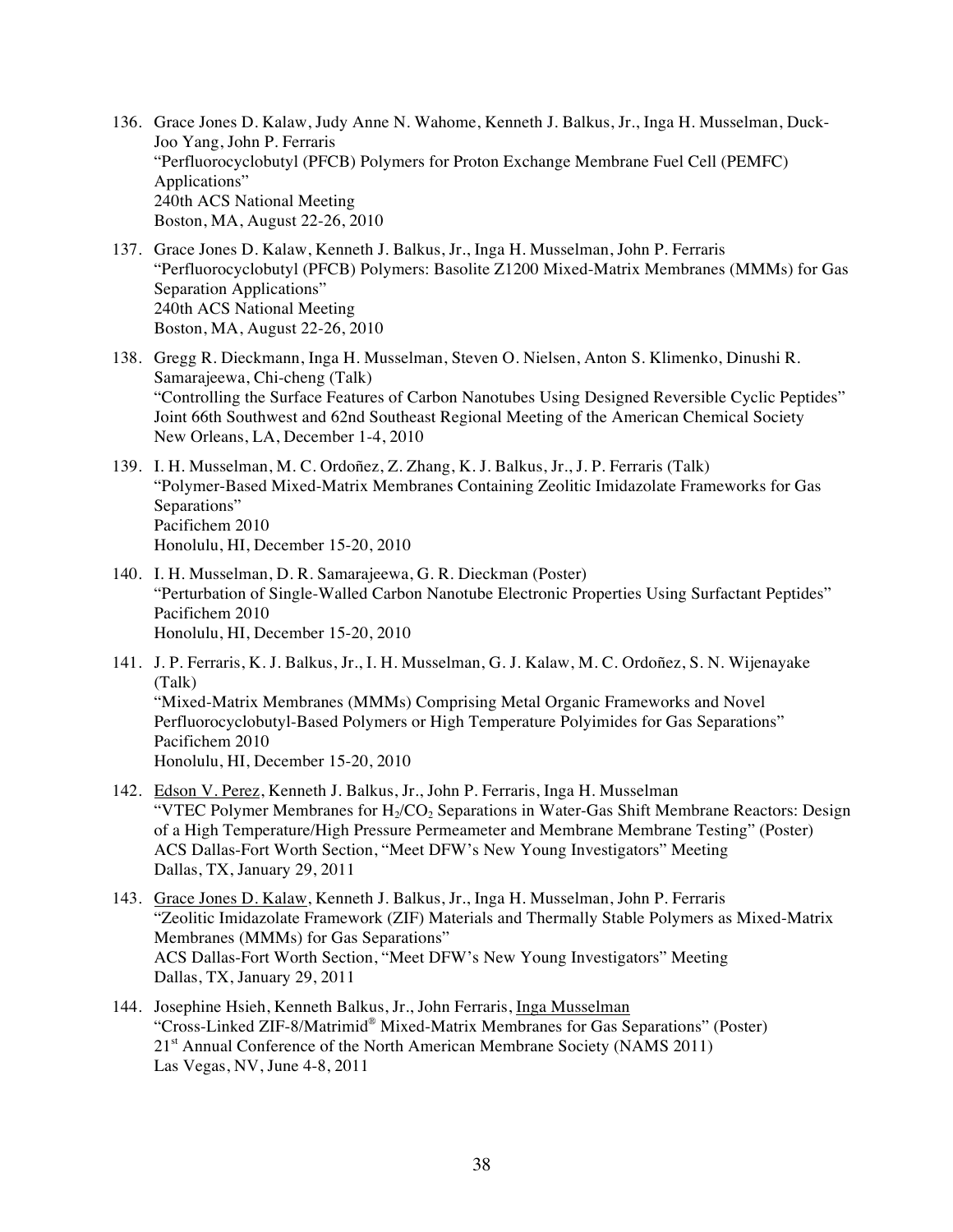- 145. Edson V. Perez, Grace D. Kalaw, Kelsey I. Musselman, Kenneth J. Balkus Jr., John P. Ferraris, Inga H. Musselman "Gas Permeation Studies of PBI, VTEC, PIM-1, and 6FDA-NDA Polymers at High Pressures and Temperatures" (Poster) 21<sup>st</sup> Annual Conference of the North American Membrane Society (NAMS 2011) Las Vegas, NV, June 4-8, 2011
- 146. Grace Kalaw, Edson Perez, Mishelle Kochumuttom, Kenneth, J. Balkus, Jr., Inga Musselman, John Ferraris "Mixed-Matrix Membranes Based on Different ZIFs and Thermally Stable Polymers for Gas Separations" (Poster) 21<sup>st</sup> Annual Conference of the North American Membrane Society (NAMS 2011) Las Vegas, NV, June 4-8, 2011
- 147. Sumudu Wijenayake, Kenneth J. Balkus, Jr., Inga H. Musselman, John P. Ferraris "Surface Cross-Linked ZIF-8/6FDA-Durene Mixed-Matrix Membranes for Hydrogen Separation" (Poster) 21<sup>st</sup> Annual Conference of the North American Membrane Society (NAMS 2011) Las Vegas, NV, June 4-8, 2011
- 148. Kenneth J. Balkus, William Regner, Catherine Eckert, Chalita Ratanatawanate, John P. Ferraris, Inga H. Musselman "ZIF-7 and ZIF-8 Asymmetric Mixed-Matrix Membranes" (Talk) 21<sup>st</sup> Annual Conference of the North American Membrane Society (NAMS 2011) Las Vegas, NV, June 4-8, 2011
- 149. P. Bajaj, J. Nguyen, C. Gilpin, G.R. Dieckmann, C.C. Chiu, S.O. Nielsen, I. H. Musselman "Transmission Electron Microscopy and Three-Dimensional Tomography of Peptide-Coated Single-Walled Carbon Nanotubes" (Poster) Microscopy & Microanalysis 2011 Nashville, TN, August 7-11, 2011
- 150. C. Ratanatawanate, John P. Ferraris, Inga H. Musselman, Kenneth J. Balkus, Jr. "ZIF-8 Asymmetric Mixed-Matrix Membranes for Gas Separation" (Talk) 242nd ACS National Meeting & Exposition Denver, CO, August 28-September 1, 2011
- 151. Edson V. Perez, Grace D. Kalaw, Kenneth J. Balkus, Jr., John P. Ferraris, Inga H. Musselman "Gas Permeation Studies of VTEC and PBI Membranes and ZIF-8/PBI Mixed-Matrix Membranes at High Pressures and Temperatures" (Poster) 2nd American Chemical Society's Meet DFW's New Young Investigators Dallas, TX, January 28, 2012.
- 152. Grace Jones D. Kalaw, E. V. Perez, I. H. Musselman, K. J. Balkus, Jr., J. P. Ferraris "ZIF-8/Polybenzimidazole (PBI) Mixed-Matrix Membranes (MMMs) for H<sub>2</sub>/CO<sub>2</sub> Separations" (Poster) 2nd American Chemical Society's Meet DFW's New Young Investigators Dallas, TX, January 28, 2012.
- 153. Bao L. Nguyen, Grace D. Kalaw, Inga H. Musselman, Kenneth J. Balkus, Jr., John P. Ferraris "6FDA-Based Polyimide Mixed-Matrix Membranes (MMMs) for Gas Separations" (Talk) 45th Annual ACS DFW Meeting-in-Miniature, University of Dallas Irving, TX, April 21, 2012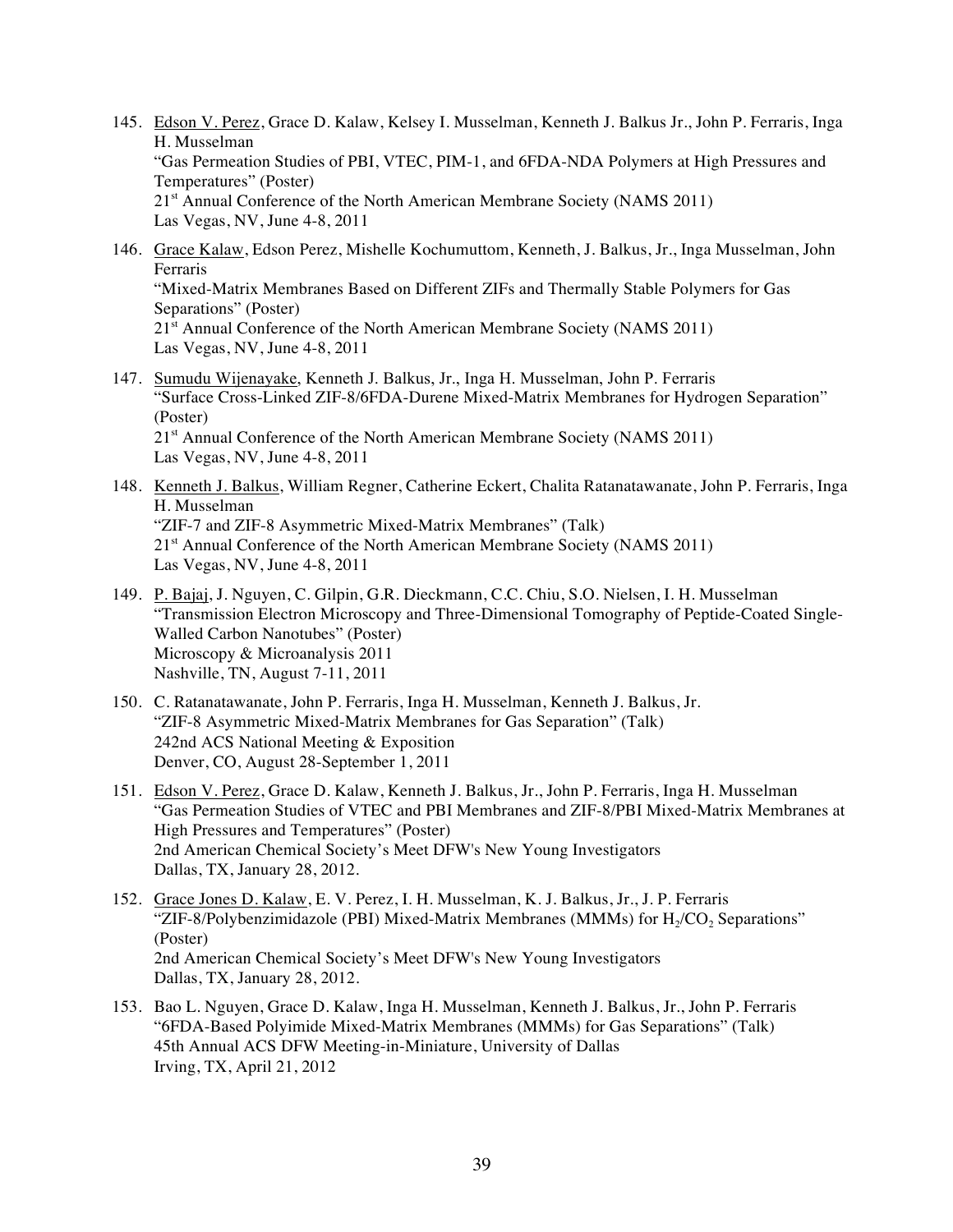- 154. Jing Liu, Grace Jones D. Kalaw, Kenneth J. Balkus, Jr., John P. Ferraris, Inga H. Musselman "Spin-Coated Mixed-Matrix Membrane for Gas Separation at High Pressure and High Temperature" (Talk) 45th Annual ACS DFW Meeting-in-Miniature, University of Dallas Irving, TX, April 21, 2012
- 155. David K. Bushdiecker II, Ruhung Wang, Gregg R. Dieckmann, Rockford K. Draper, Steven O. Nielsen, Paul Pantano, Inga H. Musselman "The Effect of Carboxylic Acid Functionality on Single-Walled Carbon Nanotube Cytotoxicity" (Talk) 45th Annual ACS DFW Meeting-in-Miniature, University of Dallas Irving, TX, April 21, 2012
- 156. Dinushi R. Samarajeewa, Gregg R. Dieckmann, Steven O. Nielsen, Inga H. Musselman "Surfactant Peptide/Single-Walled Carbon Nanotube (SWCNT) Composites with Altered Electronic Properties" (Talk) 45th Annual ACS DFW Meeting-in-Miniature, University of Dallas Irving, TX, April 21, 2012
- 157. Sumudu Wijenayake, Kenneth J. Balkus, Jr., Inga H. Musselman, John P. Ferraris "ZIF-8/6FDA-Durene Mixed-Matrix Membranes for  $H_2/CO_2$  Separation" (Talk) 45th Annual ACS DFW Meeting-in-Miniature, University of Dallas Irving, TX, April 21, 2012
- 158. Nimanka P. Panapitiya, Do Nguyen, Kenneth J. Balkus, Jr., Inga H. Musselman, John P. Ferraris "Fabrication and Characterization of Novel MOF Stabilized Immiscible Polymer Blend Mixed-Matrix Membranes for Gas Separations" (Talk) 45th Annual ACS DFW Meeting-in-Miniature, University of Dallas Irving, TX, April 21, 2012
- 159. Grace Jones D. Kalaw, E. V. Perez, I. H. Musselman, K. J. Balkus, Jr., J. P. Ferraris "ZIF-8/Polybenzimidazole Mixed-Matrix Membranes for Gas Separations" (Talk)  $22<sup>nd</sup>$  Annual Conference of the North American Membrane Society (NAMS 2012) New Orleans, LA, June 9-13, 2012
- 160. Sumudu Wijenayake, Kenneth J. Balkus, Jr., Inga H. Musselman, John P. Ferraris "Asymmetric ZIF-8/6FDA-Durene Mixed-Matrix Membranes for  $H_2/CO_2$  Separation" (Poster) 22<sup>nd</sup> Annual Conference of the North American Membrane Society (NAMS 2012) New Orleans, LA, June 9-13, 2012
- 161. Nimanka P. Panapitiya, Do Nguyen, Kenneth J. Balkus, Jr., Inga H. Musselman, John P. Ferraris "Fabrication and Characterization of Novel Metal Organic Framework Stabilized Immiscible Polymer Blend Membranes for Gas Separations" (Poster) 22<sup>nd</sup> Annual Conference of the North American Membrane Society (NAMS 2012) New Orleans, LA, June 9-13, 2012
- 162. Dinushi Samarajeewa, Gregg R. Dieckmann, Steven O. Nielsen, Inga H. Musselman "Surfactant Peptide/Single-Walled Carbon Nanotube Composites with Altered Electronic Properties" (Talk) Microscopy & Microanalysis 2012 Phoenix, AZ, July 29-August 2, 2012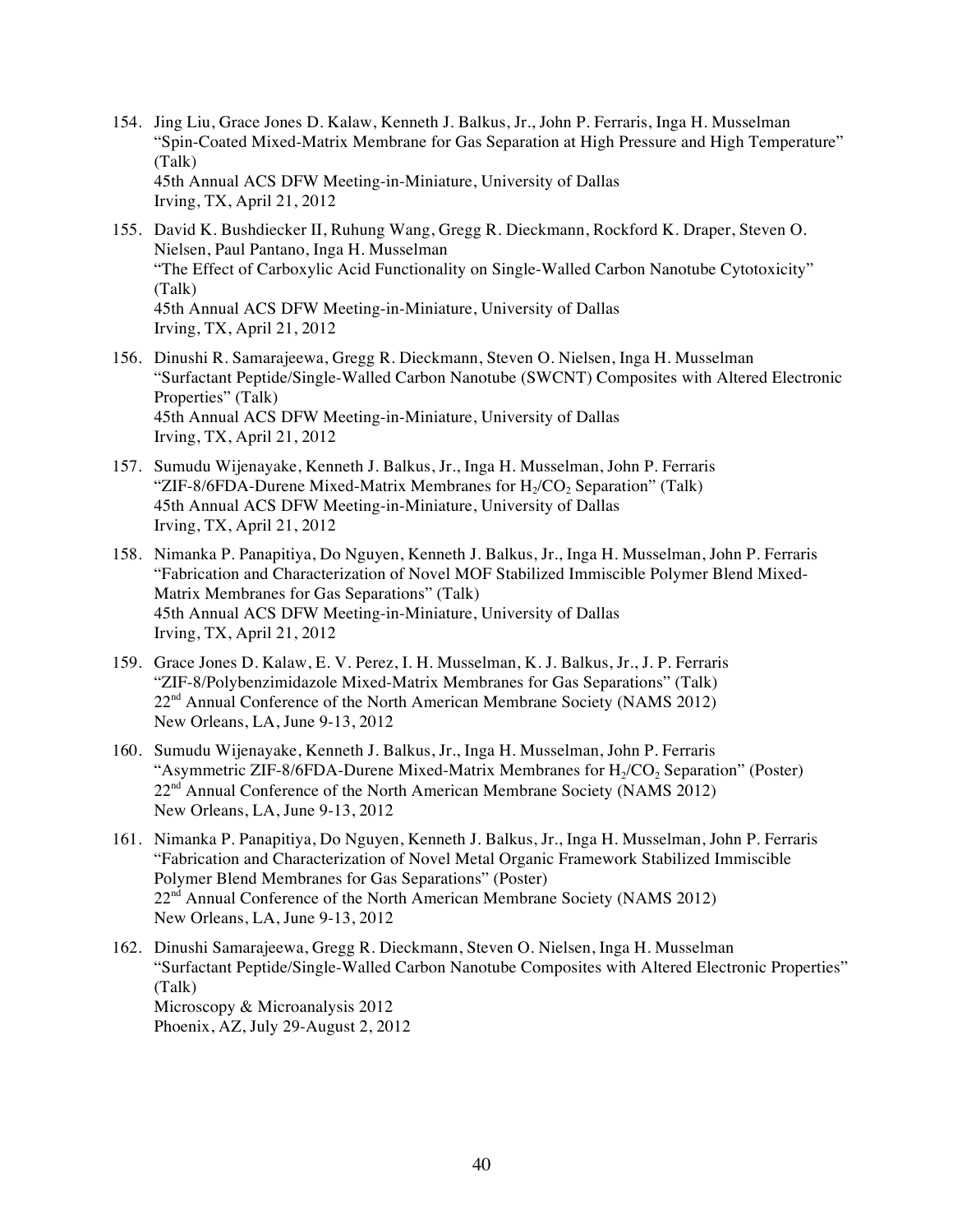- 163. Yu Huang, Kenneth J. Balkus, Jr., John P. Ferraris, Inga H. Musselman "Rapid Synthesis and Characterization of Zeolitic Imidazolate Framework 78" 46th Annual ACS DFW Meeting-in-Miniature, Texas A&M - Commerce Commerce, TX, April 27, 2013
- 164. Natasha Varughese, David K. Bushdiecker II, Kenneth J. Balkus, Jr., John P. Ferraris, Inga H. Musselman "Synthesis and Characterization of Nanometer-Sized ZIF-20 Particles for Gas Separations" 46th Annual ACS DFW Meeting-in-Miniature, Texas A&M - Commerce Commerce, TX, April 27, 2013
- 165. Jing Liu, Grace Jones D. Kalaw, Kenneth J. Balkus, Jr., John P. Ferraris, Inga H. Musselman "Spin-coated Mixed-Matrix Membranes for Gas Separations" 46th Annual ACS DFW Meeting-in-Miniature, Texas A&M – Commerce Commerce, TX, April 27, 2013
- 166. David Bushdiecker II, Nimanka P. Panapitiya, Kenneth J. Balkus, Jr., John P. Ferraris, Inga H. Musselman "Local Young's Modulus of Pure and Blended Polymers Using PeakForce™ Quantitative Nanomechanical Mapping" 46th Annual ACS DFW Meeting-in-Miniature, Texas A&M - Commerce Commerce, TX, April 27, 2013
- 167. Grace D. Kalaw, Edson V. Perez, Inga H. Musselman, Kenneth J. Balkus Jr. John P. Ferraris "Effect of Functionalization of Metal Organic Framework (MOF) Material in Polyimides for Gas Separations" (Talk and Poster) 23<sup>rd</sup> Annual Conference of the North American Membrane Society (NAMS 2013) Boise, ID, June 8-12, 2013
- 168. Dinushi R. Samarajeewa; Udayana Ranatunga; Blake Wilson; Ariane Lemieux; Gregg Dieckmann; Steve Nielsen; Inga Musselman "Adsorption of Naphthalene and Pyrene Containing Surfactant Peptides onto Single- Walled Carbon Nanotubes: A Microscopy, Spectroscopy, and Theoretical Study" (Poster) Microscopy & Microanalysis 2013 Indianapolis, IN, August 4-8, 2013
- 169. Inga H. Musselman, David K. Bushdiecker II, Nimanka P. Panapitiya, Charles K. Miller, Kenneth J. Balkus, Jr., John P. Ferraris "Local Young's Modulus of Pure and Blended Polymers Using PeakForce Quantitative Nanomechanical Mapping" (Poster) 247th ACS National Meeting and Exposition Dallas, TX, March 16-20, 2014
- 170. Yu Huang, Edson V. Perez, Kenneth J. Balkus, Jr., John P. Ferraris, Inga H. Musselman "Polymer-Coated Tubular Membrane Reactor for Water-Gas Shift Reaction and Gas Separation" (Poster) 247th ACS National Meeting and Exposition Dallas, TX, March 16-20, 2014
- 171. Edson V. Perez, Grace D. Kalaw, Kenneth J. Balkus, Jr., John P. Ferraris, Inga H. Musselman "Effects of Functionalization of Metal Organic Framework (MOF) and Metal Organic Polyhedra (MOP) Materials in Polyimides for Gas Separations at High Pressure and High Temperature" (Poster) 247th ACS National Meeting and Exposition Dallas, TX, March 16-20, 2014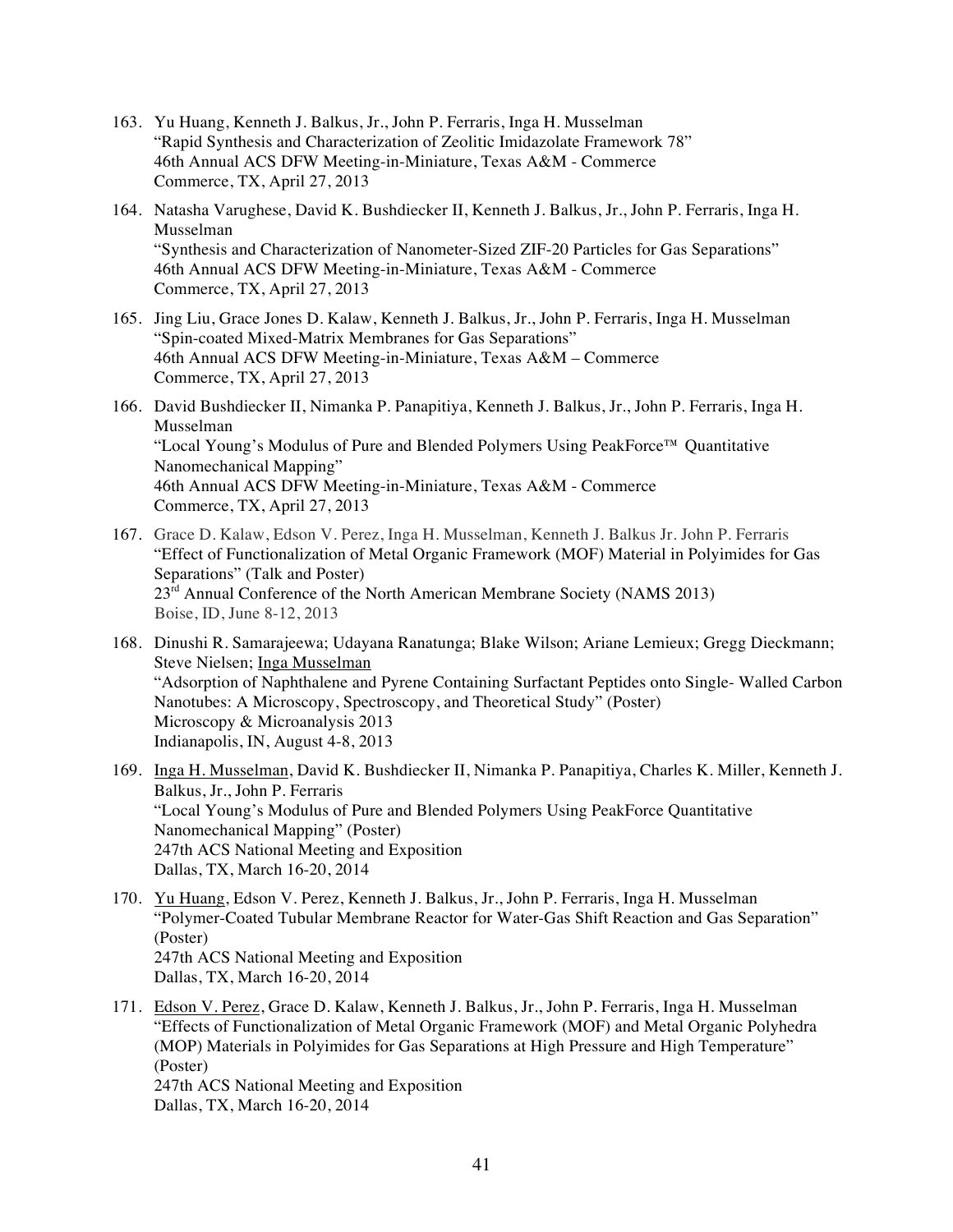- 172. Nimanka P. Panapitiya, Kenneth J. Balkus, Jr., Kenneth J. Balkus, Jr., Inga H. Musselman, John P. Ferraris "Stabilization of Immiscible Polymer Blends Using Structure Directing Metal Organic Frameworks (MOFs)" (Poster) 247th ACS National Meeting and Exposition Dallas, TX, March 16-20, 2014
- 173. Sumudu N. Wijenayake, Kenneth J. Balkus, Jr., Inga H. Musselman, John P. Ferraris "Fabrication of Asymmetric ZIF-8/Polyimide Mixed Matrix Membranes (MMMs) Using a Spin Coating Technique for Gas Separations" (Poster)247th ACS National Meeting and Exposition Dallas, TX, March 16-20, 2014
- 174. Cindy Nguyen, Nimanka P. Panapitiya, Kenneth J. Balkus, Jr., Inga H. Musselman, John P. Ferraris "Use of Colloidal Metal-Organic Frameworks (MOFs) as Multifunctional Compatibilizers for Immiscible Polyimide/Polybenzimidazole Blend Membranes" (Talk) 47th Annual ACS DFW Meeting-in-Miniature, Texas Wesleyan University Fort Worth, TX, April 26, 2014
- 175. Do Nguyen, Kenneth J. Balkus, Jr., Inga H. Musselman, John P. Ferraris "A Fast and Facile Synthetic Route for Zeolitic Imidazolate Framework 11 Nanoparticles" (Talk) 47th Annual ACS DFW Meeting-in-Miniature, Texas Wesleyan University Fort Worth, TX, April 26, 2014
- 176. E. V. Perez, J. P. Ferraris, K. J. Balkus, Jr., and I. H. Musselman "High Pressure and High Temperature Gas Adsorption in Mixed-Matrix Membranes Containing Metal Organic Polyhedra-18" (Talk) 24<sup>th</sup> Annual Conference of the North American Membrane Society (NAMS 2014) Houston, TX, May 31-June 4, 2014
- 177. Edson V. Perez, Grace Jones D. Kalaw, John P. Ferraris, Kenneth J. Balkus, Jr., Inga H. Musselman "NH<sub>2</sub>-MIL-53/VTEC<sup>™</sup>Mixed-Matrix Membranes for H<sub>2</sub>/CO<sub>2</sub> Separations" (Poster) 24<sup>th</sup> Annual Conference of the North American Membrane Society (NAMS 2014) Houston, TX, May 31-June 4, 2014
- 178. Yu Huang, Edson V. Perez, Charles K. Miller, Kenneth J. Balkus, Jr., John P. Ferraris, Inga H. Musselman "Integrated Water-Gas Shift Reactor for Polymer-Coated Tubular Membrane" (Poster) 24<sup>th</sup> Annual Conference of the North American Membrane Society (NAMS 2014) Houston, TX, May 31-June 4, 2014
- 179. Nimanka P. Panapitiya, Sumudu Wijenayake, Cindy Nguyen, Do Nguyen, Inga H. Musselman, Kenneth J. Balkus, Jr., John P. Ferraris "Gas Separation Membranes from Immiscible Polymer Blends Compatibilized with Small Molecules" (Poster) 24<sup>th</sup> Annual Conference of the North American Membrane Society (NAMS 2014) Houston, TX, May 31-June 4, 2014 Dr. Panapitiya received the *Journal of Applied Polymer Science* Award for the contributions of his research to the development of polymer sciences.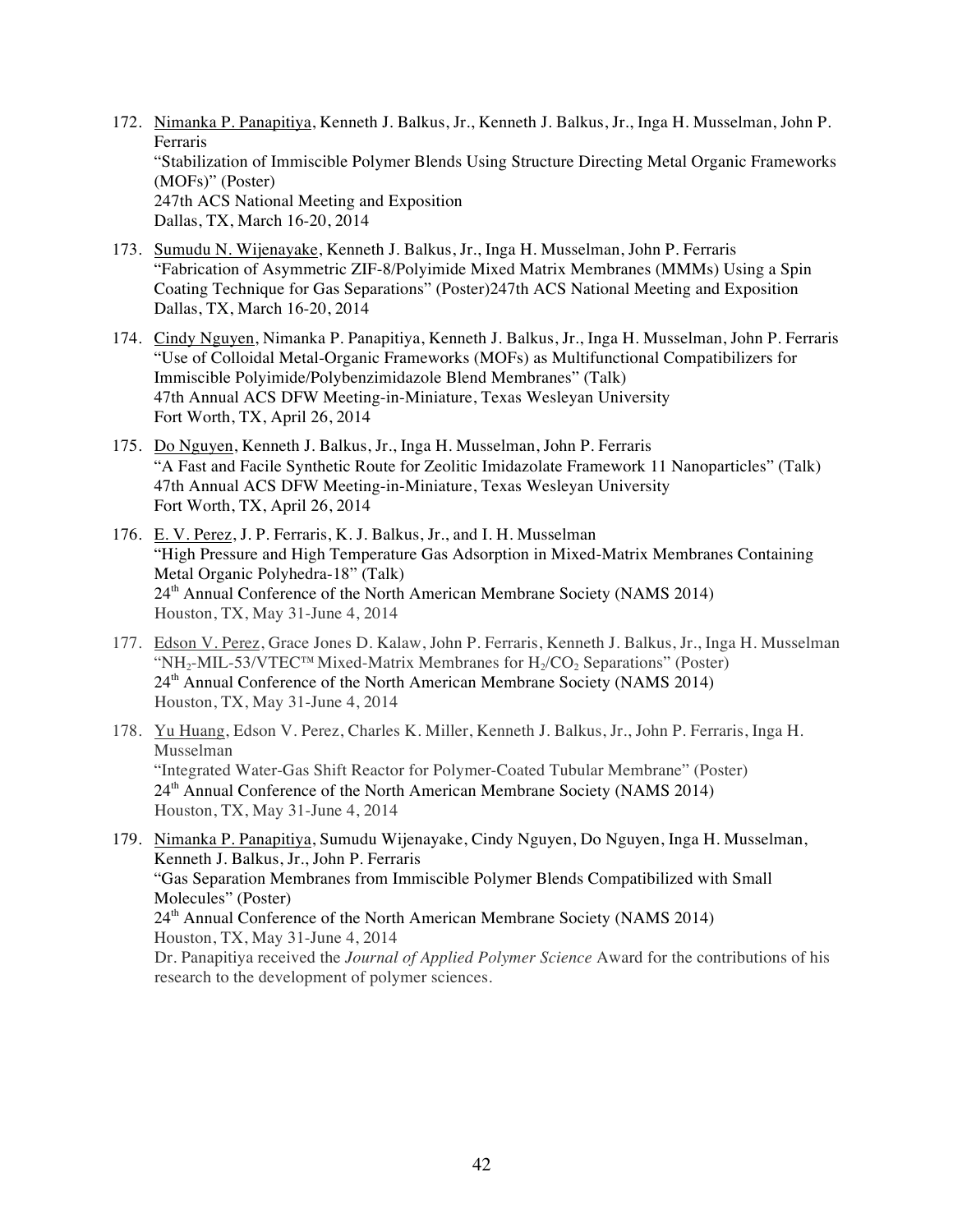- 180. Sumudu N. Wijenayake, Nimanka P. Panapitiya, Cindy Nguyen, I. H. Musselman, Kenneth J. Balkus, Jr., John P. Ferraris "Different Approaches of Cross-Linking Mixed Matrix Membranes for Hydrogen and Carbon Dioxide Separations" (Poster) 24th Annual Conference of the North American Membrane Society (NAMS 2014) Houston, TX, May 31-June 4, 2014 Dr. Wijenayake was awarded second place in the student poster competition.
- 181. I. H. Musselman, N.P. Panapitiya, D.K. Bushdiecker II, M.P. Tomasek, C.K. Miller, C.J. Gilpin, K.J. Balkus, Jr., J.P. Ferraris "SEM, TEM, and AFM Analyses of Phase-Separated Polymer Blend Membranes for Gas Separations" (Talk) Microscopy & Microanalysis 2014 Hartford, CT, August 3-7, 2014
- 182. Edson V. Perez, John P. Ferraris, Kenneth J. Balkus, Jr., Inga H. Musselman "Carbon Dioxide Sorption in Metal Organic Polyhedras at High Pressure and High Temperature" (Talk) 248th ACS National Meeting and Exposition San Francisco, CA, August 10-14, 2014
- 183. Yu Huang, Chamaal Karunaweera, Nimanka Panapitiya, Kenneth J. Balkus, Jr., John P. Ferraris, Inga H. Musselman "Morphology Control and Hydrogen Separations of Polymer Blend Membranes Consisting of 6FDA-DAM and Polybenzimidazole" (Talk) 48th Annual ACS DFW Meeting-in-Miniature, The University of Texas at Arlington Arlington, TX, April 25, 2015
- 188. "Gas Separation Performance of Mixed Matrix Membranes (MMMs) Based on Immiscible Blends of High Performance Polymers Compatibilized by Colloidal Zeolitic Imidazolate Framework (ZIF)" Do D. Nguyen, Nimanka P. Panapitiya, Bradley K. Moreno, Inga H. Musselman, Kenneth J. Balkus, John P. Ferraris 48th Annual ACS DFW Meeting-in-Miniature, The University of Texas at Arlington Arlington, TX, April 25, 2015
- 189. "Novel Mixed Matrix Membranes (MMMs) Based on Immiscible Polymer Blends Compatibilized by Metal Organic Frameworks for Gas Separation at High Temperature and High Pressure" Bradley K. Moreno, Do D. Nguyen, Nimanka P. Panapitiya, Inga H. Musselman, Kenneth J. Balkus, and John P. Ferraris\* 48th Annual ACS DFW Meeting-in-Miniature, The University of Texas at Arlington Arlington, TX, April 25, 2015
- 190. Edson V. Perez, Grace D. Kalaw, Kenneth J. Balkus, Jr., John P. Ferraris, Inga H. Musselman "High Temperature and High Pressure  $H_2/CO_2$  Separations with NH<sub>2</sub>-MIL-53/VTec<sup>TM</sup> Mixed-Matrix Membranes" (Talk) 25<sup>th</sup> Annual Conference of the North American Membrane Society (NAMS 2015) Boston, MA, May 30-June 3, 2015
- 191. Do Nguyen, Nimanka Panapitiya, Bradley Moreno, Yu Huang, Inga H. Musselman, Kenneth J. Balkus, Jr., John P. Ferraris "Hydrogen Separation Using Mixed-Matrix Membranes (MMMs) Derived from Blends of 6FDA-Durene and Polybenzimidazole Compatibilized with Colloidal ZIF-7" (Poster)  $25<sup>th</sup>$  Annual Conference of the North American Membrane Society (NAMS 2015) Boston, MA, May 30-June 3, 2015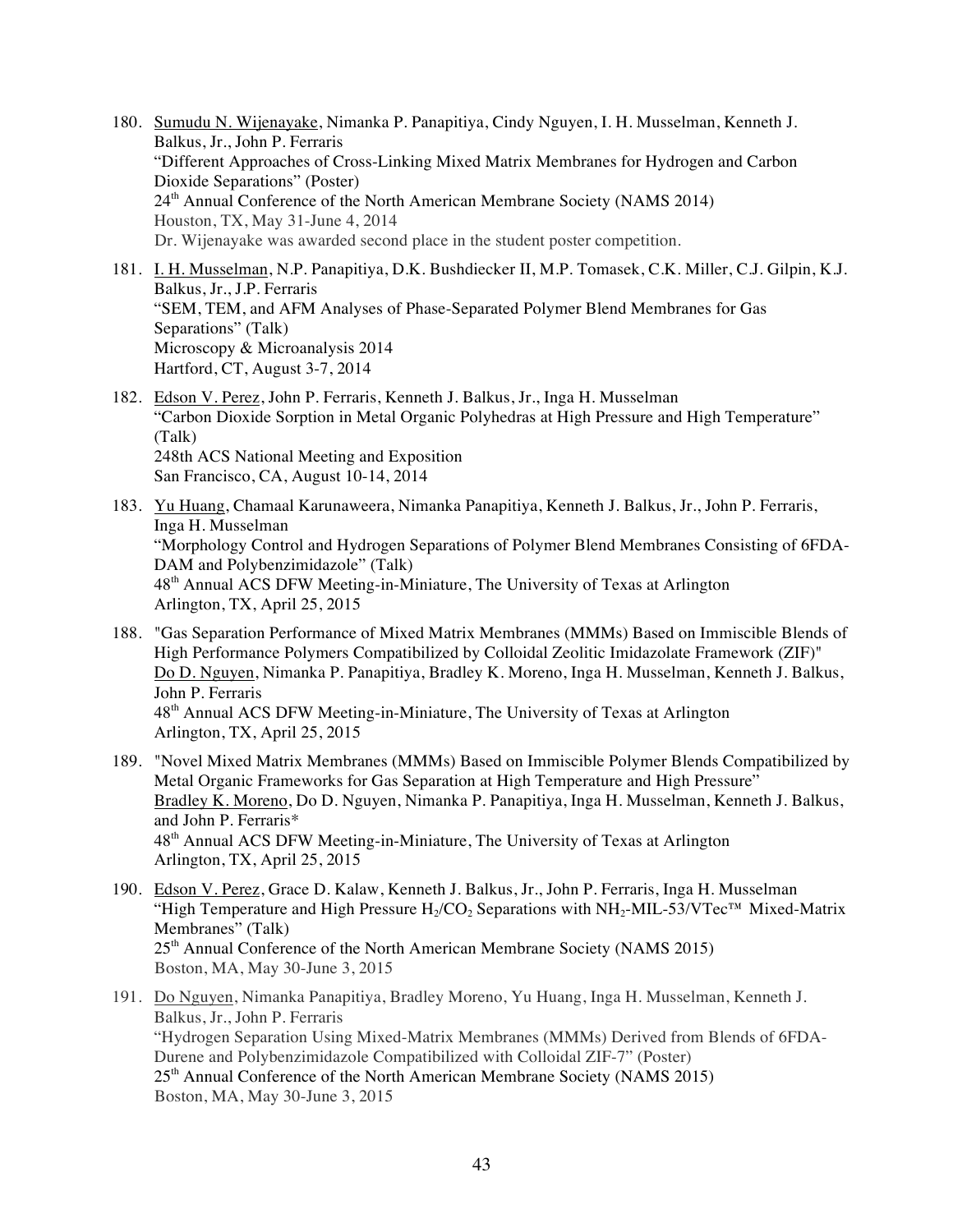- 192. Nimanka Panapitiya, Sumudu Wijenayake, Namali Abeykoon, Chamaal Karunaweera, Sejin Kim, Do Nguyen, Inga H. Musselman, Kenneth J. Balkus, Jr., John P. Ferraris "Carbon Molecular Sieve Membranes Derived from Small Module Compatibilized Immiscible Polymer Blends" (Poster) 25<sup>th</sup> Annual Conference of the North American Membrane Society (NAMS 2015) Boston, MA, May 30-June 3, 2015
- 193. Charles J. Holt, Nimanka P. Panapitiya, Kenneth J. Balkus, Jr., John P. Ferraris, Inga H. Musselman "Characterization of Polybenzimidazole/Polyimide Blend Membranes using Atomic Force Microscopy" 49<sup>th</sup> Annual ACS DFW Meeting-in-Miniature, Texas Woman's University
	- Denton, TX, April 23, 2016
- 194. Yu Huang, Chamaal Karunaweera, Edson V. Perez, Kenneth J. Balkus, Jr., John P. Ferraris, Inga H. Musselman "Polybenzimidazole/6FDA-DAM Immiscible Blend Mixed-Matrix Membranes for  $H_2/CO$ , Gas Separation"  $49<sup>th</sup>$  Annual ACS DFW Meeting-in-Miniature, Texas Woman's University Denton, TX, April 23, 2016
- 195. Chamaal Kurunaweera, Nimanka P. Panapitiya, Inga H. Musselman, Kenneth J. Balkus, Jr., John P. Ferraris "Polybenzimidazole/polyimide Precursor Based Carbon Molecular Sieve Membranes (CMSMs) for Hydrogen Separation" 49<sup>th</sup> Annual ACS DFW Meeting-in-Miniature, Texas Woman's University Denton, TX, April 23, 2016
- 196. Yu Huang, Nimanka Panapitiya, Edson Vladimir Perez Jimenez, John P. Ferraris, Kenneth J. Balkus Jr., Inga H. Musselman "Colloidal ZIF-8 PBI/6FDA-DAM Immiscible Polymer Blend Membranes for H<sub>2</sub>/CO<sub>2</sub> Separation" (Poster) 26<sup>th</sup> Annual Conference of the North American Membrane Society (NAMS 2016) Bellevue, WA, May 21-25, 2016
- 197. Chamaal Karunaweera, Nimanka P. Panapitiya, Inga H. Musselman, Kenneth J. Balkus Jr., John P. Ferraris "Carbon Molecular Sieve Membranes from Compatibilized Polyimide-Polybenzimidazole Immiscible Polymer Blends for Gas Separations" (Poster) 26<sup>th</sup> Annual Conference of the North American Membrane Society (NAMS 2016) Bellevue, WA, May 21-25, 2016
- 198. Edson V. Perez, John P. Ferraris, Kenneth J. Balkus Jr., Inga H. Musselman "High Temperature and High Pressure Gas Separation Properties of Polybenzimidazole Membranes Dried at Different Temperatures" (Poster) 26<sup>th</sup> Annual Conference of the North American Membrane Society (NAMS 2016) Bellevue, WA, May 21-25, 2016
- 199. E. V. Perez, K. J. Balkus, J. P. Ferraris, I. H. Musselman "Improvement of Gas Separation Properties of Polybenzimidazole Membranes for Gas Separations at High Pressure and High Temperature through Thermal Treatment" (Talk) 252nd ACS National Meeting and Exposition Philadelphia, PA, August 21-25, 2016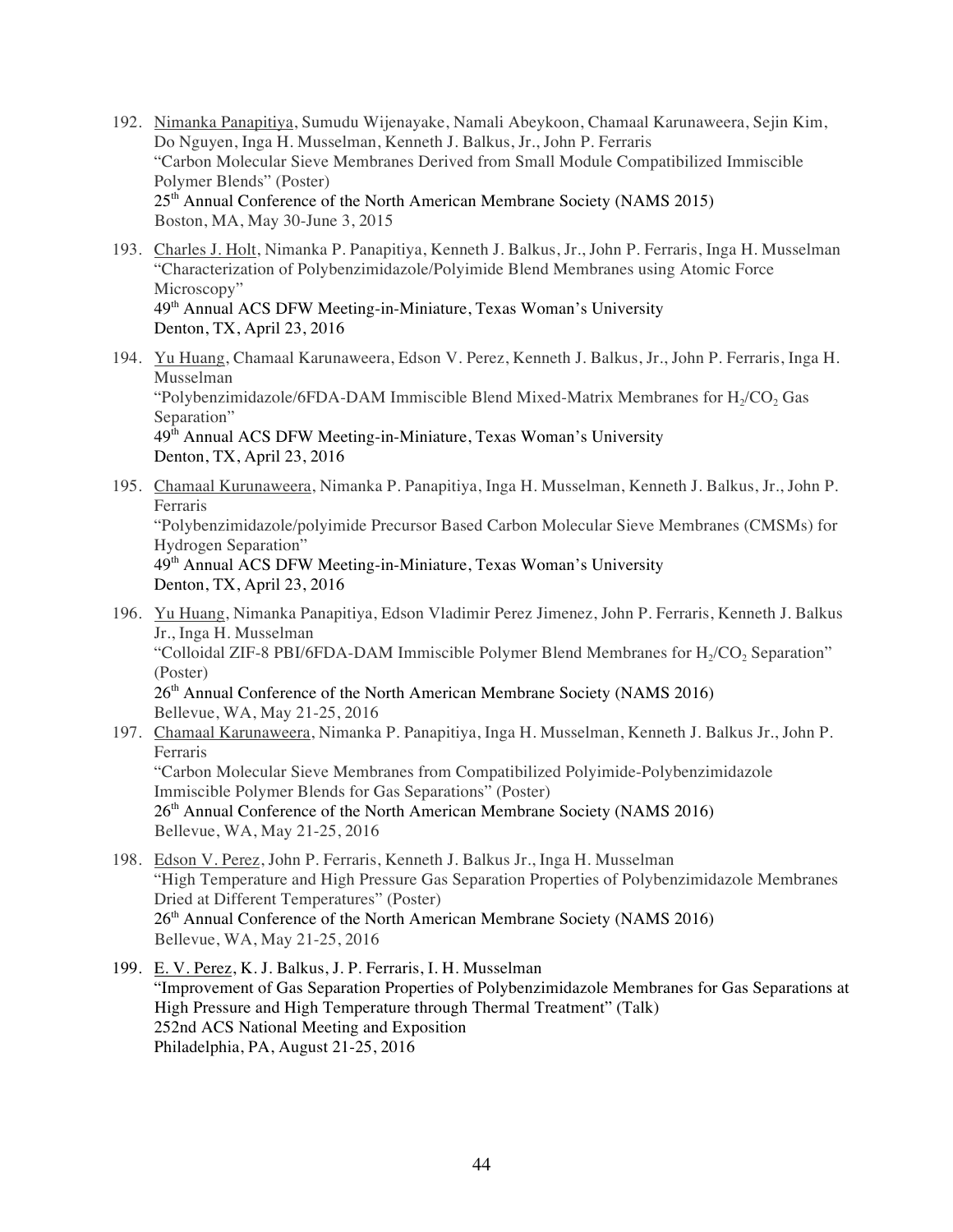# **STUDENT RESEARCH SUPERVISION**

# *Graduate student research supervision*

Completed supervision of 7 Ph.D. and 24 M.S. students

Doctoral students

| Doctorul stuuchts<br>2000 Ph.D.      | Brian Douglas Reid                                                                                                                                                  |
|--------------------------------------|---------------------------------------------------------------------------------------------------------------------------------------------------------------------|
|                                      | "Composite Membranes for Gas Separations"                                                                                                                           |
| 2007 Ph.D.                           | Vasiliki Zorbas Poenitzsch<br>"Microscopic and Spectroscopic Study of Interactions Between Peptides and Single<br>Walled Carbon Nanotubes"                          |
| 2009 Ph.D.                           | Edson V. Perez<br>"Mixed-Matrix Membranes Containing Metal-Organic Frameworks for Gas Separations"                                                                  |
| 2010 Ph.D.                           | Pooja Bajaj<br>"Covalent and Noncovalent Modifications of Single-Walled Carbon Nanotubes"                                                                           |
| 2012 Ph.D.                           | Ma. Josephine O. Hsieh<br>"MIL-53 Frameworks in Mixed-Matrix Membranes and Cross-Linked ZIF-8/Matrimid®<br>Mixed-Matrix Membranes for Gas Separation"               |
| 2012 Ph.D.                           | Dinushi R. Samarajeewa<br>"Adsorption of Surfactant Peptides on Single-Walled Carbon Nanotubes: Towards<br>Tailoring the Electronic Properties of Carbon Nanotubes" |
| 2016 Ph.D.                           | Yu Huang<br>"Immiscible Polymer Blend Membranes for High Pressure, High Temperature $H_2/CO_2$<br>Separation"                                                       |
|                                      |                                                                                                                                                                     |
| <b>Masters students</b><br>1994 M.S. | Derek L. Smith<br>"Scanning Probe Microscopy of Langmuir-Blodgett Deposited Films of Poly(gamma-<br>Benzyl-LGlutamate)"                                             |
| 1995 M.S.                            | J. Shawn Roach<br>"Image Contrast in Scanning Tunneling Microscopy"                                                                                                 |
| 1995 M.S.                            | Jean Marie Martino<br>"Atomic Force Microscopy of Poly(gamma-Benzyl-L-Glutamate) Molecules"                                                                         |
| 1995 M.S.                            | Deepta Varadarajan<br>"Poly(3-alkyl)thiophenes as Membranes for Gas Separation"                                                                                     |
| 1996 M.S.                            | Lisa Washmon<br>"Poly(3-alkylthiophene) Membranes for Gas Separations: A Structure / Property Study"                                                                |
| 1997 M.S.                            | Lin Li<br>"Poly(3-alkylthiophene) Membranes for Gas Separations--Fabrication, Gas Transport<br>Studies and Characterization"                                        |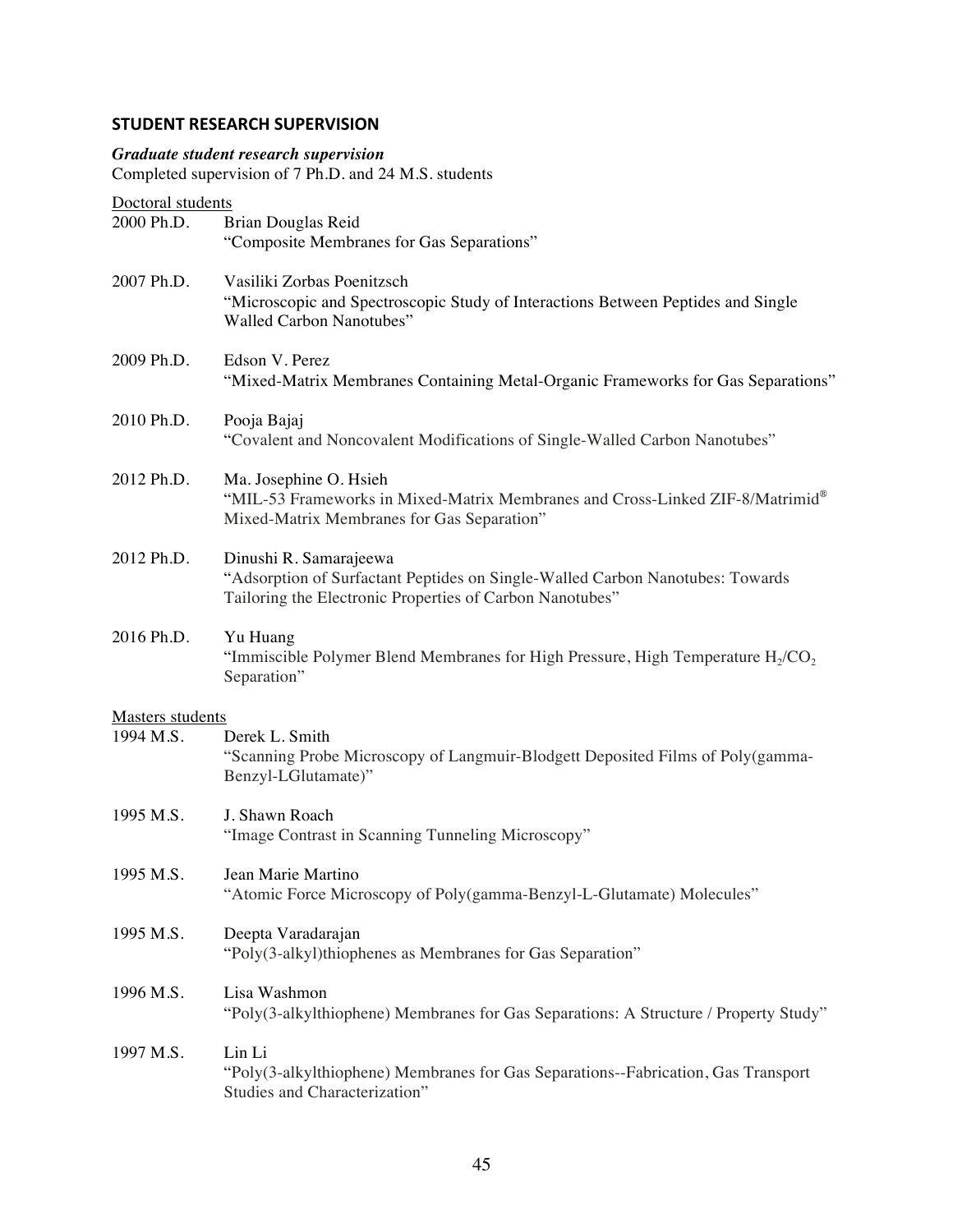| 1997 M.S. | Suman Iyengar<br>"Contrast in Scanning Tunneling Microscopy Images of Para-Halogenated<br>Phenyloctadecyl Ethers"                                   |
|-----------|-----------------------------------------------------------------------------------------------------------------------------------------------------|
| 1997 M.S. | <b>Brian Reid</b><br>"Atomic Force Microscopy of Alzheimer's Disease Paired Helical Filaments"                                                      |
| 1999 M.S. | Chienwen Tien<br>"Scanning Tunneling Microscopy Study of Dihalogenated Phenyloctadecyl Ethers"                                                      |
| 1999 M.S. | Sudha Madhugiri<br>"Poly(3-octylthiophene) / NaY Zeolite Composite Membranes for Gas Separations"                                                   |
| 1999 M.S. | Von Ebron<br>"Poly 2-(3-thienyl) ethylacetate Membranes for Gas Separation"                                                                         |
| 1999 M.S. | Karen Fortune<br>"A Scanning Tunneling Microscopy Study of Mixed-Monolayer Systems of Alcohols and<br>of 4-Halo-Substituted Phenyl Ether"           |
| 2001 M.S. | Kim Kangasniemi<br>"Synthesis and STM Imaging of PARA Substituted Phenylethers"                                                                     |
| 2002 M.S. | Angelo Lubag<br>"Synthesis and STM Imaging of Substituted Phenyl Alkyl Ethers: Towards Functional<br>Group Resolution"                              |
| 2002 M.S. | Kyle Cattanach<br>"Gas Permeability Properties of Composite Matrimid® Membranes"                                                                    |
| 2003 M.S. | Hadi Yehia<br>"Gas Permeability Properties of Copper (II) Biphenyl Dicarboxylate-<br>triethylenediamine/Matrimid® and Other Mixed-Matrix Membranes" |
| 2004 M.S. | Vasiliki Zorbas<br>"Atomic Force Microscopy of Single-Walled Carbon Nanotubes Wrapped with<br>Amphiphilic Peptide Helices"                          |
| 2006 M.S. | Carlos Bárcena<br>"Gas Permeability Properties of Copper (II) Biphenyldicarboxylate-triethylenediamine in<br>Rubbery Mixed-Matrix Membranes"        |
| 2006 M.S. | Elfrida Ginting<br>"Synthesis and STM Imaging of Octadecyloxy Benzothiozol"                                                                         |
| 2008 M.S. | Pooja Bajaj<br>"Temporal Study of Single-Walled Carbon Nanotube Carboxylation by Nitric Acid<br>Reflux"                                             |